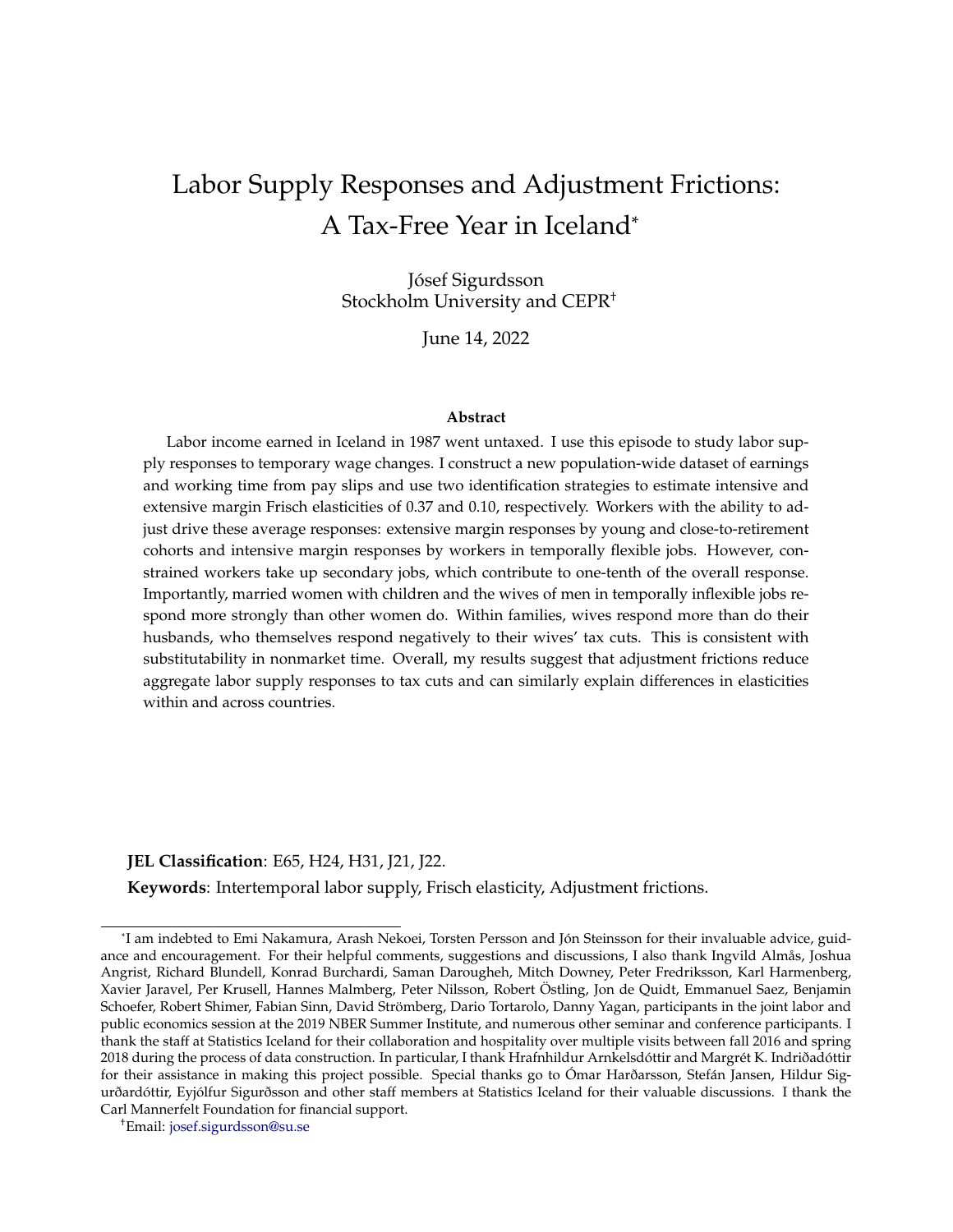# **1 Introduction**

One of the longest standing questions in economics asks how workers adjust their labor supply in response to temporary changes in pay, as typically summarized by the intertemporal elasticity of substitution in labor supply, or the *Frisch elasticity*. This elasticity is pivotal for a wide range of issues, from understanding the drivers of cyclical movements in employment and wages [\(Lucas and Rap](#page-34-0)[ping,](#page-34-0) [1969\)](#page-34-0) to determining optimal taxes on capital and labor income [\(Conesa, Kitao, and Krueger,](#page-33-0) [2009;](#page-33-0) [Stantcheva,](#page-34-1) [2017\)](#page-34-1) to evaluating the consequences of reforms to public policy (Imrohoroğlu and [Kitao,](#page-33-1) [2012\)](#page-33-1).

Problematically, obtaining a causal estimate of the Frisch elasticity is notoriously difficult, as it requires an exogenous transitory change in wages that generates limited income effects. These are hard to find. As a result, the quasi-experimental evidence remains scarce, but the consensus emerging from existing evidence is that the Frisch elasticity is about zero (e.g. [Banerjee and Duflo,](#page-32-0) [2019\)](#page-32-0). This would have defining implications for policy and our understanding of economic behavior. As the Frisch elasticity is an upper bound on the steady state (Hicksian) elasticity, a zero Frisch elasticity implies that there are no labor supply responses to any change in wages or taxes. Furthermore, rationalizing the relative cyclical movements in employment and wages hinges on intertemporal labor supply behavior. Indeed, macroeconomic models with labor market clearing require a relatively large Frisch elasticity—somewhere in the range of 2 to 4—to match the actual data [\(King and Rebelo,](#page-33-2) [1999\)](#page-33-2).

In this paper, I shed new light on how workers respond to transitory wage changes. To do this, I exploit a tax reform in Iceland resulting in a year free of labor income taxes. As background, in 1986 the Icelandic government announced a tax reform, replacing the existing system whereby the current year's taxes were based on the previous year's income with a pay-as-you-earn withholding-based system. In the transition, and to ensure that workers would not have to pay taxes simultaneously on their 1986 and 1987 earnings, there were no taxes collected on 1987 labor incomes. As illustrated in Figure [1,](#page-36-0) the income earned in 1987 was then effectively tax free. This tax-free year created a strong and salient incentive for the intertemporal substitution of work, but a minimal income effect, for two reasons. First, there was no windfall gain for taxpayers, as those earning the same amount in 1987 as in 1986 did not discern any change in their cash flows. Second, the reform only implied a small change in lifetime income. Consequently, this tax-free year in Iceland offers a rare natural experiment for estimating the Frisch elasticity.

To exploit this experiment, I construct a new population-wide dataset using new data on the entire universe of workers and firms from pay slips stored at Statistics Iceland, which I convert into a machine-readable data set. Information on all pay and all working time in all jobs makes this an ideal data set to study labor supply behavior. Combining this with individual data from tax returns, I obtain a new employer–employee panel data set for the entire Icelandic workforce from 1981 until today. These rich data enable me to reveal the details of labor-supply adjustment along multiple dimensions.

In the analysis, I employ two complementary research designs to identify the labor supply elas-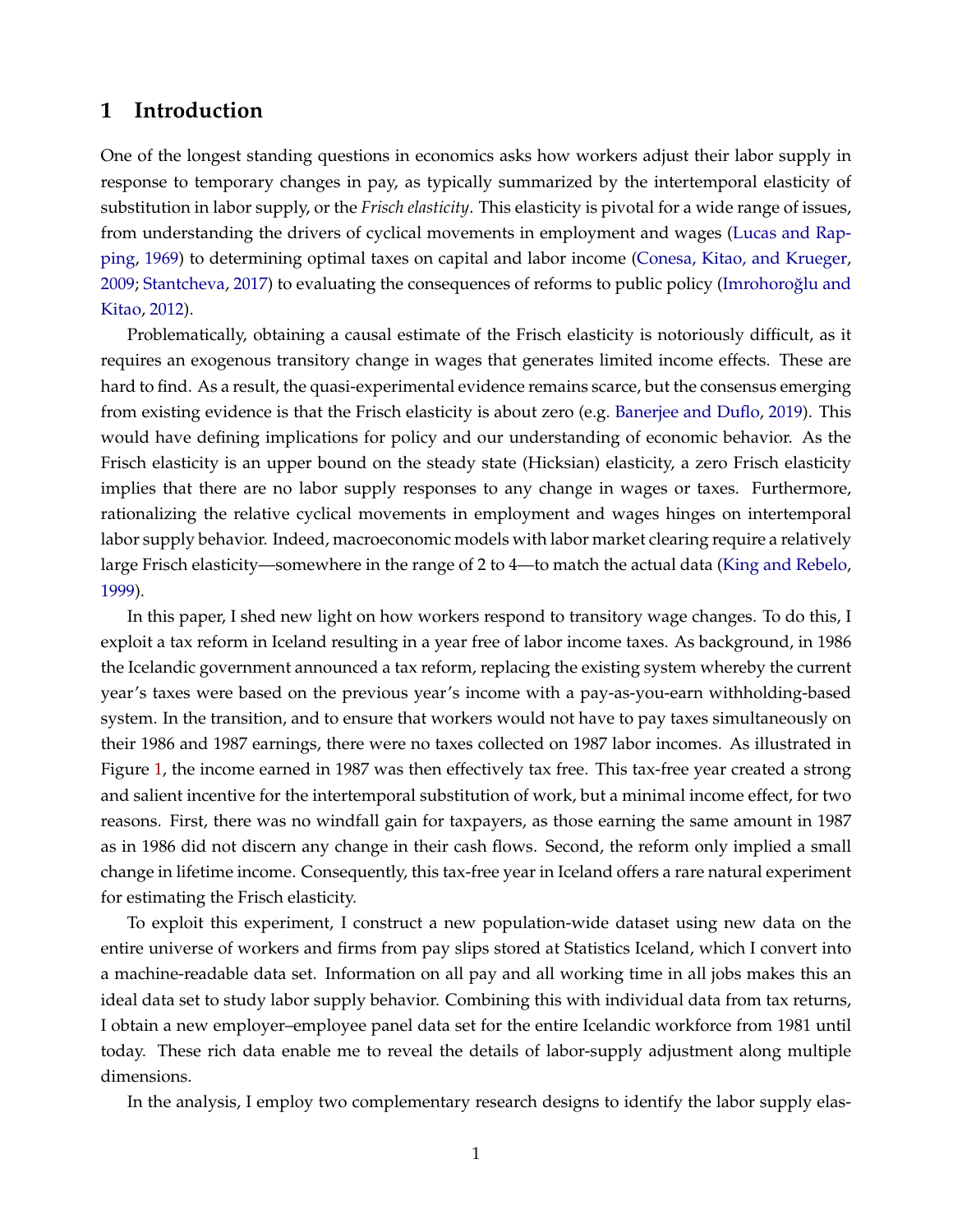ticities along the intensive (i.e. working hours among those working) and extensive (i.e. employment and labor force participation) margins. First, building on seminal work in [Feldstein](#page-33-3) [\(1995\)](#page-33-3), I exploit cross-sectional variation in the size of tax cuts arising from the progressivity of the tax schedule. More precisely, while all workers were given a tax-free year in 1987, workers in a higher tax bracket receiving a larger increase in after-tax wages were expected to respond more strongly than those in a lower tax bracket. Relating these dose responses to the differences in the intensities of the marginal tax rate changes enables me to identify the labor supply elasticities. A key advantage of this design is the ability to difference out aggregate trends in employment and macroeconomic shocks.

Using the tax bracket difference-in-differences, I estimate responses in both labor earnings and working time, with an intensive margin earnings elasticity of 0.37 and a working time elasticity of 0.10. Decomposition of this into different margins reveals that 30% of the overall response stems from additional weeks of full-time work. This includes transitions from part- to full-time employment, the exchange of vacation time for working time, and weeks worked in secondary jobs. The remaining 70% is accounted for by additional earnings within full-time weeks, such as through hours of overtime and greater effort on the job.

I also establish that the increased earnings reflect labor supply rather than reporting responses. First, I consider wage earners and self-employed workers separately, identifying larger earnings responses for the self-employed. The self-employed may have more flexibility in adjusting their hours. However, they might also be able to increase their tax-free income through misreporting. While the latter may explain some of the differences, the self-employed also have larger working time responses by the same magnitude, indicating that these differences likely reflect differences in flexibility. Second, my estimates cannot be explained by income shifting because discretionary payments, such as bonuses, make up less than 1% of the earnings effect. Third, my estimates are unlikely to reflect misreporting as there is no evidence of a reduction in reported capital income, despite capital income being (unlike labor income) subject to taxes in 1987. Finally, I document some additional circumstantial evidence of increased hours worked, such as in the form of a decline in sick leave hours.

As the tax-bracket research design exploits the variation in tax rates across groups of workers employed before the reform, by construction it cannot identify labor market entry. This is an important limitation as obtaining an estimate of the extensive margin elasticity is crucial for evaluating the aggregate response in hours worked to temporary changes in pay. If the labor supply is indivisible, temporary changes in wages or taxes can lead to large changes in aggregate hours through an adjustment at the extensive margin, irrespective of the hours' elasticity of those employed [\(Hansen,](#page-33-4) [1985;](#page-33-4) [Rogerson,](#page-34-2) [1988;](#page-34-2) [Rogerson and Wallenius,](#page-34-3) [2009\)](#page-34-3).

To overcome these issues, I develop a research design that builds on two features of the current setting. First, as the tax reform was unanticipated, the timing of the tax-free year was plausibly exogenous from the perspective of an individual life cycle. Second, as the tax-free year led to a transitory increase in pay, by borrowing the intuition from the seminal paper of [MaCurdy](#page-34-4) [\(1981\)](#page-34-4), the labor supply elasticities can be identified by comparing two similar individuals, at the same point in their life cycles, but in a period when one receives an unexpected wage shock and the other does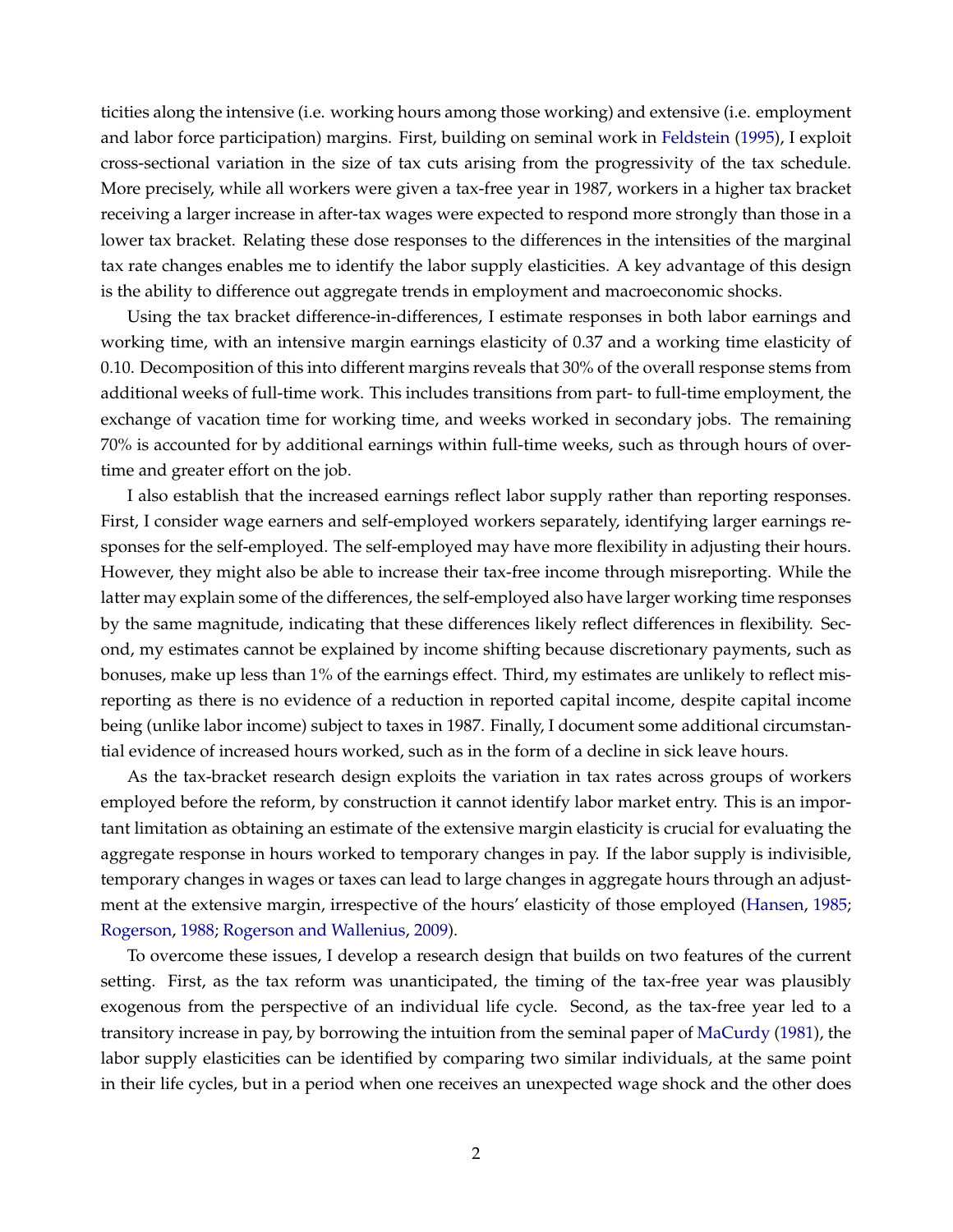not.<sup>[1](#page-3-0)</sup> As an example, I can estimate the extensive margin elasticity for a near-retirement 67-yearold individual in 1987 by matching that individual with another who is otherwise observationally similar, both in terms of characteristics and labor supply, but reached the retirement age of 67 in 1986 when there was no tax-free year.

Using the life-cycle research design, I estimate an extensive margin elasticity of 0.10. This average response, which is rather modest relative to most comparable evidence [\(Chetty et al.,](#page-33-5) [2013\)](#page-33-5), masks important heterogeneity in that the employment responses predominantly originate among those close to retirement and cohorts younger than 25 years, still in school or out of the labor force for some other reason. For the prime-age population, those aged between 25 and 60 years, I find a very precisely estimated zero elasticity.

Disagreement on the size of the Frisch elasticities is likely to reflect different views on the frictions that attenuate observed labor supply responses relative to unconstrained responses solely determined by preferences. Results from settings where workers are free to choose their hours worked such as bicycle messengers in Zurich [\(Fehr and Goette,](#page-33-6) [2007\)](#page-33-6) and taxi drivers in New York [\(Farber,](#page-33-7) [2015\)](#page-33-7)—imply relatively large Frisch elasticities. Generalizing from these estimates and reconciling evidence across studies inherently relies on understanding how frictions distort the labor supply responses of the average worker. However, how important adjustment frictions are in shaping aggregate hours responses has remained elusive owing to limited direct evidence. I leverage the unique empirical setting offered by the tax-free year in Iceland to examine how temporal flexibility in current jobs, flexibility acquired through the take-up of new and secondary jobs, and flexibility in reallocating nonworking time to market work shape the labor supply responses. Consequently, this analysis yields several new insights.

The first is that flexibility in employment arrangements is key in shaping the labor supply responses. My results demonstrate that the responses are strongest among workers in jobs with greater temporal flexibility, i.e. those with a priori superior ability to adjust their hours, and those with labor market contracts that build in compensation for marginal hours worked. Less likely bound by constraints in hours, these workers can receive compensation for any additional hours worked in their primary jobs. In addition, individuals with less labor market attachment working less than full time before the reform—including younger cohorts and workers close to retirement who also drive the extensive margin response—are the most responsive. The largest responses are therefore concentrated among precisely those groups predicted by theory, a pattern for which existing evidence has hitherto been limited.

Even when working hours in a specific job are rigid, individual workers may increase their hours by changing jobs or holding multiple jobs. I document an increased take-up of secondary jobs during the tax-free year. This response is entirely driven by workers constrained in their primary jobs, in line with the theoretical predictions [\(Shishko and Rostker,](#page-34-5) [1976;](#page-34-5) [Paxson and Sicherman,](#page-34-6) [1996\)](#page-34-6). In contrast,

<span id="page-3-0"></span><sup>&</sup>lt;sup>1</sup>The idea of grouping individuals into cohorts on similar life-cycle trends to estimate labor supply elasticities originates in the pioneering work of [Ashenfelter](#page-32-1) [\(1984\)](#page-32-1) and later employed in [Angrist](#page-32-2) [\(1991\)](#page-32-2) using a grouping instrumental variables approach. Thanks to Joshua Angrist for pointing this out. The method employed in the current paper differs from these earlier studies by combining cohort grouping and a natural experiment, where the former generates comparable groups on similar life-cycle trends and the latter provides the identifying variation.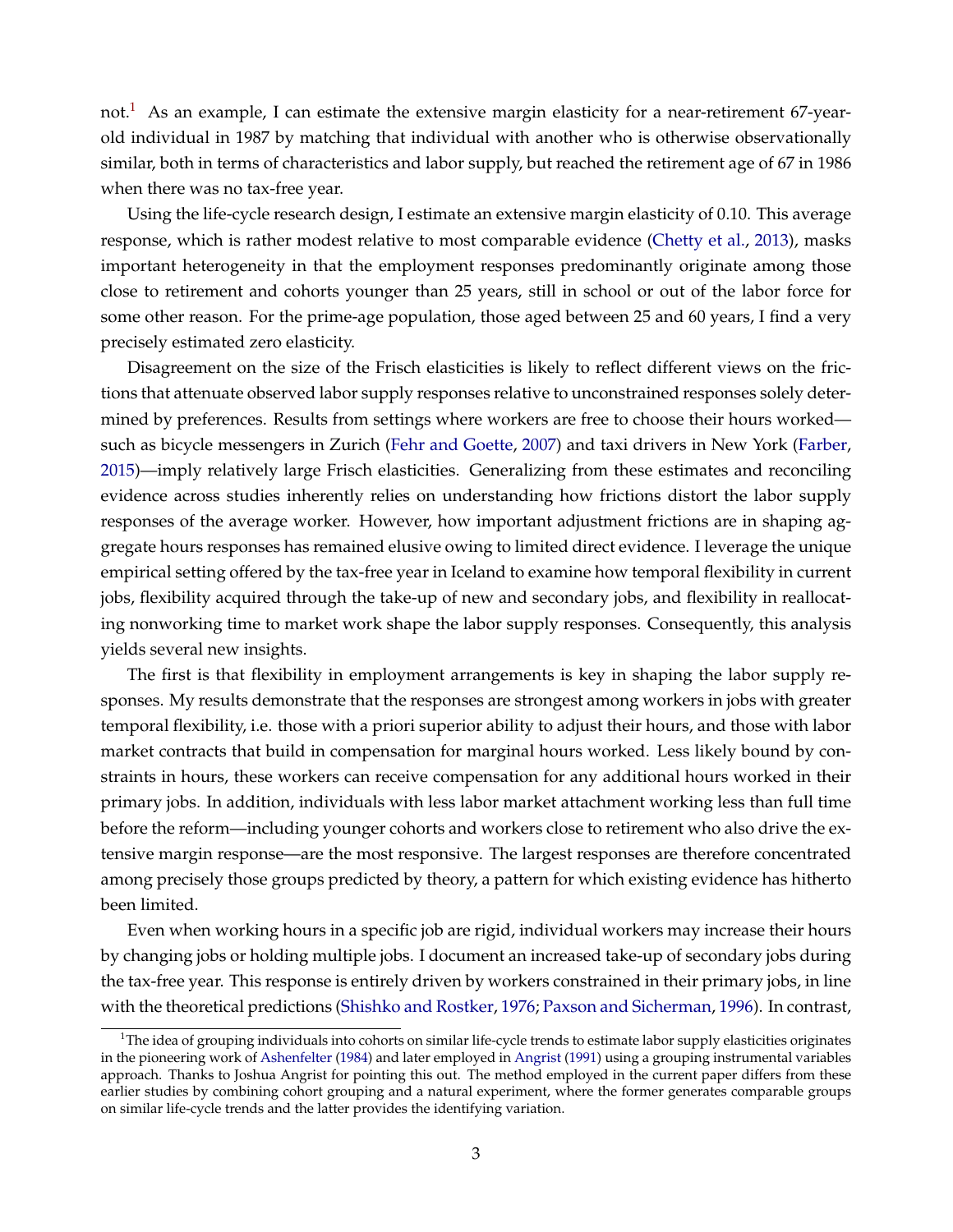workers changed their primary jobs less often during the tax-free year, consistent with workers being less willing to engage in time-consuming job searches. When decomposing the overall intensive margin response, I find that one-third of the increase in weeks worked and one-tenth of the total increase in labor earnings stem from work in secondary jobs. The remainder results from increased hours and earnings in continuing primary jobs.

Frictions in the adjustment of labor supply not only pertain to the job and employment arrangements of workers but also more broadly to what constraints they face in reallocating more of their nonworking time to market work. As an example, if couples engage in shared childcare activities, the labor supply of one spouse will directly influence that of the other. I examine how family structure shapes the labor supply responses and document three main findings. First, married women have higher elasticities than have married men, with this difference more pronounced in families with more children. In contrast, there is no difference in the elasticities of single men and single women. Second, workers whose spouses are less temporally flexible in their jobs have larger elasticities than those whose spouses hold more flexible jobs. Third, I analyze how couples respond to changes in the marginal tax rates and labor supply of their spouses. I estimate negative cross-elasticities for husbands but no significant cross-responses for wives. Total household responses accounting for both own- and cross-responses are about 20% smaller than if the spouses had been treated in isolation. These results are consistent with coordinated spousal labor supply and substitutability in the nonmarket time of couples, whereby any increase in the time devoted to market work by wives is met with greater home production time by their husbands.<sup>[2](#page-4-0)</sup> Moreover, the frictions that spouses face in adjusting working time influence the impact of intrafamily restrictions in the reallocation of nonmarket time. Taken together, these results imply that gender differences in labor supply documented in an extensive extant literature [\(McClelland and Mok,](#page-34-7) [2012\)](#page-34-7) are unlikely to reflect inherent differences in preferences. Instead, they likely reflect the coordination of couples and specialization in the household, coupled with the influence of market-level frictions.

My estimates of average Frisch elasticities most closely relate to those in two existing studies. $3$ First, [Bianchi, Gudmundsson, and Zoega](#page-32-3) [\(2001\)](#page-32-3) consider labor supply during the same tax-free year, but only among a small random sample of workers.<sup>[4](#page-4-2)</sup> They find strong responses by comparing outcomes during the tax-free year to those in the preceding and following years. When translated to an elasticity, their estimates imply an average intensive margin elasticity of 0.77. This elasticity is more than twice as large as my estimates, based on tax bracket difference-in-differences. On this basis, I conclude that it is important to isolate responses to the tax-free year from the influences of

<span id="page-4-0"></span><sup>&</sup>lt;sup>2</sup>Models of unitary household labor supply predict symmetric cross-elasticities [\(Chiappori and Mazzocco,](#page-33-8) [2017\)](#page-33-8). This contrasts with my empirical findings, thus complementing a large empirical literature testing the restrictions imposed by unitary household models [\(Donni and Chiappori,](#page-33-9) [2011\)](#page-33-9). More generally, it is theoretically ambiguous and an open empirical question whether spousal labor supply is a complement or a substitute. My results are in line with findings of substitutability in spousal labor supply in response to job loss (e.g. [Lundberg,](#page-34-8) [1985\)](#page-34-8) and the non-receipt of disability benefits [\(Autor, Kostøl, Mogstad, and Setzler,](#page-32-4) [2019\)](#page-32-4), and that substitutability in childcare time is important in shaping the labor supply responses of couples [\(Blundell, Pistaferri, and Saporta-Eksten,](#page-32-5) [2018\)](#page-32-5).

<span id="page-4-2"></span><span id="page-4-1"></span> ${}^{3}$ In Section [7](#page-27-0) I provide a detailed summary and meta-analysis of previous work.

 $4$ Other studies of the Icelandic tax-free year include that by [Ólafsdóttir, Hrafnkelsson, Thorgeirsson, and Ásgeirsdóttir](#page-34-9) [\(2016\)](#page-34-9), who study the health consequences of increased work during the tax-free year, and that by [Stefánsson](#page-34-10) [\(2019\)](#page-34-10), who studies labor supply and reevaluates the evidence in [Bianchi, Gudmundsson, and Zoega](#page-32-3) [\(2001\)](#page-32-3).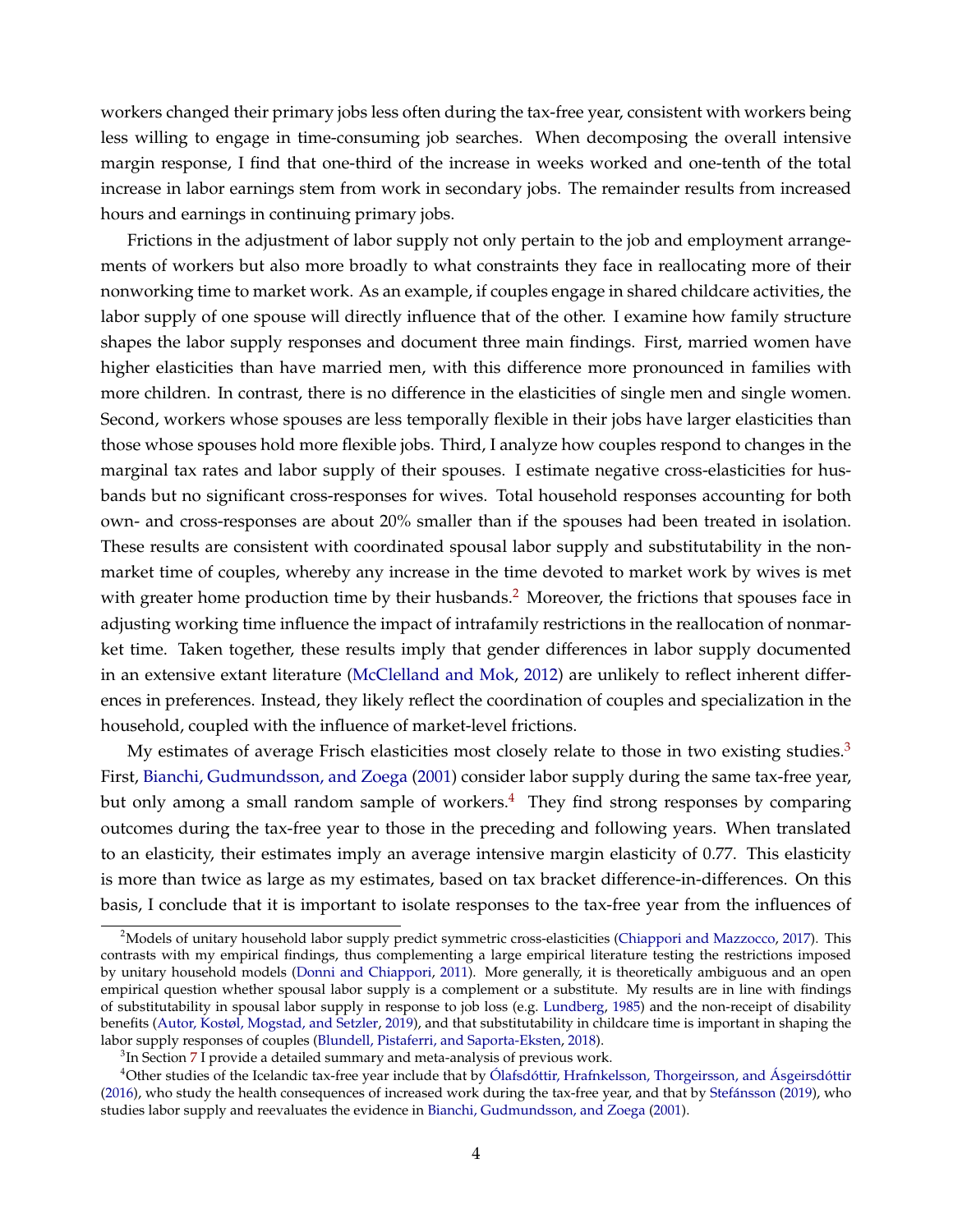pre-trends and macroeconomic shocks. Furthermore, what distinguishes my study from theirs is a focus on how adjustment frictions influence the heterogeneity of labor supply responses, which provides new insights into the anatomy of the Frisch elasticity.

Second, in a contemporaneous study, [Martinez, Saez, and Siegenthaler](#page-34-11) [\(2021\)](#page-34-11) analyze the labor supply responses to a two-year tax holiday in Switzerland. This tax holiday resulted from the transition from an income tax system where current taxes depended on income in the previous two years to an annual pay-as-you-earn system. They estimate an average intensive margin elasticity of 0.025 and identify no extensive margin responses. My results suggest that all of the employment responses and a disproportionate proportion of the hours and earnings response to temporary tax cuts arise from young first-time workers and those close to retirement. Both groups are excluded from the analysis in [Martinez, Saez, and Siegenthaler](#page-34-11) [\(2021\)](#page-34-11). The remaining differences likely arise from differences in labor market flexibility. Flexibility in working hours, as measured by the cyclicality of hours per worker, is more than twice as high in Iceland as in Switzerland, and worker flows—measuring the fluidity of the labor market—more than three times as high. Other measures of labor market flexibility tell a similar story: the flexibility of the Icelandic labor market is much more similar to that of the US labor market than to continental Europe. I document a positive correlation between the flexibility of working hours and the size of the Frisch elasticity, both across occupations and across countries where estimates are available, indicating that similar forces are at work in shaping differences in labor supply elasticities within and across countries.<sup>[5](#page-5-0)</sup>

[Sigurdsson](#page-34-12) [\(2021a\)](#page-34-12) presents evidence that further corroborates this notion. Studying a tax holiday in Norway that resulted from a tax reform similar to those in Iceland and Switzerland, I document that a quarter of the working-age population responded by increasing their labor supply and estimate an earnings elasticity of about 0.14—halfway between the estimates from Switzerland and Iceland. In line with that, the Norwegian labor market measures to be more flexible than the Swiss labor market, but less than the Icelandic and US labor markets. Furthermore, I document that for those aware of the tax holiday but did not adjust their hours, the lion's share says that frictions in adjusting the time spent working are the main reason for not responding.

The paper proceeds as follows. Section [2](#page-5-1) describes the empirical setting and the reform that gave rise to the tax-free year while Section [3](#page-8-0) describes the data set constructed. Sections [4](#page-9-0) and [5](#page-16-0) document the labor supply responses at the intensive and extensive margins using two complementary research designs, respectively. Section [6](#page-20-0) analyzes and illustrates how heterogeneous adjustment frictions shape these labor supply responses. Section [7](#page-27-0) discusses the estimates of average Frisch elasticities and places them in the context of existing work. Section [8](#page-31-0) concludes the paper. I relegate some additional background material and auxiliary analyses to an online appendix.

# <span id="page-5-1"></span>**2 The Tax-Free Year and Background**

<span id="page-5-0"></span><sup>&</sup>lt;sup>5</sup>[Tortarolo, Cruces, and Castillo](#page-35-0) [\(2020\)](#page-35-0) study a 2.5-year-long income tax holiday in Argentina and estimate a very small labor supply response. In line with my cross-country analysis of labor market flexibility and labor supply elasticity, Argentina has a very rigid labor market compared to OECD countries.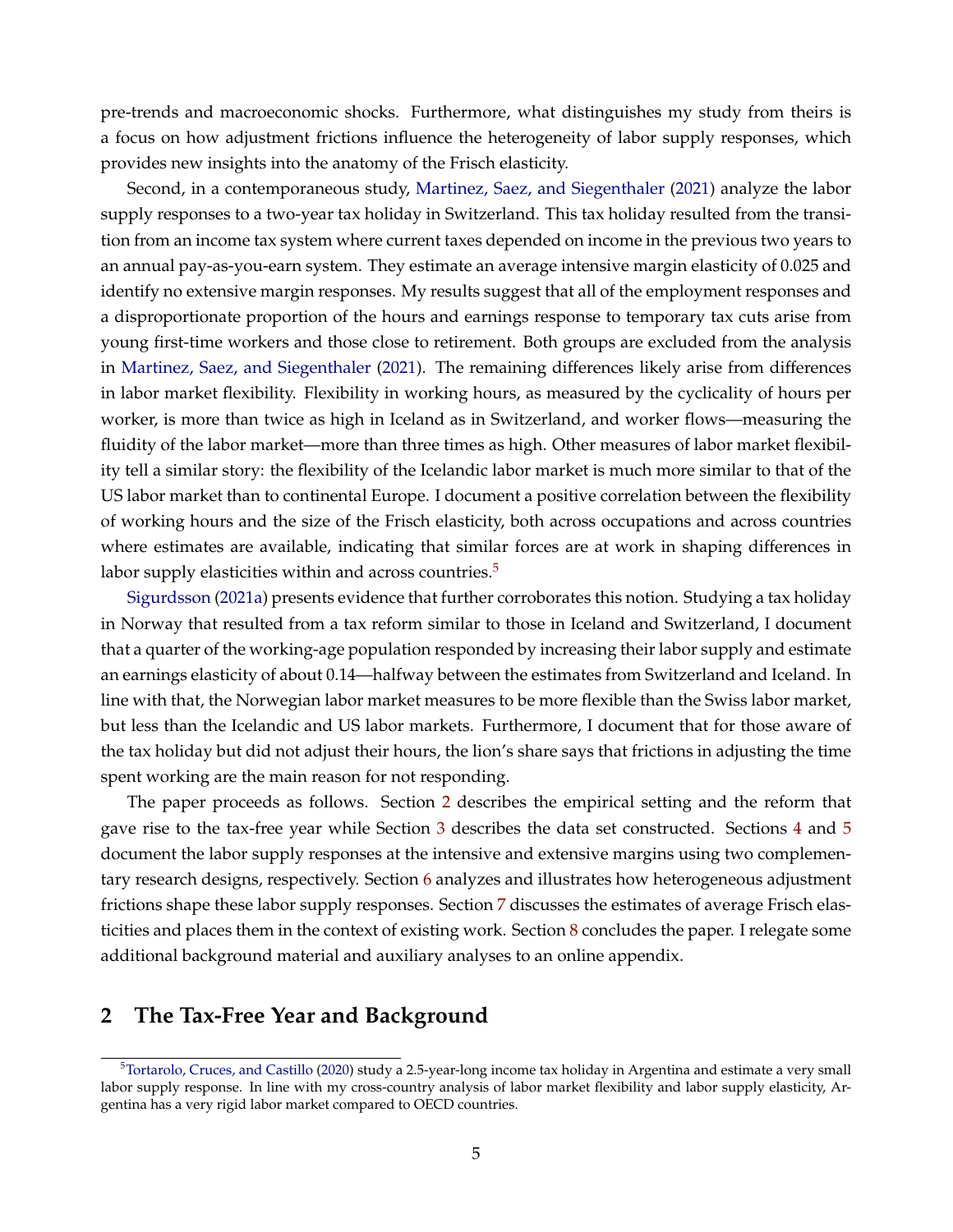#### **2.1 Income Tax System and Tax Reform**

On January 1, 1988, Iceland adopted a withholding-based pay-as-you-earn income tax system, similar to what is now in place in most advanced economies. Prior to the reform, income taxes were collected with a one-year lag, with the tax liability and tax payments due every month in year  $t$  computed based on year  $t-1$  income. This system resembled those in place in most developed countries before adopting a modern pay-as-you-earn tax system. When announcing the tax reform, the authorities also announced that labor income earned in 1987 would be untaxed. As Figure [1](#page-36-0) depicts, this implies that while people were paying taxes every year, including in 1987 when they paid taxes based on their income earned in 1986, they would take home tax-free whatever they earned in 1987 that was above and beyond what they had earned in 198[6](#page-6-0).<sup>6</sup>

The key features of the reform for the purpose of my analysis are that it generated a large, salient and unanticipated increase in wages that lasted only a single year. On December 6, 1986, the Finance Minister announced the tax reform. The Ministry of Finance had begun preparing the reform in early fall 1986 and later that same fall there was the decision for it to take place in January 1988. The reform was therefore unanticipated by taxpayers. Figure [2](#page-36-1) plots the monthly count of the number of newspapers mentioning a withholding-based or pay-as-you-earn tax system between January 1980 and December 1988. As shown, there was no discussion of a reform of this kind in the years before its announcement, whereas 30–40% of the newspapers printed in the weeks following the announcement had coverage of the reform.<sup>[7](#page-6-1)</sup>

The reform was very salient. Newspapers printed headlines such as "*A Tax-Free Year*" and "*Pay-As-You-Earn Tax System In 1988 – All Income In 1987 Tax-Free*", and in the media, politicians and union leaders emphasized the opportunity that the tax-free year would bring. $^8$  $^8$  In addition, the tax authorities sent out advertisements and explanatory flyers, as exemplified in Appendix Figures [A.3](#page-0-0) and [A.4.](#page-0-0) These also advertised that a prerequisite for tax freedom was that workers filed their taxes for 1987 as usual. This was important, as other taxes such as those on capital income and wealth, and benefits, were unchanged in 1987. From the perspective of my study, the quality of administrative data in 1987, such as tax returns, was uninfluenced by the reform.

The tax-free year generated a strong incentive for intertemporal substitution. The average tax rate fell to zero from about 10%, increasing the incentive for employment (the extensive margin). At the intensive margin, the changes in incentives were even stronger, as the after-tax wage increased by about 20% on average. However, while the whole population received an increase in wages, some workers received a larger tax cut because of the progressivity of the Icelandic tax system. Furthermore, the tax-free year did not create an income effect for individuals who were myopic in their decision-making in that there was no windfall gain for taxpayers, as those earning the same in 1987 as they earned in 1[9](#page-6-3)86 did not see any change in their cash flows.<sup>9</sup>

<span id="page-6-0"></span> $6A$  $6A$ ppendix A details the Icelandic tax system before and after the tax-free year.

<span id="page-6-2"></span><span id="page-6-1"></span><sup>&</sup>lt;sup>7</sup> Further discussion of the reform and the timeline of events is in Appendix [B.](#page-0-0)

<sup>8</sup> In an interview, the chairman of one of the largest labor unions was quoted as saying: "*Now it is time for everyone outside the labor market to enter, and for all workers to earn tax-free income. There exists work for everyone who wants to work.*"(see *Morgunblaðið*[, December 7, 1986.\)](http://timarit.is/files/32750510.jpg).

<span id="page-6-3"></span><sup>9</sup> Similarly, the reform did not influence the government budget, as the tax revenue flows were uninterrupted.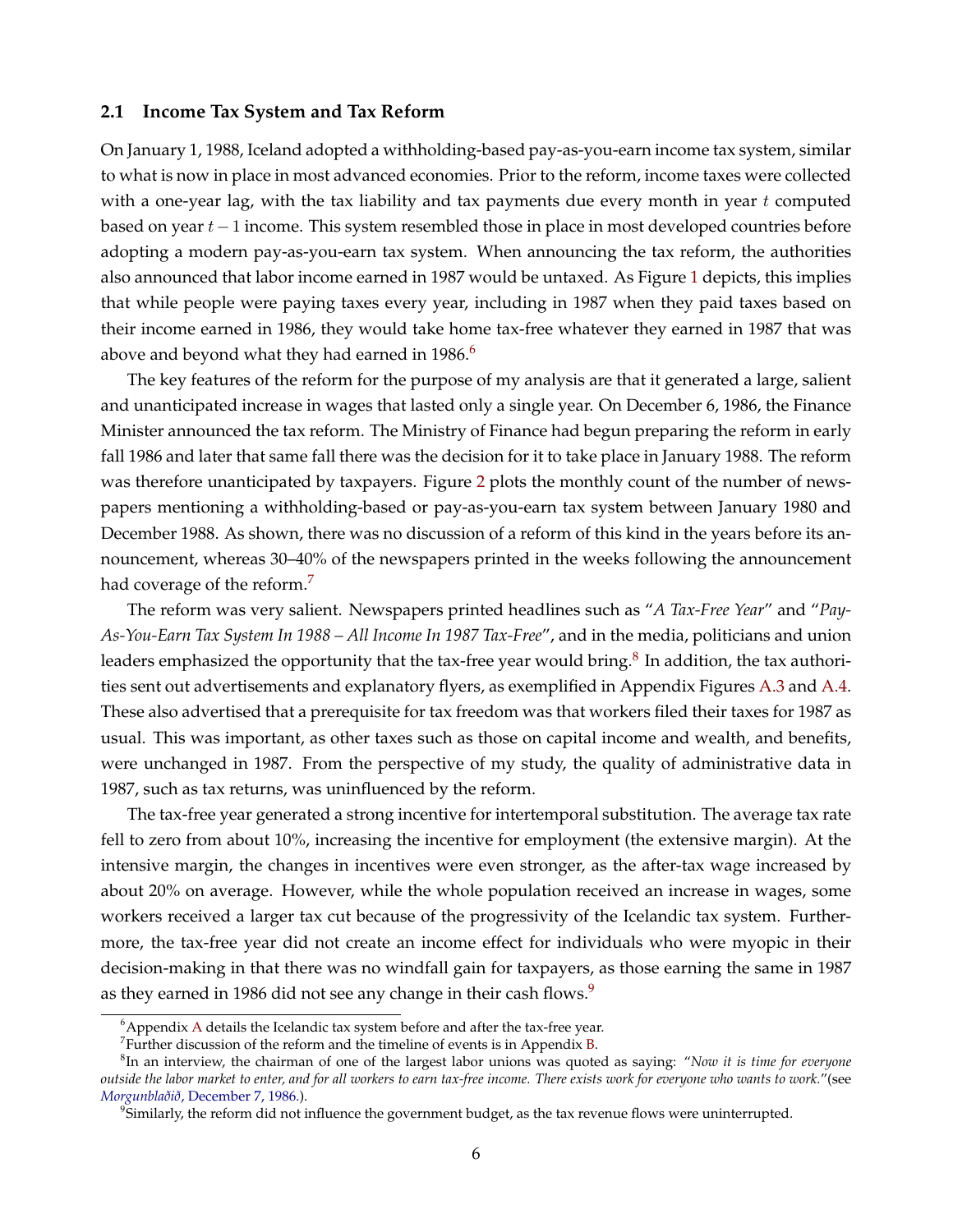The only change to the tax system made in 1987 was that income taxes were temporarily set to zero. However, the reform was accompanied by a simplification of the tax system that was put in place after the tax-free year. These changes were being worked out during the first months of 1987 as part of adapting the old tax system to tax withholding. The simplifications consisted of two main changes. First, the reform abolished a large share of tax deductions. Second, a flat tax replaced the progressive tax schedule. To summarize, the reform changed both the tax base and the tax rate, the aim being to simplify the tax system, but leave the average tax burden unchanged.

I argue that these changes are unlikely to influence the responses to the tax-free year and the estimates of the Frisch elasticities. The effects on later taxes were not as obvious and clear-cut as the tax-free year. Understanding the effect on tax payments would involve understanding the interaction of tax deductions, tax allowances, and tax rates that influenced the tax burden in opposing directions. Relatedly, these changes were much less salient than the tax-free year. Figure [2](#page-36-1) provides evidence that a change to a flat tax received limited media attention. Moreover, explanatory material from the tax authorities emphasized that income in 1987 was tax free and showed the changes in the structure of tax collection in 1988, but contained no information about changes in the tax schedule. As discussed in Section [4,](#page-9-0) I perform a series of tests to evaluate this claim, finding the results to be robust.

## **2.2 Icelandic Labor Market in an International Context**

The Icelandic labor market is quite flexible, characterized by low unemployment, flexible hours, and variable participation and wages [\(OECD,](#page-34-13) [1991,](#page-34-13) [2007\)](#page-34-14).<sup>[10](#page-7-0)</sup> In this sense, its characteristics are more similar to the US than to continental Europe [\(Central Bank of Iceland,](#page-32-6) [2018\)](#page-32-6). This flexibility has long played a key role in the rapid adjustment of the Icelandic macroeconomy to shocks.<sup>[11](#page-7-1)</sup>

Labor force participation in Iceland is high, exceeding 80% of the working-age population. The overall participation grew steadily until the mid-1980s, primarily because of the increased participation of women, who by the beginning of the 1990s accounted for close to half of the labor force, although a smaller share of total hours. Relative to other OECD countries, female participation in Iceland is among the highest, as are participation rates among the young and elderly.

Icelandic firms also have considerable flexibility in laying off workers when compared with firms in other OECD countries. Firms can easily adjust their level of labor input over the business cycle, either by hiring and firing workers or by adjusting the number of hours of current employees. The latter margin is important, as evidenced by changes in hours per worker accounting for about half of the variation in employment over the business cycle.

Nonetheless, the Icelandic labor market is highly unionized. Collective bargaining between the umbrella unions on both sides of the market decides general employee rights and minimum wages. However, this sets the base for wage bargaining at lower levels, such as in sectors and firms, where the flexibility to account for local conditions is greater. Therefore, despite this centralization, real

<span id="page-7-0"></span> $10$ For an overview of the Icelandic economy, including the characteristics of the labor market, see e.g. [\(Central Bank of](#page-32-6) [Iceland,](#page-32-6) [2018\)](#page-32-6) and various previous issues of *[Economy of Iceland](https://www.cb.is/publications/publications/publication/2018/10/05/Economy-of-Iceland-2018/)*.

<span id="page-7-1"></span> $11$ As an example of this emphasis, the Director of the European Department of the International Monetary Fund (IMF) noted in a recent speech that "*Iceland had a history of quickly adjusting to shocks, not least because of labor market flexibility.*" [\(Thomsen,](#page-34-15) [2018\)](#page-34-15).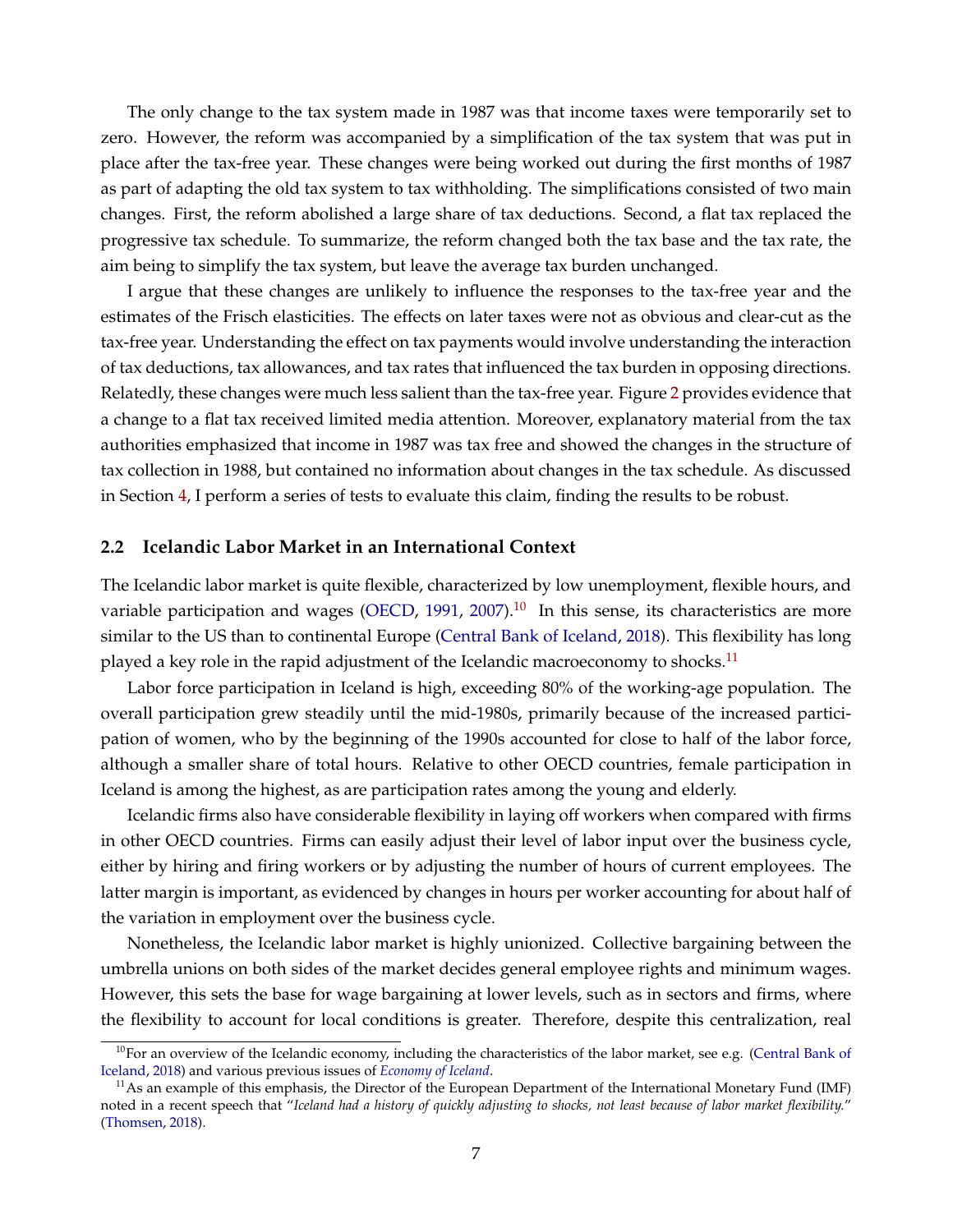wages are very flexible in Iceland when compared with many other European countries.

# <span id="page-8-0"></span>**3 Data**

For this project, I construct a new administrative data set for the universe of the Icelandic workingage population back to 1981. The data set has two main sources: an employer–employee data set constructed from newly digitized pay slips, and individual tax records. I describe these below.<sup>[12](#page-8-1)</sup>

## **3.1 Pay Slips: Employer–Employee Data**

At the end of each year, all employers are obliged to compile a pay slip for each employee of their establishment or for every job if the employee holds more than one job at the same establishment. This applies to all firms and establishments, including self-employed workers. Employers send copies of these pay slips both to the respective employee and to the Directorate of Internal Revenue. Information from pay slips then serves as inputs for many purposes, such as for individual income taxation, the computation of accident insurance and the computation of firm payroll taxes.

Since the early 1990s, an increasing number of employers compile and send pay slips to the Directorate of Internal Revenue in a machine-readable format, and currently almost all are electronic. Before that time, in the 1980s and the early 1990s, all pay slips were in paper format. The records were then stored in various forms, including on magnetic tape cartridges and mainframe tapes. In collaboration with Statistics Iceland, I converted all pay slips back to 1981 into data in a machine-readable form. The resulting product is a panel data set covering the universe of jobs in Iceland, connecting all employers and their employees, for each year from 1981 to 2015.

Pay slips contain information on all labor earnings and related compensation. This includes wage payments, contractor payments, piecework pay in fishing, pension payments, bonuses and commission, remuneration to a company's board members and accountants, travel allowances and other allowances (car, clothes, food, etc.). Each of these components is on a separate pay slip for a given job. In addition, and importantly for the current project on labor supply, the pay slips also contain information about working time in each job. Time is in weeks worked, with the reference week amounting to 40 working hours. Employers are obligated to report the number of weeks employees worked on a given job based on their actual working time during the year and employment arrangement, such as part-time employment. The same is true for self-employed workers, who must report working time in the same way for themselves as well as for their spouses and any children who may work for them. A worker can at most be recorded working 52 weeks on a given job during the year. However, workers can hold more than one job, and therefore be registered as working more than 52 weeks in a year. For example, a full-time employee holding a single job and working at least 40 hours per week is recorded as working for 52 weeks. Elsewhere, another worker holding two part-time jobs working 20 hours per week in parallel would be recorded as working 26 weeks in each job (reported separately) and 52 weeks in total.

<span id="page-8-1"></span> $12$ Further details about the data, including summary statistics, are in Appendix [C.](#page-0-0)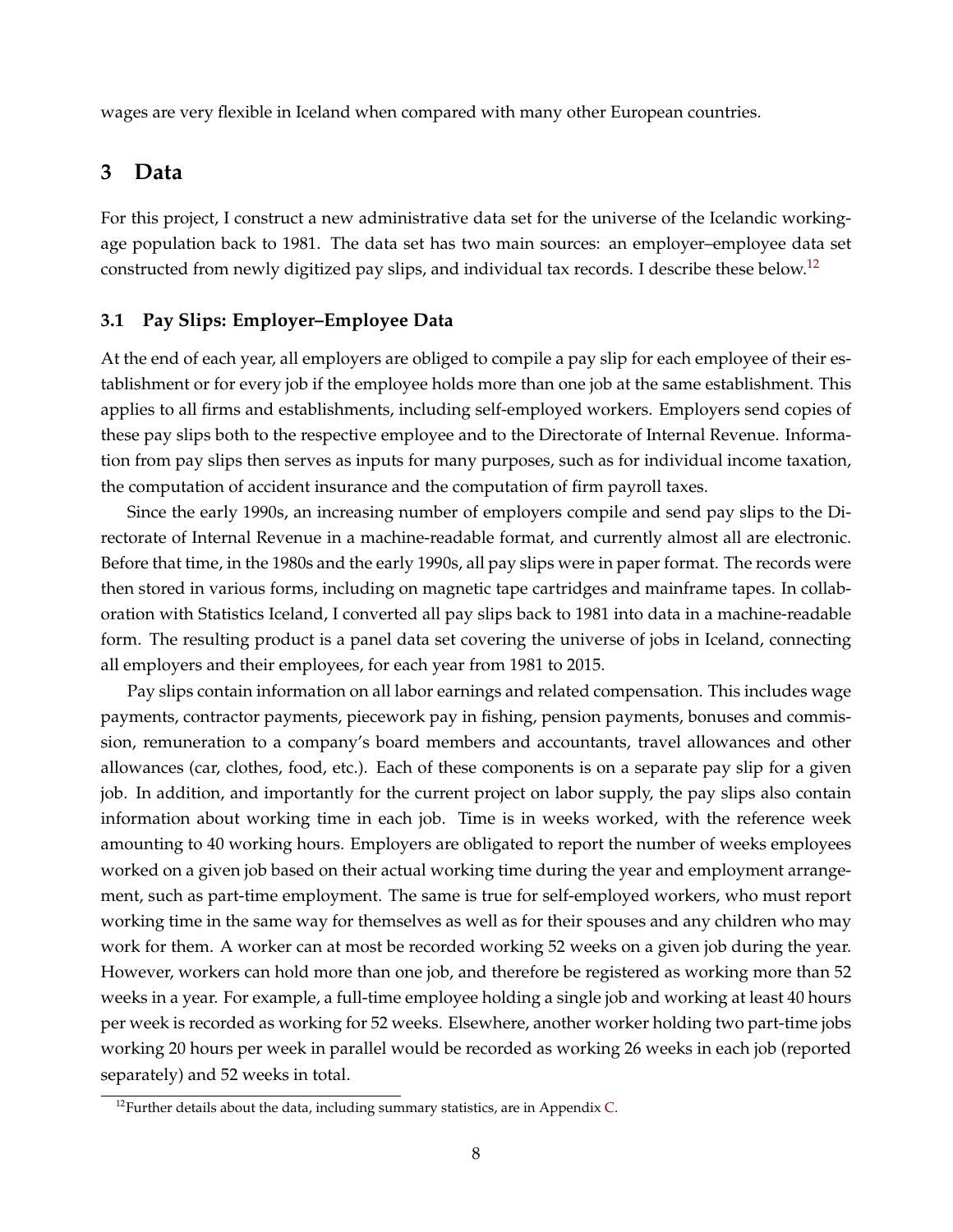The reason why employers (and self-employed workers) were required to report the working time of their employees was twofold. First, the calculation of a worker's accident insurance fees depended on the number of weeks an employee worked during the year. Second, the payroll tax levied on firms to fund the public unemployment insurance system hinged on the total number of weeks worked by all workers in a given firm each year. Therefore, weeks registered in pay slips reflected the number of weeks worked during the year rather than the number of weeks employed. In addition, these are the only universal data on labor input by sector and occupation for which official statistics are constructed, which places further pressure on their correct filing.

Lastly, each pay slip includes a unique personal identifier of the worker and a unique firm identifier. In addition to the detailed information on payments and working time, pay slips also include demographic and structural information, such as on workers' occupations and firms' sectors.

## **3.2 Individual Tax Returns**

The second primary data source I use in this paper is a panel of individual tax returns. As is the case for the data set constructed from pay slips, these data extend back to 1981, with the data sets easily linked via the unique personal identifier. Individual tax returns have information on all income, including labor income, financial income, pension, social security, and transfer payments as well as other sources of income. These data also record all tax payments, both at the national and local levels, as well as any deductions and tax allowances. I use these detailed data to construct the marginal tax rates.<sup>[13](#page-9-1)</sup> Because Iceland levied a wealth tax during most of the sample period, in periods when a wealth tax was not levied, the structure of tax returns has not been altered and the data set includes detailed information on all assets and liabilities back to 1981. In addition, the tax records include a range of demographic variables, as well as family identifiers linking married or cohabiting couples.

# <span id="page-9-0"></span>**4 The Intensive Margin**

## **4.1 Research Design**

In general, to identify the causal effect of the tax-free year on labor supply requires a proper counterfactual of what would have happened in its absence. Alternatively, if the population is treated with different 'doses' of tax cuts, causal effects can be identified from the differential treatment intensity, provided they generate differential responses. In the current context, while the entire Icelandic population was given a tax-free year in 1987, nonlinearities in the pre-reform tax schedule generated substantial differences in the changes in after-tax wages. Building on [Feldstein](#page-33-3) [\(1995\)](#page-33-3), I exploit these features in a difference-in-differences (DD) research design, relating the intensity at which workers' after-tax wages were influenced by the tax-free year and the dose response in labor supply.

The tax schedule before the reform was progressive with four brackets, consisting of three nationallevel brackets and a local-level municipal tax. Figure [3a](#page-37-0) plots the evolution of tax rates by tax brackets

<span id="page-9-1"></span><sup>&</sup>lt;sup>13</sup>As the marginal tax rates are not directly observed in the individual tax returns, I build a tax calculator for the Icelandic tax system to construct marginal tax rates (Appendix [C.1\)](#page-0-0). This method predicts actual tax liabilities with great precision.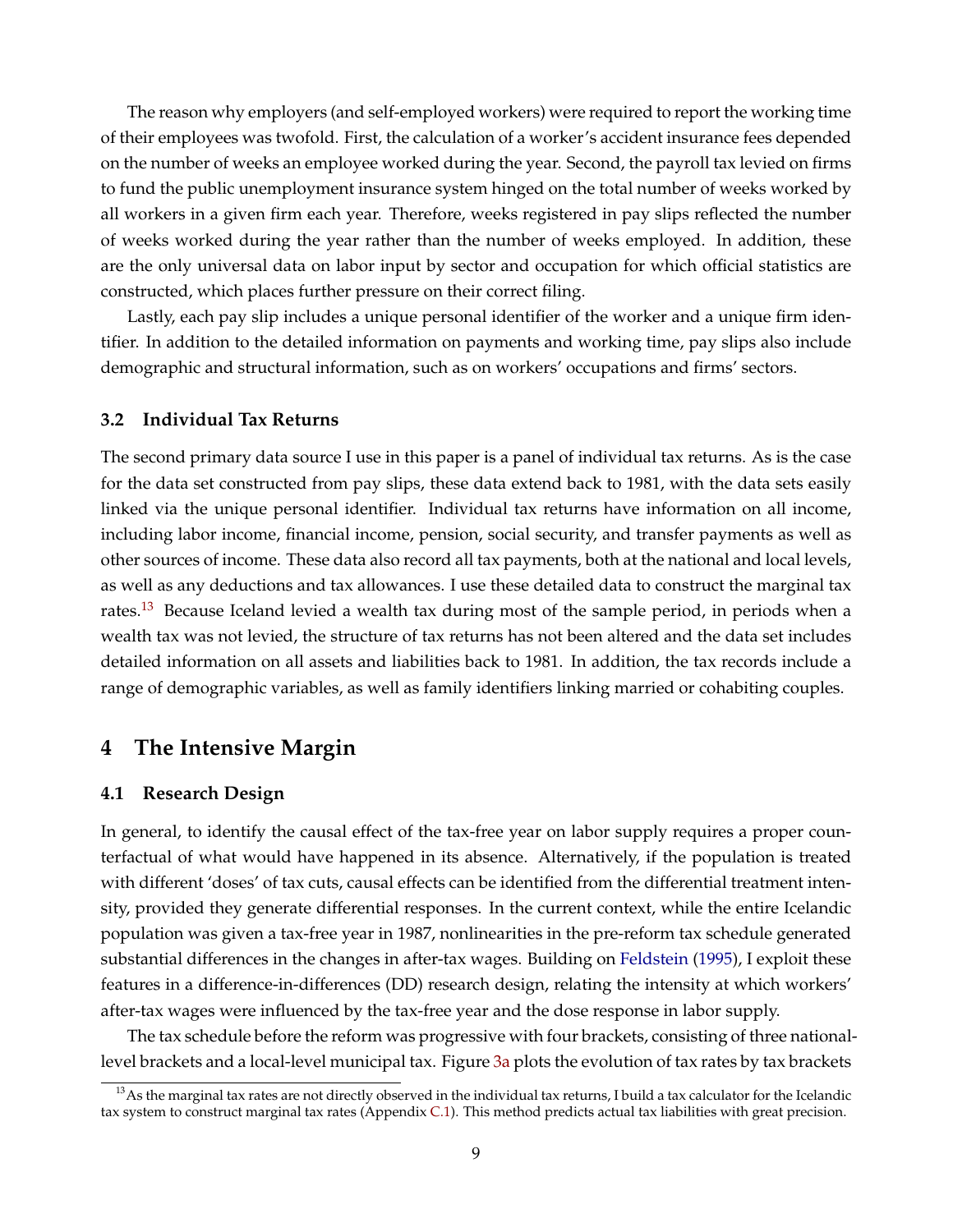during the 1980s. In 1986, the average worker in the bottom tax bracket faced a marginal tax rate of 10.2%, corresponding to the average municipal tax rate, while the average tax payer in the top bracket faced a marginal tax of roughly  $48.7\%$ .<sup>[14](#page-10-0)</sup> As the figure depicts, while tax rates had been on a slightly decreasing trend, the difference across brackets had remained stable. Tax rates were frequently reviewed in relation to the government's budget and tax-bracket thresholds, which were set in nominal values; these were generally reviewed and updated each year to account for inflation. As Figure [3b](#page-37-1) documents, this resulted in tax-bracket thresholds corresponding to roughly the same income percentile throughout the 1980s and therefore the income groups in each bracket were stable and similar over time.

**Assigning treatment status.** The empirical strategy used to estimate the elasticities is to relate the differential labor supply responses of workers in higher vs. lower tax brackets to their differential tax relief. As the tax rates faced each year are endogenous to labor income, which is the outcome of interest, I follow [Feldstein](#page-33-3) [\(1995\)](#page-33-3) and later work by assigning treatment status based on a lagged tax bracket, which is unrelated to current income. Given that the income and other factors influencing the tax bracket position are persistent, the tax bracket position is also persistent, as documented in Appendix Figure [A.5.](#page-0-0) As a result, a lagged tax bracket serves as a valid and strong instrument for the current tax bracket. In the main analysis, the treatment group consists of workers facing marginal taxes in the top three brackets, while workers in the bottom bracket constitute the primary control group. To obtain a larger sample size for inference and later detailed analysis, I pool the estimates for the top three tax brackets, under the assumption that the labor supply elasticity is the same across tax brackets, providing a weighted average elasticity. In addition, I also estimate the disaggregated responses by tax bracket.

**Sample and restrictions.** To analyze a sample of comparable workers facing different tax rates, I restrict the sample of the working-age population (those aged 16–70 years) in two ways. First, I employ a balanced sample of individuals observed in all years from 1981 to 1987. As everyone aged 16 years and older is required to file taxes, independent of their labor market status, this excludes workers who die, those who emigrate from Iceland and young people not observed during the pretreatment period and for whom I cannot assess the trends in labor supply. Second, for each of the pre-reform years, I restrict the sample to workers employed in the previous year, defined as having labor earnings greater than or equal to the base income threshold, roughly corresponding to minimum wage earnings for a low-skilled worker.<sup>[15](#page-10-1)</sup> In the analysis, I define employment in the same way when estimating the extensive margin responses, i.e. having labor earnings exceeding this threshold. Restricting the sample in this way corresponds to restricting the sample to those with earnings above the 20th percentile, including zeros, leaving a sample of workers in one of the four brackets. Given the unemployment rate in Iceland was between 1% and 2% throughout the 1980s (Appendix Fig-

<span id="page-10-1"></span><span id="page-10-0"></span> $14$ In 1986, the municipal tax rate ranged between 5% and 11.5%.

 $15$ Similar restrictions are frequently imposed in studies of the core labor force, see e.g. [Kindlund and Biterman](#page-33-10) [\(2002\)](#page-33-10). The base income threshold equals 1.5 x guaranteed income (*tekjutrygging*), where guaranteed income is a reference amount used in calculations of various kinds for income support provided by the government and the municipalities, such as for the elderly and disabled. Using the guaranteed income as a reference point has the advantage, when compared with, e.g. minimum-wage earnings by sectors and occupations, of being updated each year to account for inflation.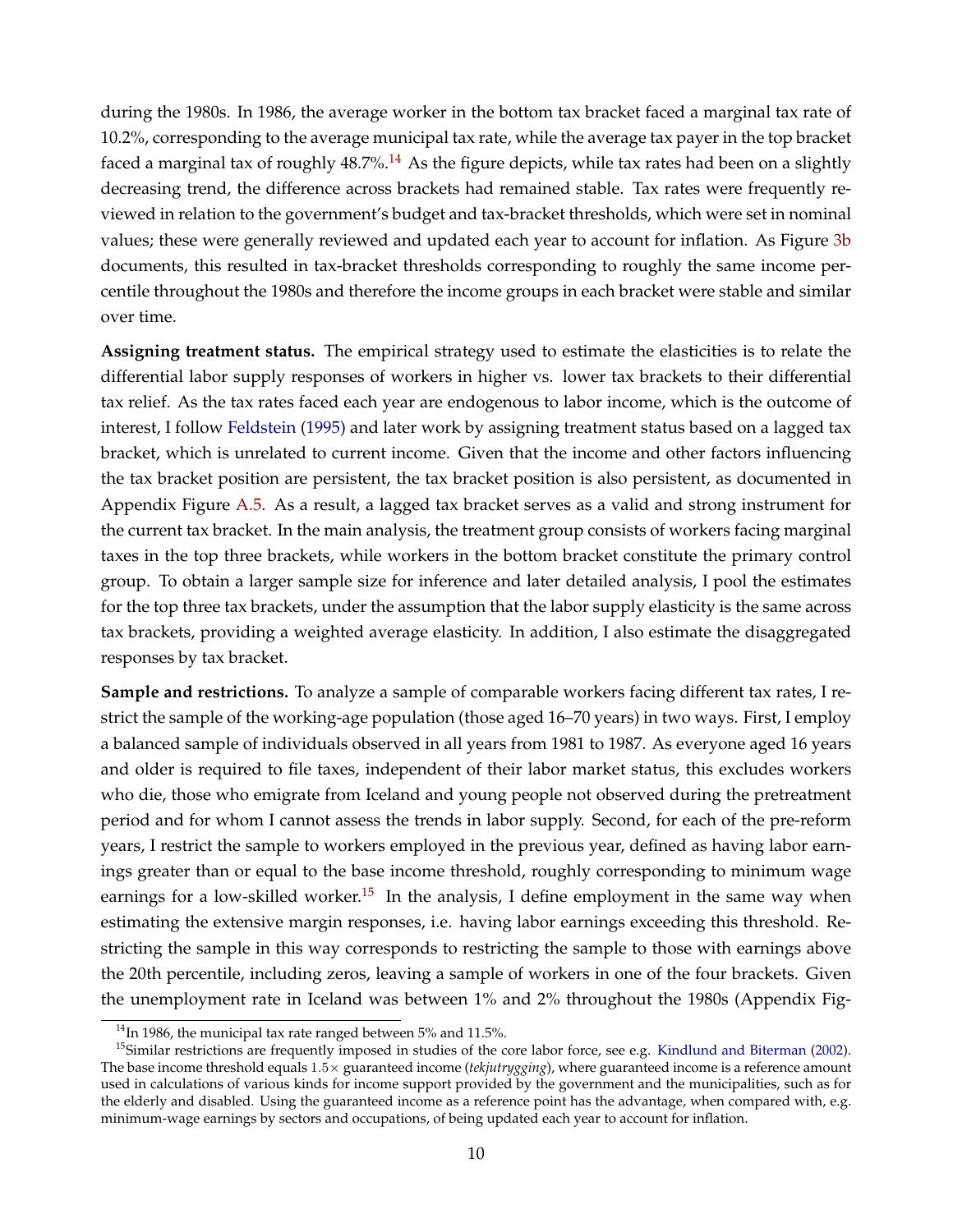ure [A.9\)](#page-0-0), this restriction mainly serves as a means of excluding those entering and exiting the labor market because of changes in life cycle, which may generate differential trends across tax brackets depending on where workers enter and exit.

**Estimating equation.** I estimate the reduced-form labor supply responses to the tax-free year using the following DD regression specification

<span id="page-11-0"></span>
$$
y_{it} = bracket_{i,t-1} + \delta_t + \eta \cdot B_{i,t-1} \times \delta_{t=1987} + \mathbf{X}_{it}' \gamma + \mu_{it}
$$
\n
$$
\tag{1}
$$

where  $y_{it}$  is the outcome of interest of individual i in year t, bracket<sub>i,t-1</sub> is an indicator function for tax brackets in year  $t - 1$  (treatment status), and  $\delta_t$  are time fixed effects included to control for time effects affecting all individuals. The identification of the labor supply response to the tax-free year is brought by  $\eta$ , the coefficient on the interaction of  $B_{i,t-1}$ , which is an indicator function for being in one of the top three tax brackets, interacted with a dummy for the tax-free year of 1987. The regression controls for individual characteristics, collected in the vector  $X_{it}$ , which includes a full set of dummies for individual characteristics such as age, marital status, number of children, education and living in the capital area, are all defined in pre-reform levels. The error term is denoted by  $\mu_{it}$  and captures other determinants of the labor supply. The importance of accounting for serial correlation in outcomes in a DD setting has been emphasized by [Bertrand, Duflo, and Mullainathan](#page-32-7) [\(2004\)](#page-32-7). To address this, I cluster standard errors at the individual level to allow for arbitrary correlation over time in the error term.

To obtain an elasticity estimate, I relate differential labor supply responses (i.e. the dose response) to the differential increase in the after-tax wage generated by the tax-free year. Intuitively, in its simplest form, the elasticity estimate corresponds to the Wald estimator, which is the ratio of the reduced form and first stage, which can be obtained by estimating equation [\(1\)](#page-11-0) with the tax rate as the outcome. Following this logic, I employ the following two-stage least squares (2SLS) regression specification

<span id="page-11-2"></span>
$$
y_{it} = bracket_{i,t-1} + \delta_t + \varepsilon \cdot \log(1 - \tau_{it}) + \mathbf{X}_{it}' \gamma + \nu_{it}
$$
 (2)

where  $\tau_{it}$  is individual i's marginal tax rate in year t. Instrumenting  $\log(1-\tau_{it})$  with the reduced-form interaction  $B_{i,t-1} \times \delta_{t=1987}$ , the coefficient  $\varepsilon$  identifies the elasticity to a change in the net-of-tax wage.

## **4.2 Results**

**Graphical evidence and validity of identifying assumptions.** The key identifying assumption underlying the empirical design is that in the absence of a tax-free year, the labor supply of workers in high and low tax brackets would have run parallel. To formally test the plausibility of this assumption, I estimate a version of the DD regression [\(1\)](#page-11-0), where the treatment status is interacted with time dummies.<sup>[16](#page-11-1)</sup> The results for both labor earnings and weeks worked are presented in Figure [4.](#page-38-0) The set

<span id="page-11-1"></span><sup>&</sup>lt;sup>16</sup> Appendix Figures [A.6,](#page-0-0) [A.7](#page-0-0) and [A.8](#page-0-0) complement this by visually implementing the difference-in-differences by plotting the time series of labor earnings, weeks worked, marginal tax rates and average tax rates for the average individuals in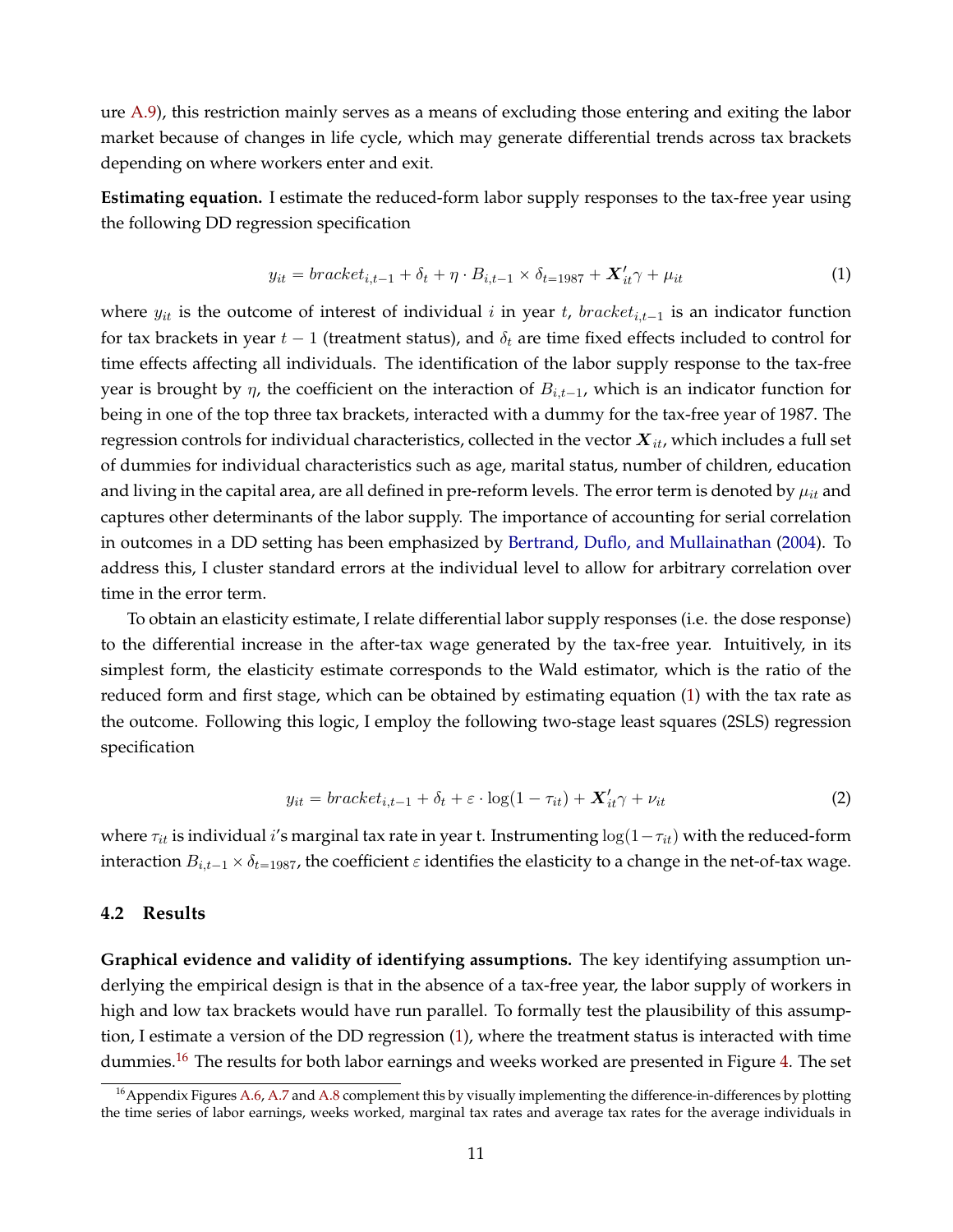of pre-reform coefficients tests for parallel trends, with each coefficient corresponding to a placebo test for the given year. The tests indicate no false positives.<sup>[17](#page-12-0)</sup> While there is no significant difference post-1987 in terms of weeks worked, there is a difference in labor earnings. There can be two reasons for this difference. First, the tax-free year may generate an effect on the labor supply that extends beyond 1987. Second, changes in the tax system in 1988 possibly influenced the labor supply in 1988 and after. As the focus of this paper is the short-term effect of a transitory tax cut, I limit the sample to 1981–1987, with 1987 being the single treatment year. While I comment briefly on responses extending beyond 1987, I reserve the analysis of permanent effects to future research.

**Regression results.** Table [1](#page-45-0) presents estimates of the effects of the tax-free year on labor earnings, weeks worked and employment. Each column-by-row entry in the table corresponds to a regression estimate. The top row of column (1) provides estimates of the elasticity of earned income, defined as the sum of labor earnings in all jobs including self-employment. The elasticity estimate is 0.374 and is highly statistically significant at the 1% level. This estimate implies that a 10% increase in the after-tax wage causes labor earnings to increase by almost 4% on average. Conceptually, the elasticity estimate consists of two components. First, the reduced form, presented in the third row, which is a DD estimate of equation [\(1\)](#page-11-0) on log labor income, which is estimated to be 0.077. Second, presented in the middle row, is the first stage, which is a similar DD estimate where the outcome variable is the log net-of-tax rate, estimated to be 0.207. The elasticity is essentially the ratio of the reduced form to the first stage, but here estimated using 2SLS.

Previous research has highlighted that DD designs can be effectively combined with matching methods to produce more robust inferences [\(Heckman et al.,](#page-33-11) [1997;](#page-33-11) [Blundell and Dias,](#page-32-8) [2009\)](#page-32-8). Matching will generate more comparable treatment and control groups and DD will 'difference out' unobserved differences. To leverage these benefits, I augment the DD estimation with nonparametric coarsened exact matching [\(Iacus, King, and Porro,](#page-33-12) [2012\)](#page-33-12). More precisely, I first match individuals coarsely on pre-reform characteristics (age, marital status, number of children, and education) and then estimate DD on the matched sample, using the weights obtained from matching. As the set of covariates used in the matching procedure is very general, I can match 99.96% of the sample in this way. The earnings elasticity estimate obtained in this manner, and reported in column (2), is about 0.4 and therefore very similar to the main specification. This robustness implies that systematic differences in the characteristics of individuals across the different brackets have only limited effects on the estimates.

the top three tax brackets relative to those in the bottom bracket. To enhance the comparison with the regression analysis, I nonparametrically weight the group-by-year distributions of the control group to align with that in the treatment group, using the frequently applied reweighting method in [DiNardo, Fortin, and Lemieux](#page-33-13) [\(1996\)](#page-33-13). The figures provide compelling evidence of differential labor supply responses among workers in the higher tax brackets.

<span id="page-12-0"></span><sup>&</sup>lt;sup>17</sup>Figure [4](#page-38-0) demonstrates how this identification strategy is useful in dealing with possible effects of macroeconomic shocks. Following a spiral of inflation in prices and wage, fueled by oil price increases and foreign inflation, combined with wage indexation, inflation reached its historical record high in 1983 of more than 80%. In response, the government passed a law banning wage indexation and deflated the exchange rate [\(Snævarr,](#page-34-16) [1993\)](#page-34-16). What followed was a sharp recession. Documented in Appendix Figure [A.9,](#page-0-0) GDP growth was negative in 1983, for the first time since the 1960s, but reverted back in 1984. As Appendix Figures [A.6,](#page-0-0) [A.7](#page-0-0) and [A.8](#page-0-0) show, this had substantial effect on earnings and hours, and somewhat disproportionally so for workers in the lower than higher tax brackets. However, Figure [4](#page-38-0) highlights the importance of the DD design, as it is mostly able to "difference out" the effects of this sharp macroeconomic shock.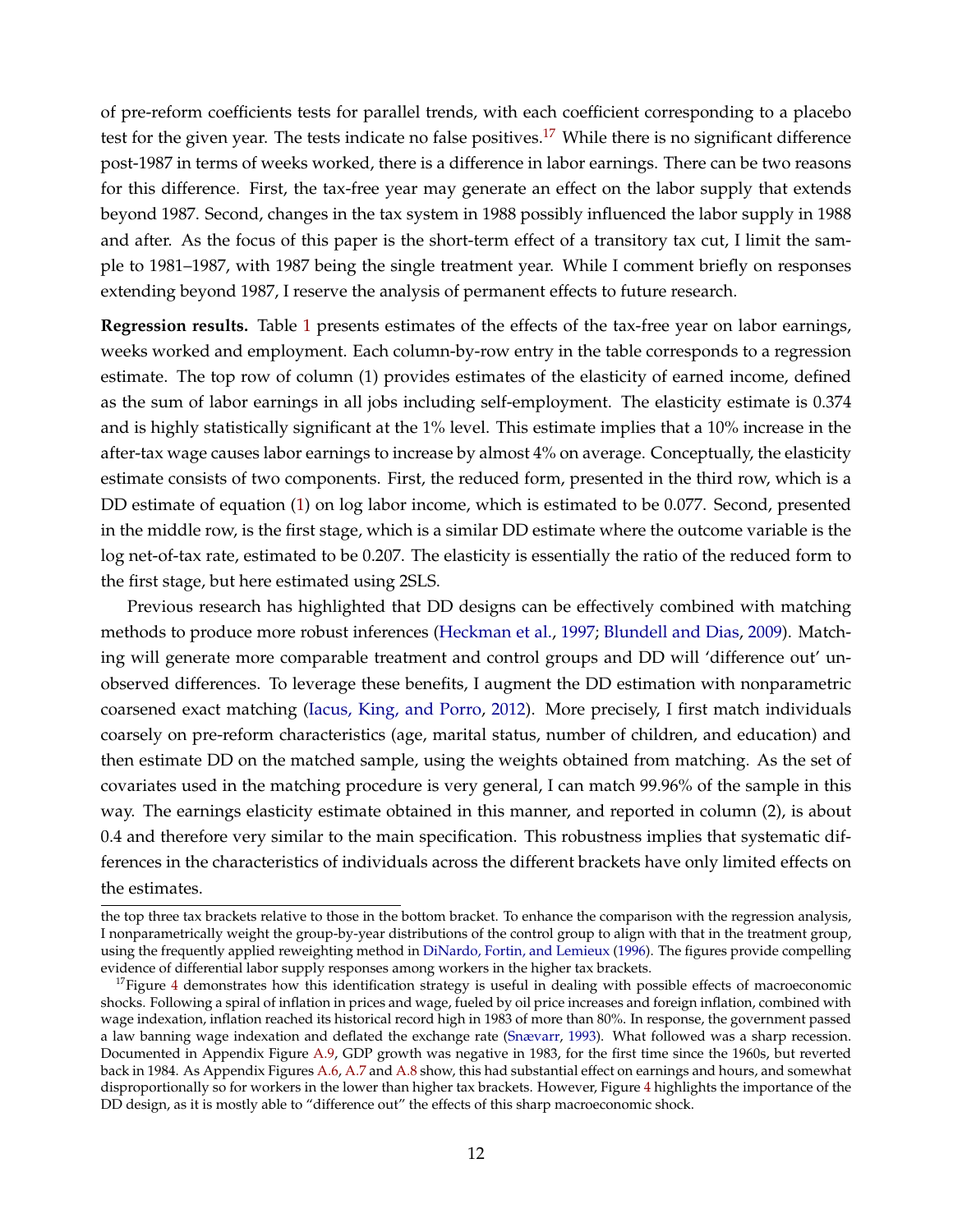Columns (3) and (4) of Table [1](#page-45-0) present comparable estimates for the effect on weeks worked. The variable collects total weeks worked across all jobs held by the individual. The regression estimates reflect strong responses in weeks worked. The reduced-form estimate implies that workers in the top three tax brackets increased their working time by about a week more than those in the bottom bracket. Relative to a pre-reform average, the treatment effect of five additional weeks implies an elasticity of about 0.10  $(4.926/48.43).^{18}$  $(4.926/48.43).^{18}$  $(4.926/48.43).^{18}$ 

It is important to highlight what these results imply and what to expect. As discussed in Section [3,](#page-8-0) the working time recorded on the pay slips is as weeks worked. This reflects time spent working, not the duration of employment, with a standard week corresponding to 40 hours. The caveat is that the cap is 52 weeks per job. In total, workers can work less than 52 weeks a year, e.g. if not working all weeks in the year or if part-time and not working 40 hours per week. However, they can work more than 52 weeks only if they hold more than one job. Therefore, an additional week reflects the exchange of vacation for working time, more full-time employment and work in secondary jobs. However, this measure does not capture overtime and other changes in working time beyond the 40-hour work week, which in Iceland is an important margin for labor adjustment.<sup>[19](#page-13-1)</sup> The increase in weeks worked therefore most likely reflects a lower bound of the total hours adjustment to the tax-free year, which are captured in full in the earnings response.

With this in mind, I decompose the labor supply response into two subcomponents. The estimates imply that 30% of the overall response are brought about by more weeks worked—through less vacation time, more full-time employment, and secondary jobs—and 70% by more earnings within those weeks, through overtime hours and greater work effort.

Columns (5) and (6) in Table [1](#page-45-0) document the estimated effect on employment, for which I find no significant effect. When interpreting this result, a few features of the research design are important to bear in mind. First, recall that I identify the labor supply responses from the differential responses of workers in different tax brackets. Hence, by construction, the research design is unable to uncover labor market-entry responses. Second, while the design is able to reveal the potential effect on labor market exit, for reasons such as delayed retirement, the estimates imply that there are no *differential responses* along the extensive margin across tax brackets. However, it is still possible that some workers delayed retirement in response to the temporary incentive created by the tax-free year, relative to what they would not have done in a normal (taxed) year. I revisit this question in Section [5,](#page-16-0) where I develop a research design that can detect extensive margin responses through both entry and exit. In light of these results, I therefore refer to the estimates in Table [1](#page-45-0) as reflecting the intensive margin responses.

**Real labor supply responses, not a reporting phenomenon.** A critical reader may ask the important question: Can we interpret the estimated earnings elasticity as labor supply elasticity? While it is clear that the finding of an effect on weeks worked stems from additional time spent working, the earnings effect may incorporate some form of reporting response or tax avoidance. I conduct further

<span id="page-13-0"></span> $18$ As reported in Appendix Table [A.2,](#page-0-0) this implied elasticity is similar to that obtained from a specification for logarithms of weeks worked.

<span id="page-13-1"></span><sup>&</sup>lt;sup>19</sup>About 40–45% of workers work overtime in the average month. The corresponding share is 60–65% when including irregular hours, such as nights and weekends.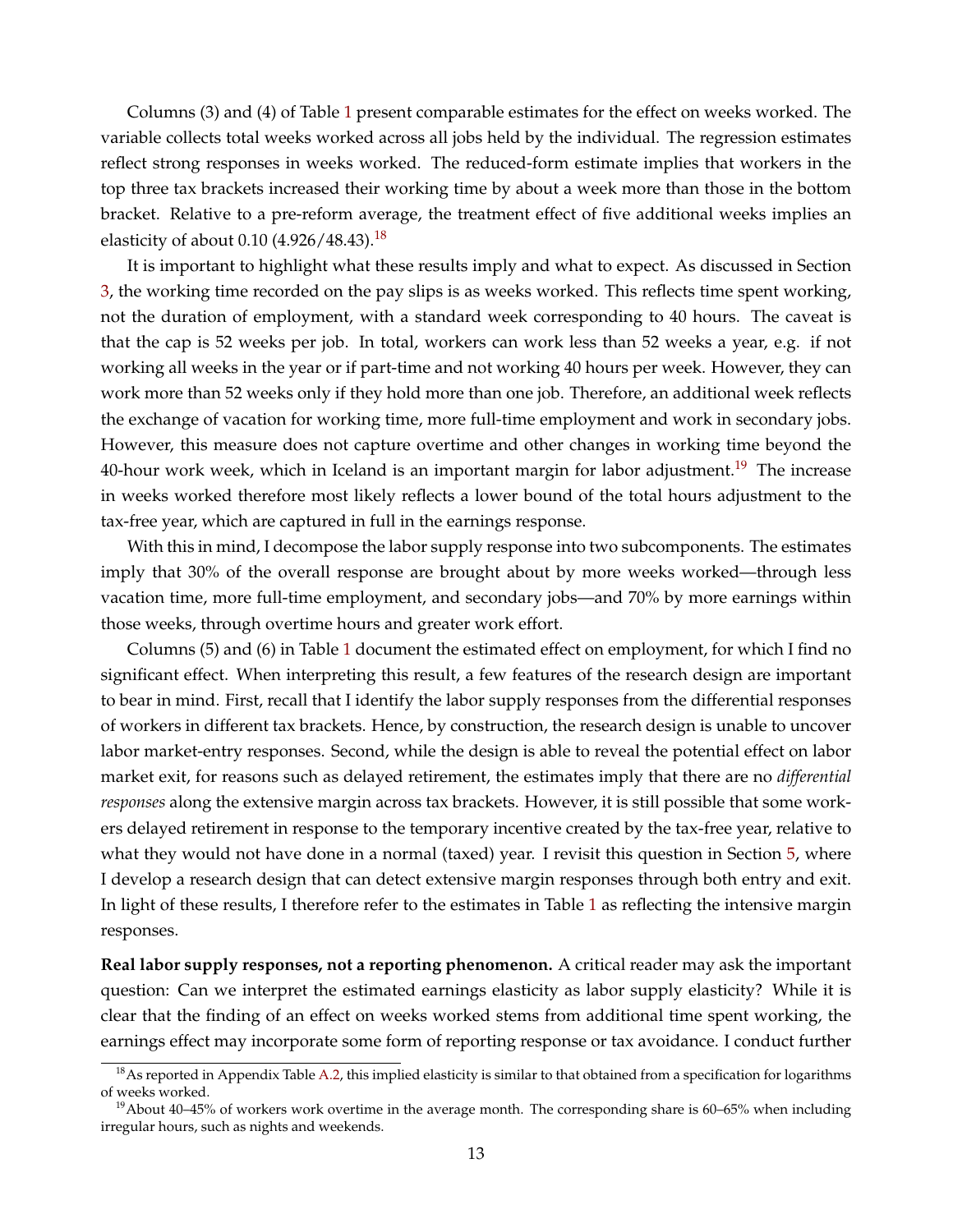analysis along several dimensions to shed light on this question, demonstrating that the findings reflect, at least largely, real labor supply responses.

First, I estimate responses separately for the employed, the self-employed and business owners, defining having at least one job as self-employed. Self-employed individuals are likely to have greater flexibility in adjusting their labor supply and hence, we might expect to find larger responses for them. However, self-employed workers may also be able to increase their income in the tax-free year through tax avoidance, e.g. by misreporting capital income as labor income, or by shifting income from other years to the tax-free year. Such avoidance is less likely to be possible for employed workers, as their employers have no direct incentive to collude. Table [A.1](#page-0-0) in the appendix reports estimates for these groups separately. For wage earners, the earnings elasticity is almost the same as for the whole sample, 0.373, while the elasticity is larger for the self-employed (0.484). However, as the table shows, there are similar differences in the elasticity of working time. While I cannot rule out that some of the differences between these groups arise from reporting behavior, these findings strongly indicate that they largely reflect differences in hours flexibility. Indeed, such flexibility may be tempting for workers in less flexible jobs. In Appendix Table [A.5,](#page-0-0) I investigate whether there was an increased take-up of self-employment in the tax-free year, and find a significant entry response. $^{20}$  $^{20}$  $^{20}$ 

Second, I also examine whether income shifting likely explains the estimates. During the tax-free year, workers may have negotiated with their employer to adjust their compensation in some way or to frontload some payments. While such behavior is likely to be more difficult and costly to achieve through wages and salaries, e.g. due to payroll taxes, other forms of payments may have been used. To investigate this possibility, I estimate equation [\(2\)](#page-11-2) separately for each subpayment on the pay slip (in real \$ values) and report the effect relative to the total. The results are reported in Appendix Table [A.3.](#page-0-0) Overall, the results do not exhibit an unexpected pattern. Increases in wages and salaries make up 94% of the increase in payments and most of the remainder consists of payments such as fringe benefits and travel allowances, which are likely linked to more work. Potential suspects for income shifting, such as sales commissions and bonuses, as well as gifts, make up only  $0.8\%$ <sup>[21](#page-14-1)</sup>

Third, I estimate the effect on capital income. While labor and capital income were taxed according to the same tax schedule both pre- and post-reform, in 1987 capital income was taxed as before while labor income was tax free. Although this does not provide a pure placebo test, estimating the effect on capital income allows for investigating potential misreporting and tax avoidance. The reporting behavior would manifest itself as a negative effect on capital income, as taxpayers report more of their capital income as labor earnings in the tax-free year. A negative effect on capital income would therefore indicate that at least part of the estimated earnings elasticity is masking reporting behavior. However, we might not expect no effect on capital income. Because a large part of capital income, such as business income and dividends, is an implicit function of labor supply in the economy, there may be equilibrium effects on capital income resulting from an increased labor supply. Appendix Table [A.4](#page-0-0) provides an estimate of a small positive effect on capital income, in being only

<span id="page-14-0"></span> $^{20}$ The estimated semi-elasticity of self-employment implies that a 10% increase in the after-tax wage increases selfemployment by 1 percentage point, relative to an average of 14.9%.

<span id="page-14-1"></span><sup>&</sup>lt;sup>21</sup>These results are consistent with evidence from other Nordic countries, indicating limited tax avoidance in labor earnings because of third-party reporting by firms [\(Kleven et al.,](#page-34-17) [2011\)](#page-34-17).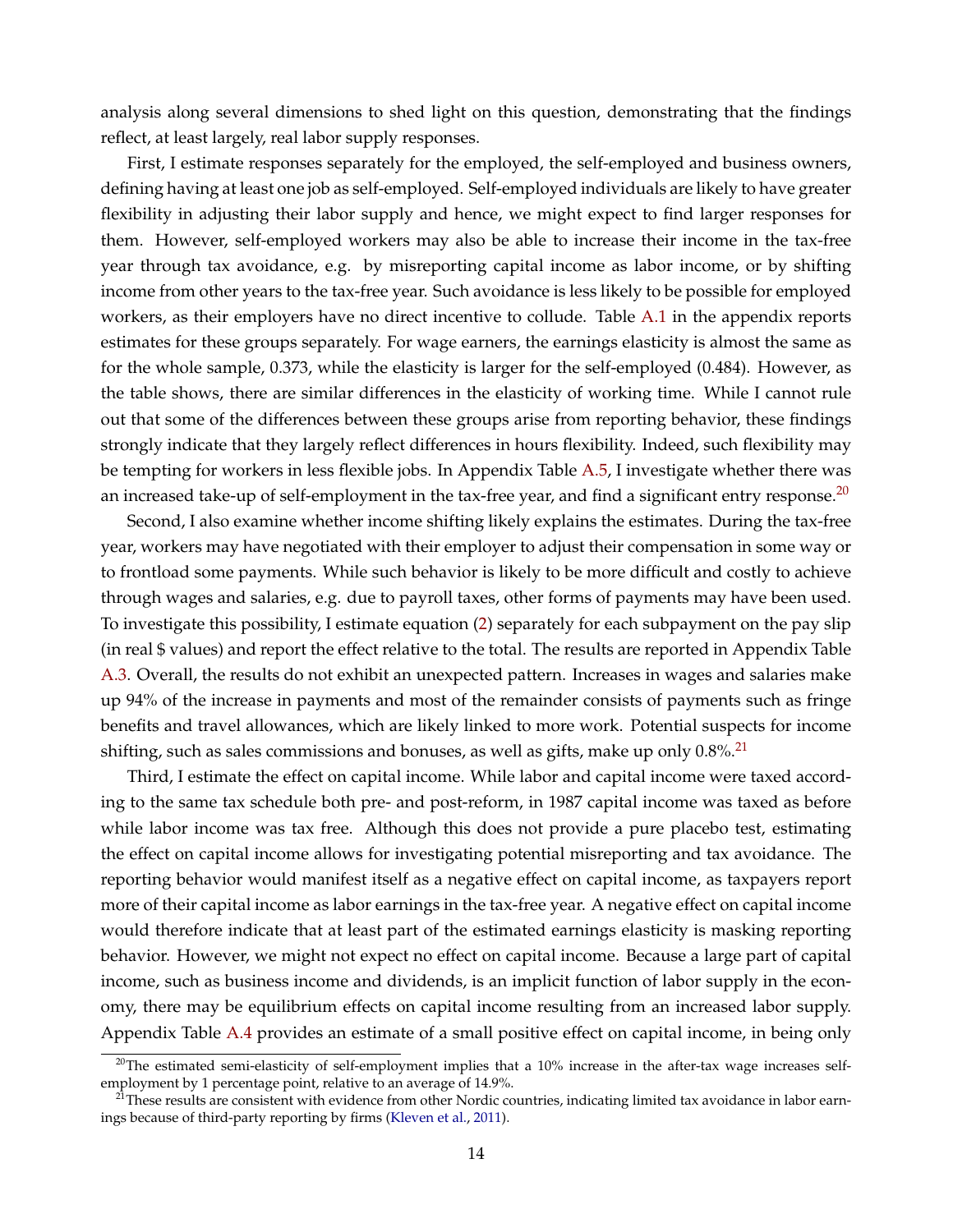2% of the treatment effect on labor income. This contradicts the hypothesis of misreporting.

Lastly, there is other, more circumstantial, evidence implying that the Icelandic population was working very hard during the tax-free year. When there is a strong temporary incentive to work, individuals have the incentive to avoid or postpone other activities that take time away from working. While a natural example is leisure activity, workers might also be more reluctant to stay at home when they or their family are ill. Figure [A.12](#page-0-0) documents that workers in Iceland took less sick leave in 1987. The average share of hours spent on sickness leave of total paid hours was 2.4% in both the years before and after 1987, but fell to  $1.6\%$  during 1987.<sup>[22](#page-15-0)</sup>

**Robustness.** In addition to the analyses described above, I perform further analyses to assess the robustness of the results. First, I evaluate the robustness of the strategy of assigning treatment status based on last year's tax bracket. While tax brackets correspond to the same income quantiles over time (Figure [3b\)](#page-37-1) and individual tax bracket positions tend to be persistent (Appendix Figure [A.5\)](#page-0-0), analysis of pre-reform years finds no evidence of false positives (Figure [4\)](#page-38-0). However, while estimates pertain to short-term responses, where switches between brackets are of less concern, a potential bias might arise due to temporary mean-reverting income shocks. For example, some in a high tax bracket in the previous year are there because of an income shock that reverts to the mean in the current year, generating a downward bias in the earnings elasticity. I evaluate the validity of this concern in Appendix [D,](#page-0-0) performing exercises where I use additional lags in the tax bracket position, as well as a richer set of information, to predict the current tax bracket. This ensures more stable tax bracket positions over time. The results are very similar to the main specification, indicating limited bias from mean-reverting income shocks.

Second, I consider the differences in responses across tax brackets and evaluate the robustness of the choice of control group. In the above analysis, I pool the estimates for the top three tax brackets in a weighted average elasticity. In addition, the DD estimates assume that elasticities are homogeneous across tax brackets. If that assumption is violated, elasticity estimates will be biased. For example, if the elasticity for workers in the top bracket is lower than that for those in a bottom bracket, e.g. due to adjustment frictions, the elasticity estimate will be biased downwards relative to the true underlying elasticity. Appendix Tables [A.6](#page-0-0) and [A.7](#page-0-0) present the estimated effects on earnings and weeks worked separately by tax bracket. The results imply that the labor supply elasticities are largest for the lower-middle bracket (0.484) but smallest for the top bracket (0.[23](#page-15-1)6).<sup>23</sup> While the relative earnings response (the reduced form) increases with higher tax brackets, it does so less than the difference in the tax cuts (the first stage), resulting in smaller elasticities. One natural explanation for the smaller elasticities in the higher brackets is more frictional adjustment of working time, although this may also reflect

<span id="page-15-0"></span> $^{22}$ In Figure [A.12](#page-0-0) I also report that fewer people were receiving sickness benefits in 1987 than in the years before. To the extent that this evidence indicates that workers were working very hard in 1987, it is in accordance with a recent study by [Ólafsdóttir et al.](#page-34-9) [\(2016\)](#page-34-9), which finds there was an increased likelihood among middle-aged and old men in 1987 and 1988 of having a heart attack, in particular in the self-employed group.

<span id="page-15-1"></span><sup>&</sup>lt;sup>23</sup>In the Appendix I also present the results from other robustness tests. In one set of exercises, I estimate the elasticities for the top and upper-middle tax brackets, employing the lower-middle bracket as a control group. As documented in Table [A.8,](#page-0-0) this results in elasticity estimates between 0.232 and 0.289, similar to the bracket average in Table [A.6.](#page-0-0) Studying the elasticity of weeks worked, as reported in Table [A.9](#page-0-0) yields a similar conclusion. I also explored the sensitivity of the main estimates of earnings responses being in natural logarithms. Estimating earnings elasticities using an inverse hyperbolic sine transformation of earnings instead of logs, or  $log($ labor earnings  $+1)$ , yields broadly similar results.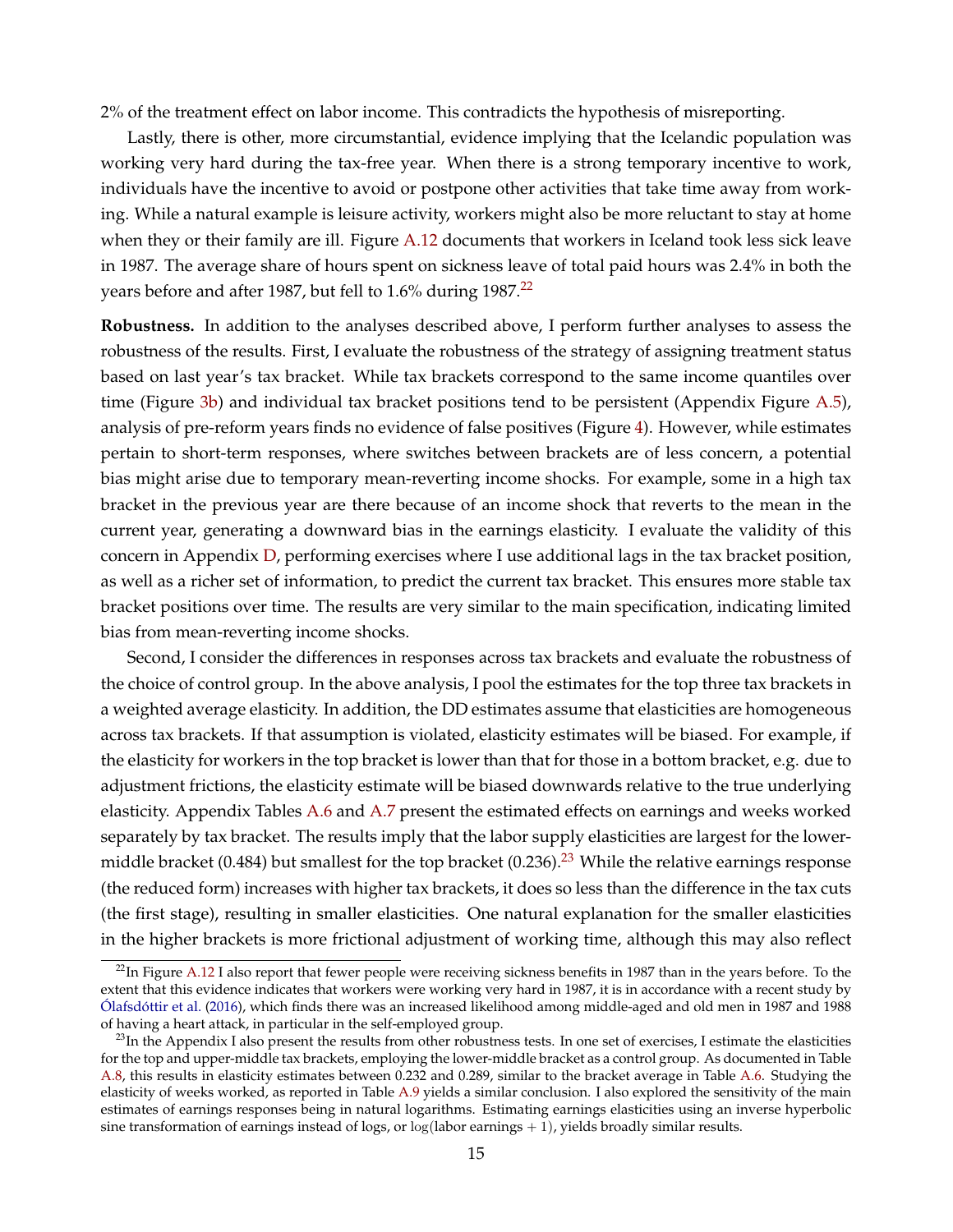differences in preferences. To the extent that these results imply less elastic labor supply of workers in higher than lower tax brackets, this indicates that the main estimates may be biased downwards.

Third, I evaluate the impact of the permanent change in taxes in 1988 on labor supply during 1987 and my elasticity estimates. As Figure [3a](#page-37-0) documents, in 1988 the progressive tax schedule was replaced with a flat tax rate, leading to a reduction in tax rates for those previously in the top and upper-middle tax brackets, while increasing tax rates for those in the lower-middle and bottom brackets. In principle, this may have generated income effects that would confound my Frisch elasticity estimate. In Appendix [E](#page-0-0) I present several tests to evaluate the robustness of my estimates to this concern. As a primary test, I estimate regression [\(2\)](#page-11-2) controlling for different measures of the permanent change in taxes between 1986 and 1988, including changes in marginal tax rates, average tax rates, and total tax payments. Overall the results are broadly robust to these controls, implying either a statistically indistinguishable elasticity estimates or somewhat smaller estimates than according to the main specification. Other tests, such as restricting the estimation to brackets experiencing limited changes in taxes, yield similar conclusions. As I discuss further in Appendix  $E$ , there are two plausible reasons for why the impact of the 1988 reform on responses to the tax-free year may have been limited. First, while a flat tax rate replaced the progressive tax schedule, substantial changes in tax deductions influenced the tax base at the same time. As a result, it was nontrivial ex ante in 1987 to evaluate the effect of the 1988 changes on the effective tax rate. Second, in addition to having been more complicated than the tax-free year to work out, Figure [2](#page-36-1) also suggests that these changes also appear to have been much less salient.

# <span id="page-16-0"></span>**5 The Extensive Margin**

## **5.1 Research Design**

In this section, I develop a new research design to estimate labor supply responses to the tax-free year. Borrowing the intuition from the seminal work by [MaCurdy](#page-34-4) [\(1981\)](#page-34-4), I compare people of a certain age and life-cycle labor supply trends to similar workers of the same age before the tax-free year, exploiting the fact that the tax-free year was an unanticipated event.<sup>[24](#page-16-1)</sup> This design complements the design and analysis in Section [4](#page-9-0) and has the comparative advantage of being able to identify labor supply responses along the extensive margin—including potential labor market entry—which the tax-bracket design excludes by construction.

**Matching procedure.** The research design leverages two features. First, from the individual perspective, at which age a worker experienced the tax-free year was as good as random. Second, in the absence of the tax-free year, the labor supply of similar individuals was likely to follow similar paths over their life cycle. Therefore, for a given worker experiencing a tax-free year, workers in other birth cohorts with similar characteristics, when observed at the same age, are likely to constitute a good counterfactual.[25](#page-16-2)

<span id="page-16-1"></span> $^{24}$ Appendix [F](#page-0-0) provides detail on the [MaCurdy](#page-34-4) [\(1981\)](#page-34-4) model as well as the intuition and graphical illustration of the empirical strategy used in this section.

<span id="page-16-2"></span><sup>&</sup>lt;sup>25</sup>Estimation of labor supply elasticities using grouping of individuals on similar life-cycle trends was pioneered by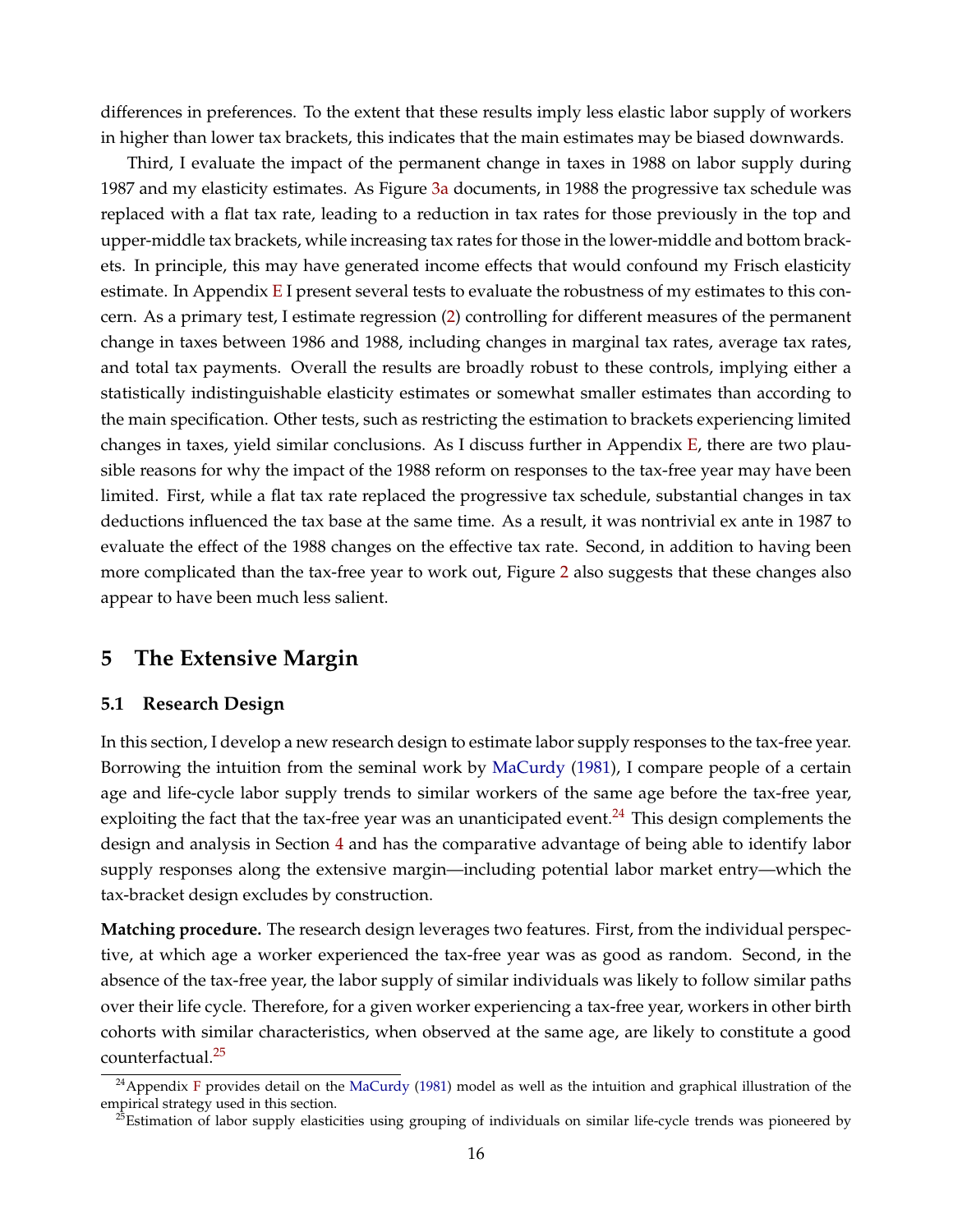A key challenge is to pair workers experiencing a tax-free year to an appropriate comparison group with parallel trends in life-cycle labor supply. To this end, we construct a control group by implementing a "coarsened exact matching" (CEM) procedure [\(Iacus, King, and Porro,](#page-33-12) [2012\)](#page-33-12), where each birth cohort is paired with individuals of the same age and lagged characteristics in other birth cohorts. The general argument for applying matching in observational studies is to achieve a balance in covariate distributions across treatment and control groups, with the aim of replicating a randomized experiment as closely as possible [\(Rosenbaum,](#page-34-18) [2002;](#page-34-18) [Rubin,](#page-34-19) [2006\)](#page-34-19). As opposed to methods relying on estimating a propensity score, CEM is a nonparametric procedure to achieve a sample balance ex ante. Therefore, with reference to the design of randomized experiments, the method enables me to construct "blocks" within which individuals may be expected to follow similar trends in labor supply, but where receiving treatment at a given age is plausibly random.

For each birth cohort, I selected the control group from the adjacent birth cohort born one year earlier. That is, workers at a given age in 1987 are matched to workers at the same age in 1986. I make this restriction in order to achieve three goals. First, this limits the set of workers paired to those who are most likely to be comparable in their life-cycle patterns and other aspects. Second, this allows me to restrict the sample period for both the treatment and control groups to 1987 and earlier, thus enabling the exclusion of later years where labor supply may be influenced by the tax-free year itself or subsequent changes in the tax code, thus avoiding the possible effects of the reform on the control group. Third, and most importantly, the control group within each birth-cohort pair does not experience a treatment until after the end of the sample period.<sup>[26](#page-17-0)</sup> Within adjacent cohort pairs, I further match on a set of characteristics other than age that may correlate with trends in the labor supply. These include gender, marital status, number of children, a location dummy for living in the capital area, completed education coarsened into three levels, and lagged labor income coarsened into deciles. Given the general set of characteristics, I have broad support and am able to match 99.98% of the sample. $27$ 

The matching procedure provides a sample of the treatment and control groups that are comparable in factors confounded with trends in labor supply behavior. However, the research design does not impose the assumption that labor supply is at an equal level across comparison groups. Rather, it assumes that they follow common life-cycle trends.

**Estimating equation and identifying assumptions.** The sample consists of individuals i belonging to birth cohorts c, where c denotes year of birth. Age is defined as  $a = t - c$ , where t is "calendar time". Denote the age at which a birth cohort experiences the tax-free year treatment by  $A_c = 1987 - c$ . As emphasized and illustrated in the above, the relevant concept of time in this empirical framework is

[Ashenfelter](#page-32-1) [\(1984\)](#page-32-1) and later applied by [Angrist](#page-32-2) [\(1991\)](#page-32-2) in a grouping instrumental variables approach. The method used in this section differs from this earlier work in that it combines cohort grouping and a natural experiment, where the former generates comparable groups on similar life-cycle trends and the latter provides the identifying variation.

<span id="page-17-0"></span> $^{26}$ This setup allows me to circumvent the problems discussed in [Borusyak et al.](#page-32-9) [\(2021\)](#page-32-9) related to event study designs where the control group eventually becomes treated within the sample period.

<span id="page-17-1"></span> $27$ Cases where no match is found were dropped and in cases of multiple matches, observations were weighted according to the size of the treatment group. An alternative approach of one-to-one matching delivered similar results. Due to the "curse of dimensionality", the nonparametric matching procedure delivers fewer matches the larger is the set of characteristics matched on. As a robustness check, I also performed matching with additional characteristics, including occupation and sector, arriving at broadly similar results.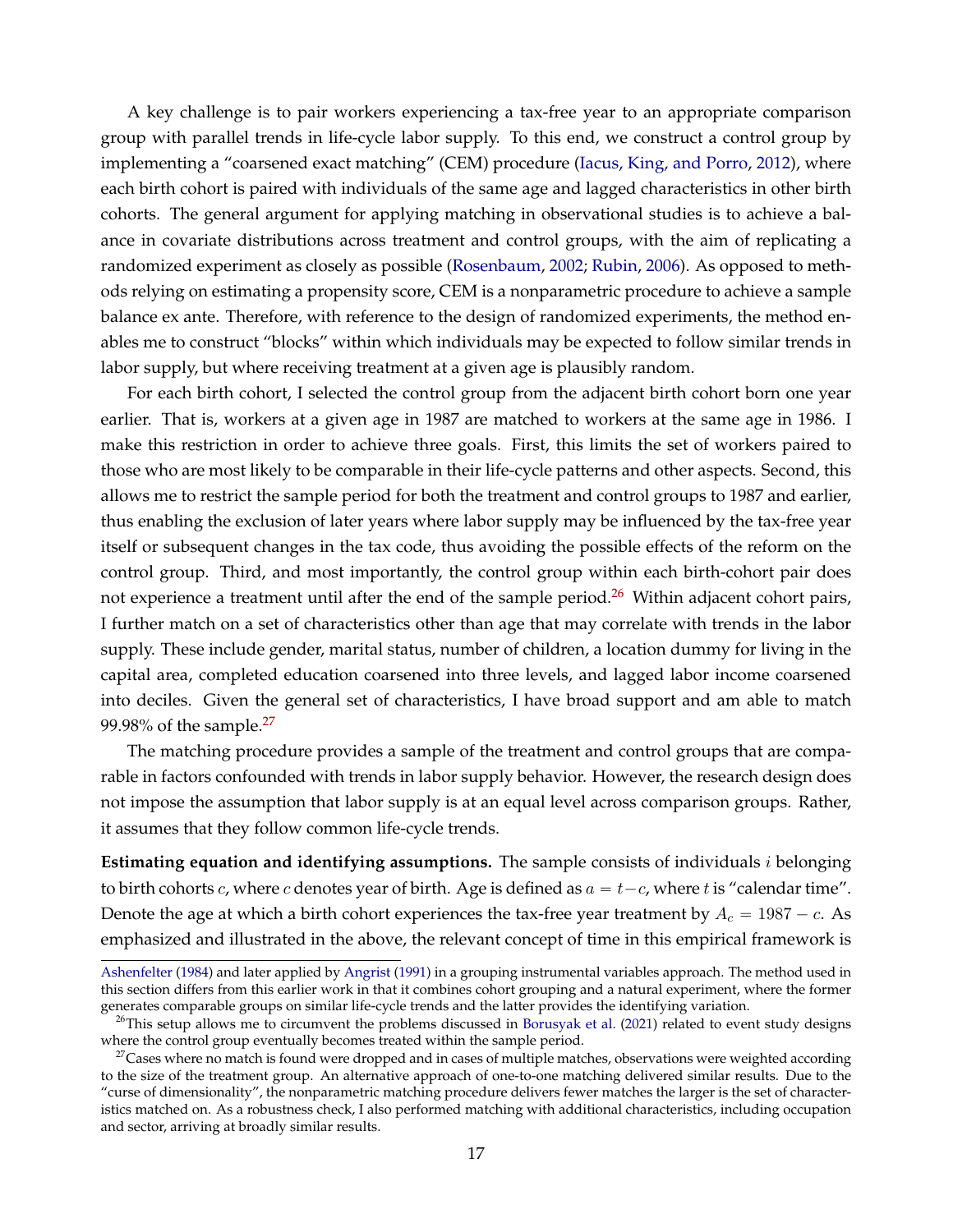lifetime, i.e. age. In that context, it is useful to refer to *age cohorts* as the group of individuals observed at the same points in their lifetime.

As detailed above, workers at age  $a$  from cohort  $c$  are matched to workers of the same age  $a$  from the adjacent birth cohort  $c - 1$ . Matched cohort pairs  $\{c, c - 1\}$ , i.e. age cohorts, are denoted by g. Within each age cohort g, I define "event time" as  $k = a - A_c$ , or age relative to age at the event of treatment. Then, define the treatment indicator as  $D_{gk} = 1$  if  $a = A_c$ , but zero otherwise. All age cohorts are observed during and prior to the treatment event. Importantly, this implies that the treatment indicator  $D_{qk}$  uniquely defines the treatment group  $(c)$  and the treatment period within each age cohort, as the control group  $(c - 1)$  does not experience the treatment until after the end of the study period. Using this notation, the estimating equation for the reduced-form labor supply effects is:

<span id="page-18-0"></span>
$$
y_{ik} = \alpha_{ig} + \delta_k + \eta \cdot D_{gk} + \mathbf{X}'_{ik}\gamma + \mu_{ik} \tag{3}
$$

where  $y_{ik}$  measures the outcome of interest for individual *i* at event time  $k$ ,  $\alpha_{ig}$  are match-group fixed effects, i.e. fixed effects for each cell (or block) within which individuals are matched, which absorbs the average differences between the treatment and the control groups, and  $\delta_k$  are event-time fixed effects. The vector  $\boldsymbol{X}_{ik}$  collects characteristics that we may want to control for, but that are not used in the matching process, such as occupation and sector fixed effects. The error term,  $\mu_{ik}$ , captures other determinants of labor supply. To address potential concerns regarding serial correlation in outcomes within groups across periods [\(Bertrand, Duflo, and Mullainathan,](#page-32-7) [2004\)](#page-32-7), I cluster standard errors  $\mu_{ik}$  at the match-group level. The coefficient  $\eta$  in equation [\(3\)](#page-18-0) gives the average treatment effect on labor supply for each age cohort or the average across the population. To obtain an estimate of (semi-) elasticity, estimate the following equation:

<span id="page-18-1"></span>
$$
y_{ik} = \alpha_{ig} + \delta_k + \varepsilon \cdot \log(1 - \tau_{ik}) + \mathbf{X}'_{ik}\gamma + \nu_{ik} \tag{4}
$$

where the logarithm of the net-of-tax rate  $\log(1 - \tau_{ik})$  is instrumented by the treatment indicator  $D_{gk}$ . The coefficient  $\varepsilon$  measures the labor supply elasticity.

The primary identifying assumption is that, in the absence of a tax-free year, the labor supply of similar individuals in adjacent cohorts would have followed their (common) life-cycle paths. In addition, the research design rests on the assumption that labor supply only deviates from these life-cycle trends in 1987 because of the tax-free year. Appendix Figure [A.13](#page-0-0) provides a graphical example illustrating the research design and demonstrates how adjacent cohorts follow similar lifecycle trends in labor supply, lending support to the key identifying assumption.

A potential threat to identification would be if there were shocks contemporaneous to the tax-free year that influence the outcome of the treatment group relative to the control group. Importantly, no other reforms coincided with the tax-free year, such as changes to social security or taxes on firms. However, an example of such threats would be aggregate shocks to labor demand leading to an increased labor input in equilibrium and reverse causality. A potential scenario would be that some sectors or occupations were affected by macroeconomic shocks in the tax-free year, which would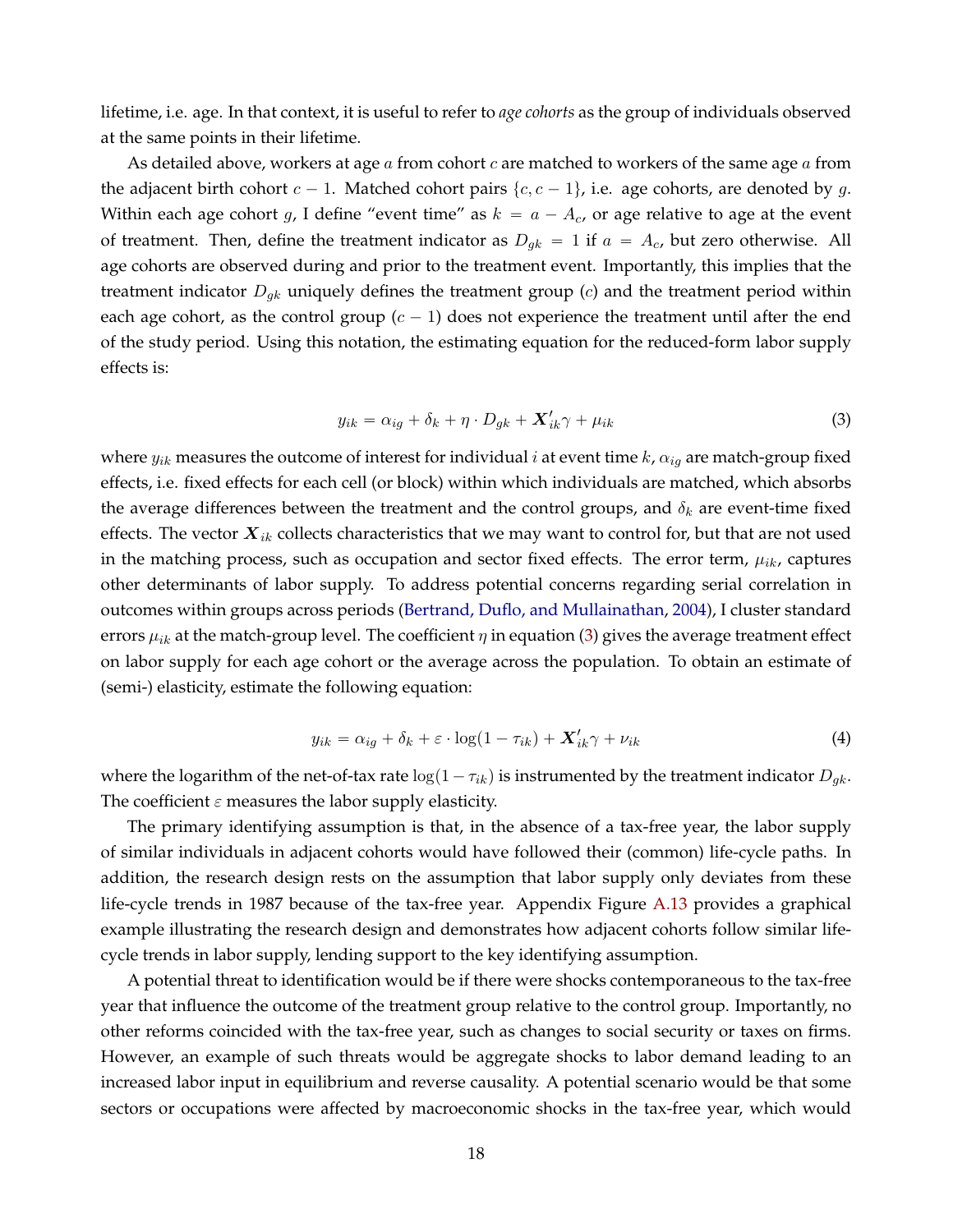influence their labor market outcomes, and that these would be captured by the estimates. I argue that such occupation or sector shocks are more likely to influence the earnings of employed workers rather than the decision to temporarily enter the labor market or delay retirement, which is the focus in this section. I evaluate below the robustness of the results with respect to these concerns.

## **5.2 Results**

Figure [5](#page-39-0) reports employment semi-elasticity estimates by cohort. As explained above, the design builds on pairwise cohort-by-cohort differences and therefore naturally produces separate elasticity estimates by cohort. Therefore, I start with presenting estimates separately for each cohort by age in 1987. Given that an individual's decision whether to enter or exit the labor market is likely based on the total financial incentives for working—which in turn are influenced by the disincentives generated by the tax burden the worker expects to bear if employed—the employment semi-elasticity relates the employment probability to the average tax rate individuals face if working rather than the tax paid on the marginal dollar earned.  $^{28}$  $^{28}$  $^{28}$  The figure highlights a clear pattern: through prime age, I precisely estimate the employment elasticity at zero, while it is positive and statistically significant for the youngest cohorts and for those cohorts around retirement age.

Table [2](#page-45-1) summarizes employment semi-elasticities for the population as well as three age groups. For the population, I estimate a modest average employment semi-elasticity of 0.06–0.07, implying that a 10% increase in take-home pay increases the employment rate by about 0.7 percentage points. Dividing this estimate by the pre-reform employment rate yields an extensive margin elasticity estimate of 0.10 (0.069/0.672). This elasticity is driven by youngest cohorts—of age 18 to 24—who have a semi-elasticity of 0.4, and for the oldest cohorts—of age 60 to 68—who have a semi-elasticity of  $0.12^{29}$  $0.12^{29}$  $0.12^{29}$ 

These results highlight an important heterogeneity. Essentially, young first-time workers, who were still in school or out of the labor force for other reasons, drive all employment responses, in addition to workers close to retirement. This heterogeneity in responses may have important consequences. If employment responses to short-run shocks primarily originate from individuals in the early stages of their life cycle shifting their time from schooling to work, then short-run shocks may have long-run effects on the economy through their effects on human capital and productivity. Furthermore, such shifts in activity may be permanent while the incentives are only temporary. In [Sigurdsson](#page-34-20) [\(2021b\)](#page-34-20), I study the effects of a temporarily increased opportunity cost of schooling generated by the tax-free year on educational attainment. Comparing individuals above and below compulsory schooling age, I find evidence of reduced enrollment and increased dropout from uppersecondary school during the tax-free year, resulting in a permanent loss in educational attainment.

**Robustness.** I have conducted further analyses along several dimensions in order to evaluate the robustness of the results reported above. Although the life-cycle design allows for identifying labor

<span id="page-19-0"></span> $28$ I calculate individuals' average tax rate as the ratio of income tax payments to the income tax base, i.e. total taxable income net of deductions. Employment semi-elasticity estimates relate the employment rate to the net-of-average tax rate.

<span id="page-19-1"></span> $29$ Appendix [G](#page-0-0) presents estimates of aggregate earnings responses using the life-cycle research design, as well as further analysis and tests of robustness of results.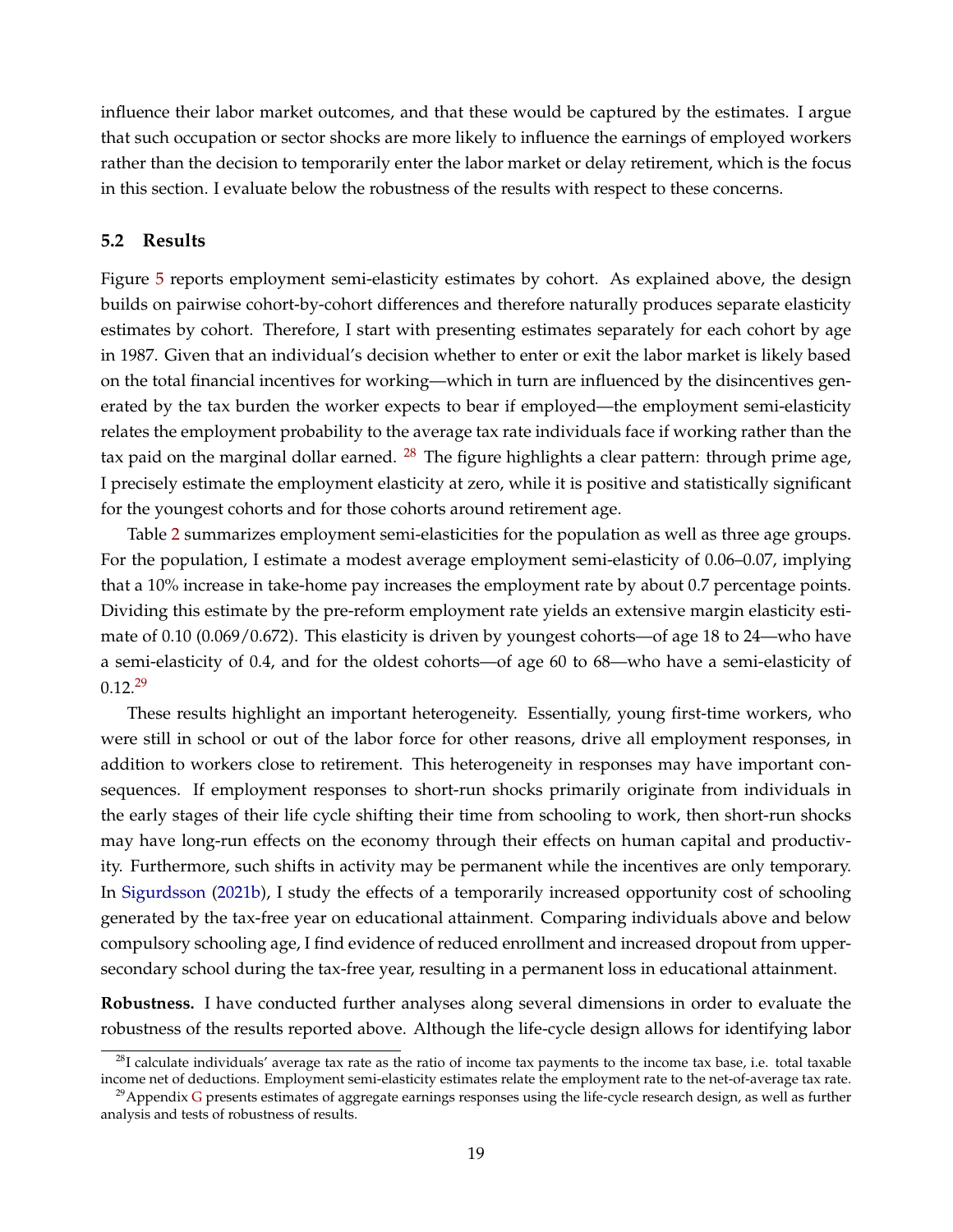supply elasticities from differences across individuals likely to be on common life-cycle trends, we cannot rule out the possibility of aggregate shocks, other than the tax-free year, affecting the estimates. While such transitory shocks are more likely to affect hours and earnings, hence the focus on extensive margin using this research design, I cannot rule out such impacts on employment. Being a small open economy, external shocks have traditionally driven macroeconomic volatility in Iceland, such as through exports or shocks in its natural resources, e.g. biological shocks in the fish supply. At the time of the tax reform, the Icelandic economy had been in an upswing where a key driver of the growing economy was a booming fishing sector (see Appendix Figure [A.9\)](#page-0-0). Marine exports had been growing strongly following a positive terms-of-trade shock, mainly due to higher fish prices in nearby markets. While on a downward trend throughout much of the 20th century, fishing and fish processing constituted about 15% of GDP in the 1980s and this sector employed about the same share of workers. Therefore, there may be a concern that some form of export or fishing sector shock influences the results. To evaluate this claim, Appendix Table [A.10](#page-0-0) erform an analysis on a sample excluding all workers and firms in these sectors, first excluding the fishing and fish-processing sector and, second, tradable sectors. In both cases the magnitude of estimates are similar, if anything stronger, than implied by my main estimates.

Another concern the reader may have is whether the estimates are picking up some differential trend or shock in labor supply (or demand) around the timing of the tax reform, in the economy as a whole or for particular cohorts. Naturally, we cannot rule out or directly test this concern. However, as a way of evaluating its plausibility, we conduct placebo tests for the years leading up to the reform as "placebo tax-free years". Reassuringly, Appendix Figure [A.14](#page-0-0) documents that placebo-year coefficients are scattered around zero and are rarely statistically significant, indicating no systematic patterns or false positives.

# <span id="page-20-0"></span>**6 Adjustment Frictions Shape Labor Supply Responses**

The canonical model of labor supply assumes that workers hold a single job in which they can flexibly choose their hours of work, or, equivalently, that workers freely choose between employers offering different hours and wage packages. As a result, workers choose to work the number of hours that maximizes their utility at the given wage. As hours can vary freely, workers are always on their labor supply curve and preferences determine the response of hours worked to wage changes.

A growing literature casts doubt on this assumption, proposing that workers face frictions such as adjustment costs [\(Cogan,](#page-33-14) [1981;](#page-33-14) [Ham,](#page-33-15) [1982\)](#page-33-15), hours constraints [\(Altonji and Paxson,](#page-32-10) [1988;](#page-32-10) [Dickens](#page-33-16) [and Lundberg,](#page-33-16) [1993\)](#page-33-16) and costs of changing jobs [\(Altonji and Paxson,](#page-32-11) [1992\)](#page-32-11). As a result, estimates of short-run labor supply elasticities will be muted relative to the underlying structural elasticity [\(Chetty,](#page-33-17) [2012\)](#page-33-17). This implies that for many questions for which the size of the Frisch elasticity plays an important role, knowing how labor supply responses are influenced by individuals' characteristics and constraints and how those factors shape the margins of response becomes fundamental. However, due to the lack of large-scale natural experiments and detailed microdata, previous work has been unable to examine the heterogeneity of such frictions.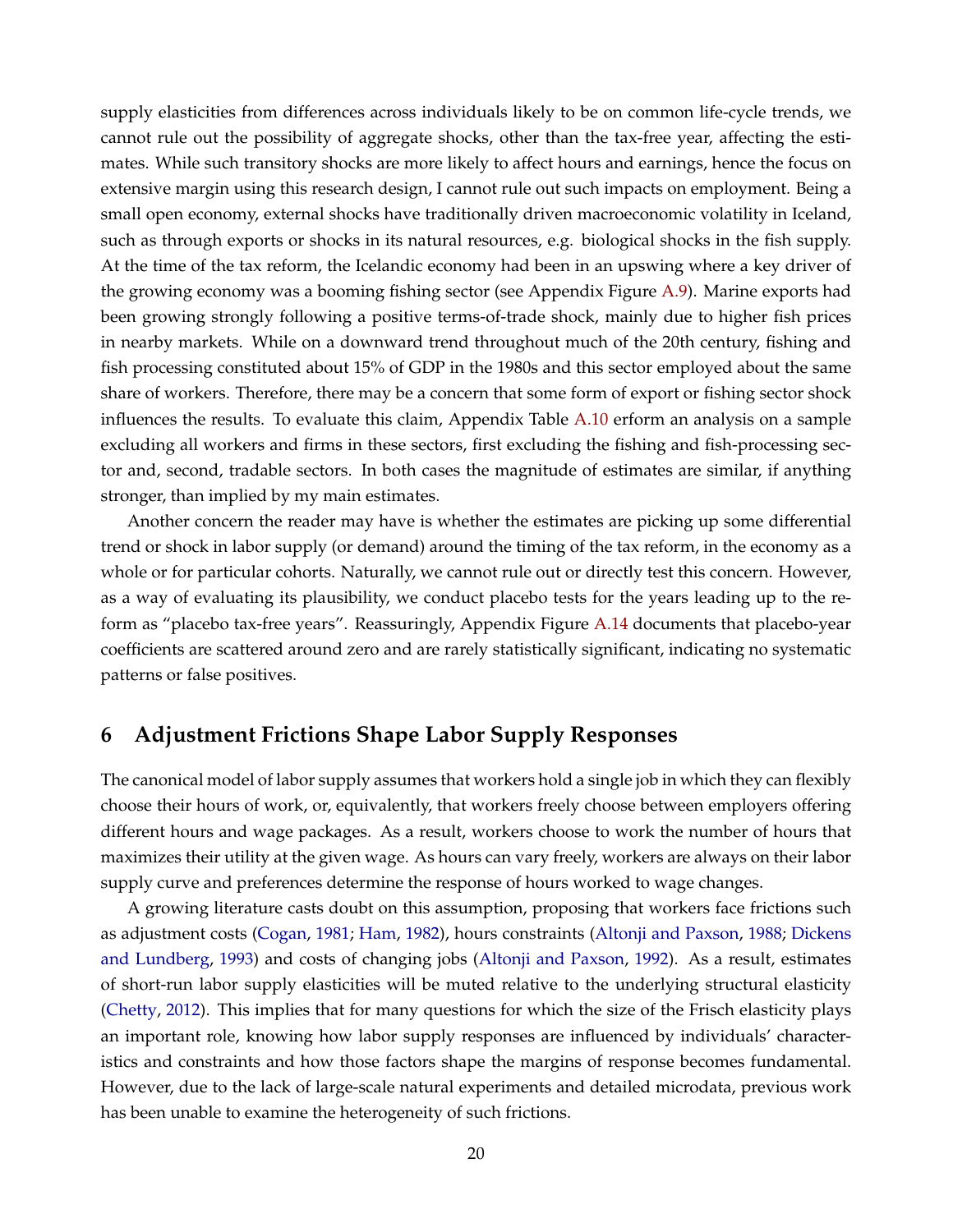In what follows, I document how adjustment frictions influence the heterogeneity of labor supply responses. In turn, I examine how temporal flexibility in workers' current employment arrangement influences their responses, how workers are able to overcome frictions through new and secondary jobs, and how coordination and ties within the family affects labor supply adjustment.<sup>[30](#page-21-0)</sup>

## <span id="page-21-2"></span>**6.1 Temporal Flexibility and Hours Constraints**

Jobs appear to vary greatly in the temporal flexibility they offer. Some occupations, such as taxi and ride-hailing drivers, can flexibly choose to work another hour or another day [\(Hall and Krueger,](#page-33-18) [2018\)](#page-33-18). For other occupations, such as pharmacists, such temporal flexibility arises from the ease of changing the number of shifts worked and transitioning between part- and full-time employment [Goldin and Katz](#page-33-19) [\(2016\)](#page-33-19). In these cases, temporal flexibility leads to a large dispersion in working time within the occupation as workers choose the number of hours they work to match their preferences. In many jobs, however, workers have limited or no ability to vary their hours and, in particular, to be paid for working an additional hour.

Motivated by this, I construct a measure of temporal flexibility based on the dispersion in working time within occupations. More precisely, I measure temporal flexibility using the coefficient of variation  $(CV)$  in working time within occupations:

<span id="page-21-3"></span>
$$
CV(W_{ot}) = \frac{\sigma_{ot}}{\mu_{ot}}, \quad \sigma_{ot} = \left[\frac{1}{N_{ot} - 1} \sum_{i=1}^{N_{ot}} (W_{iot} - \mu_{ot})^2\right]^{\frac{1}{2}}, \quad \mu_{ot} = \frac{1}{N_{ot}} \sum_{i=1}^{N_{ot}} W_{iot}
$$
(5)

where  $W_{i\sigma t}$  is the number of weeks worked by individual i in occupation  $o$  in year t,  $N_{\sigma t}$  is the number of jobs in occupation  $o$  in year t, and  $\mu_{ot}$ ,  $\sigma_{ot}$  are, respectively, the average and standard deviation of weeks worked in occupation  $o$  in year t. I calculate  $CV(W_{ot})$  for three years prior to the tax-free year and include the average in the analysis. $31$ 

How should we interpret this metric? If there is much dispersion in working time, e.g. many workers work only part-time while others work full-time, the occupation displays high temporal flexibility. However, if the dispersion is low, e.g. if the occupation only allows for full-time employment at a fixed number of hours, the occupation has low temporal flexibility. In other words, the occupations with higher temporal flexibility are those that offer a broader menu in terms of employment arrangements. According to this measure, occupations with the most temporal flexibility are elementary workers in the service sector (e.g. restaurant workers), workers in cleaning and related activities, and elementary workers in agriculture. The least flexible occupations are managers in both construction and manufacturing.

As a second measure, I proxy the constraints in hours according to whether a worker holds a job with a fixed contracted monthly salary and hours or one with the option of working paid overtime. Using an employer-employee data set with comprehensive information, including daytime and overtime hours (see e.g. [Sigurdsson and Sigurdardottir,](#page-34-21) [2016,](#page-34-21) for details), I identify workers who work

<span id="page-21-0"></span> $30$ The focus and the margins analyzed in this section are motivated by the analysis in Appendix [I,](#page-0-0) which uses a random forest algorithm [\(Breiman,](#page-32-12) [2001\)](#page-32-12) to highlight the most important features shaping differences in labor supply responses.

<span id="page-21-1"></span><sup>&</sup>lt;sup>31</sup> Appendix Figure [A.16](#page-0-0) plots the distribution of  $CV(W_{ot})$  in the sample.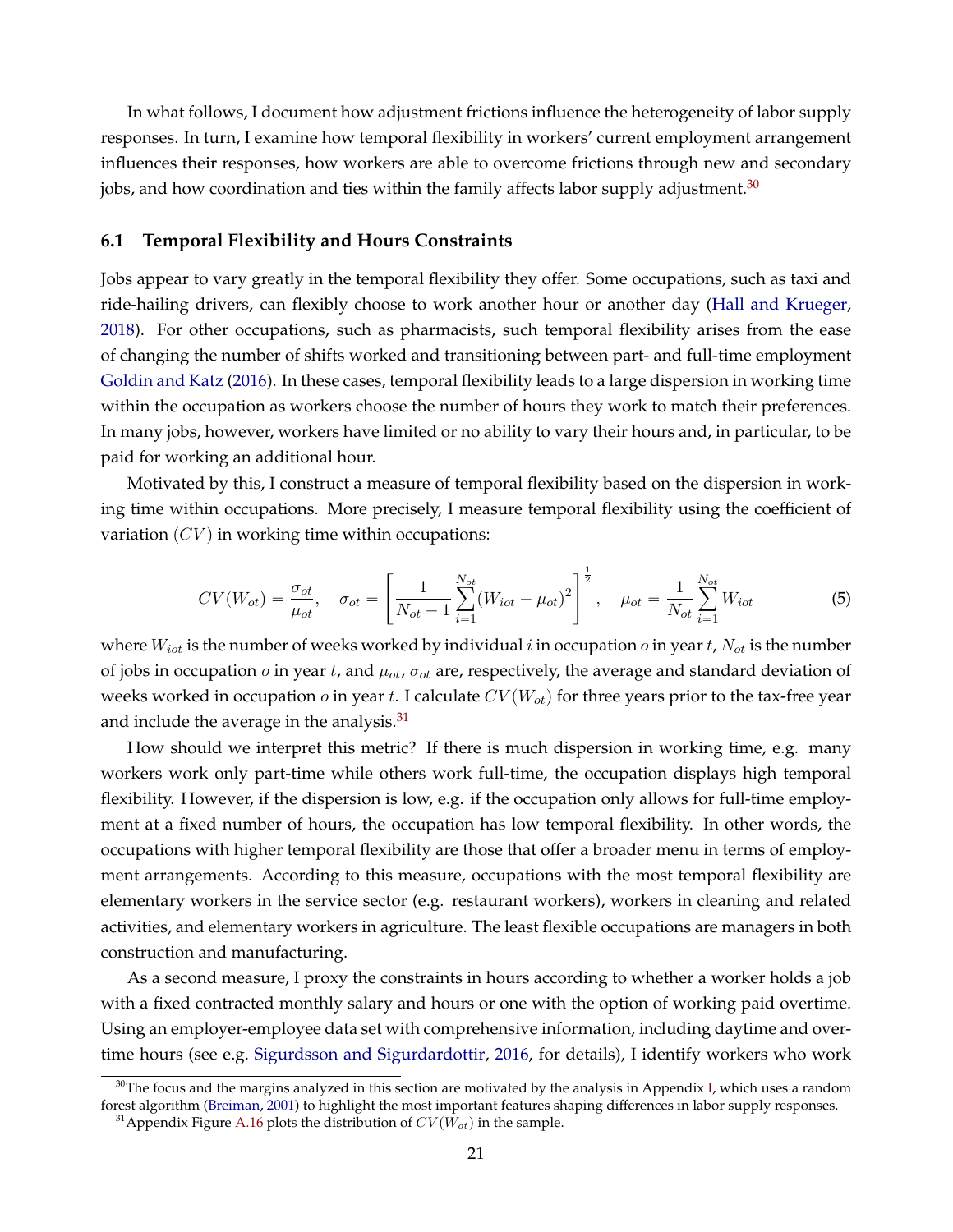paid overtime in an average month. Unfortunately, these data do not cover all sectors and occupations and only extend back to 1998. As a result, I cannot directly merge them with the main data set at the level of individuals or firms. Therefore, I measure the average share of workers by occupation paid by the hour or that has a fixed salary but paid for overtime. I assign this measure of the flexibility of remuneration structure to the workers in the main data set based on their occupation. Occupations with the least flexibility according to this measure are professionals (e.g. engineers) and managers in the construction sector while those with the most flexibility are cleaners and elementary workers in construction.

Figure [6](#page-40-0) plots the occupation-level earnings elasticity against these two measures of the flexibility of the occupation. Elasticities are obtained using the tax bracket DD method by estimating regression equation [\(2\)](#page-11-2) interacted with an indicator of pre-reform occupation of employment and using weights obtained from coarsened exact matching on pre-reform characteristics. Both Figures [6a](#page-40-1) and [6b](#page-40-2) depicts a positive and statistically significant correlation, implying that workers in occupations with more flexibility have larger elasticities than those in less flexible jobs.

As an alternative to these aforementioned measures, which are both measured at the occupation level, and given that the latter cannot be computed for all workers in the sample, Appendix Table [A.11](#page-0-0) presents estimates using a measure based on the actual pre-reform working time of workers. I define workers to be hours constrained in their primary job if they are recorded as having worked exactly 52 weeks in that job in the previous year. This measure is likely to capture similar features as the measure based on overtime work. Indeed, the cross-sectional correlation between the two measures is high or about 0.75. The results document that the earnings elasticity is about 65 percent larger for those that are not hours constrained in their primary job according to this measure. Similarly, the hours' elasticity is three times larger for those that are not hours constrained.

## **6.2 Overcoming Hours Constraints: Secondary Jobs and Job Changes**

The previous section documented important heterogeneities in labor supply responses by temporal flexibility and flexibility in the remuneration structure. Interestingly, however, I find significant responses even for those workers most likely to be constrained. How are they able to overcome these frictions?

**Secondary jobs and primary-job changes.** While hours may be rigid within jobs, they may be flexible across jobs. As a result, constrained workers may choose to change jobs to adjust their labor supply to a new desired level. Although job changes may be an operating margin for long-term adjustment, it is likely to be too costly a margin for temporary adjustment. Alternatively, therefore, workers may choose to take up secondary jobs (i.e. to *moonlight*) as a way of overcoming hours constraints [\(Shishko](#page-34-5) [and Rostker,](#page-34-5) [1976;](#page-34-5) [Paxson and Sicherman,](#page-34-6) [1996;](#page-34-6) [Conway and Kimmel,](#page-33-20) [1998\)](#page-33-20).

I exploit an unusual detail of the data, where I separately observe all jobs that workers hold, to consider multiple job holding and primary job changes as possible margins of adjustment. As the data include unique firm identifiers, I can track each job over time and define a change in the primary job either as an event where the worker leaves the primary job—defined as that where the worker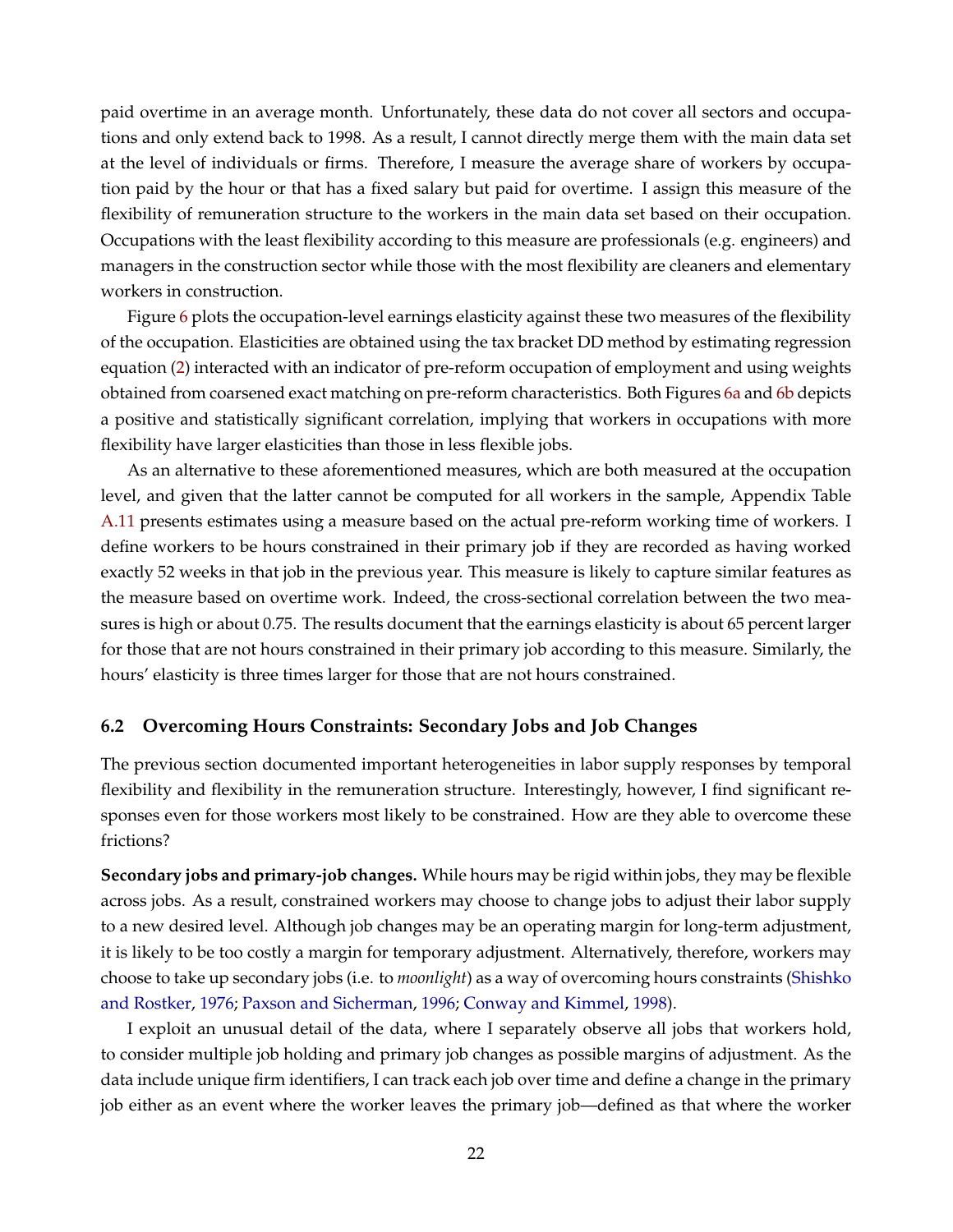earns the highest income—to take up another job or if a previous secondary job becomes the primary job. I then define secondary job holding as working at least one week in a job other than the primary job. Figure [7](#page-41-0) provides estimates of the effect of the tax-free year on holding a secondary job, estimated using regression equation [\(2\)](#page-11-2). The figure reports a semi-elasticity of 0.052. When compared with the average pre-reform propensity, this estimate translates to the elasticity of secondary job holding of 0.18.

Figure [7](#page-41-0) presents estimates of secondary job holding separately according to whether workers are likely to have been constrained in their primary job prior to the tax reform. I do this using two measures. First, I use my measure of temporal flexibility and split the sample according to whether a worker holds an inflexible primary job or not, defined as occupations with below-median temporal flexibility. Second, I classify workers as being constrained in their primary job if they were working full-time for 52 weeks in the primary job in the previous year.<sup>[32](#page-23-0)</sup> The figure shows that workers who are constrained and have low flexibility in their primary job entirely drive the effect on secondary job holding. Relating this to the findings in Figure [6,](#page-40-0) the responses of those in jobs with limited flexibility and those facing hours constraints in their primary job are to some degree channeled through secondary jobs.

These results are in line with those in [Tazhitdinova](#page-34-22) [\(2021\)](#page-34-22), who studies a tax reform in Germany that allowed workers to hold secondary jobs tax-free. Her findings imply that the elasticity of secondary job holding is in the range of 0.35–1.48 in the short run, but even larger in the long run, and finds that workers take up secondary jobs to overcome hours constraints in their primary jobs. Other recent studies have found that workers take up secondary jobs, such as ride-hailing for Uber, because of the flexibility they provide [\(Hall and Krueger,](#page-33-18) [2018\)](#page-33-18) and to mitigate frictions and volatility in income in their primary jobs [\(Farrell and Greig,](#page-33-21) [2016;](#page-33-21) [Koustas,](#page-34-23) [2018\)](#page-34-23). [Angrist, Caldwell, and Hall](#page-32-13) [\(2020\)](#page-32-13) estimate a large labor supply elasticity among Uber drivers, indicating that labor supply may be very elastic in secondary jobs.

Appendix Figure [A.17](#page-0-0) presents the effect on primary job change, reporting a negative effect. This result is intuitive. As the tax-free year only generated a temporary incentive, most workers were unlikely to make costly decisions such as changing their primary job. Moreover, if searching for and settling into new jobs is costly in terms of forgone working time, workers are likely to temporarily postpone otherwise planned job changes.

**Decomposition.** In order to evaluate the aggregate implications of secondary jobs and job changes as margins of adjustment, I evaluate how much weight secondary jobs and job changes carry in explaining the overall labor supply response. To respond to this question, I decompose the total labor supply effect into the contributions from continuing primary jobs, new primary jobs, and secondary jobs. Total labor supply,  $E_T$ , measured either at the level of real labor earnings or weeks worked, can

<span id="page-23-0"></span> $32I$  have estimated these responses by separating out a primary job with an ability to work paid overtime, which I can measure for a subset of the sample. This yields similar results as reported in Figure [7.](#page-41-0)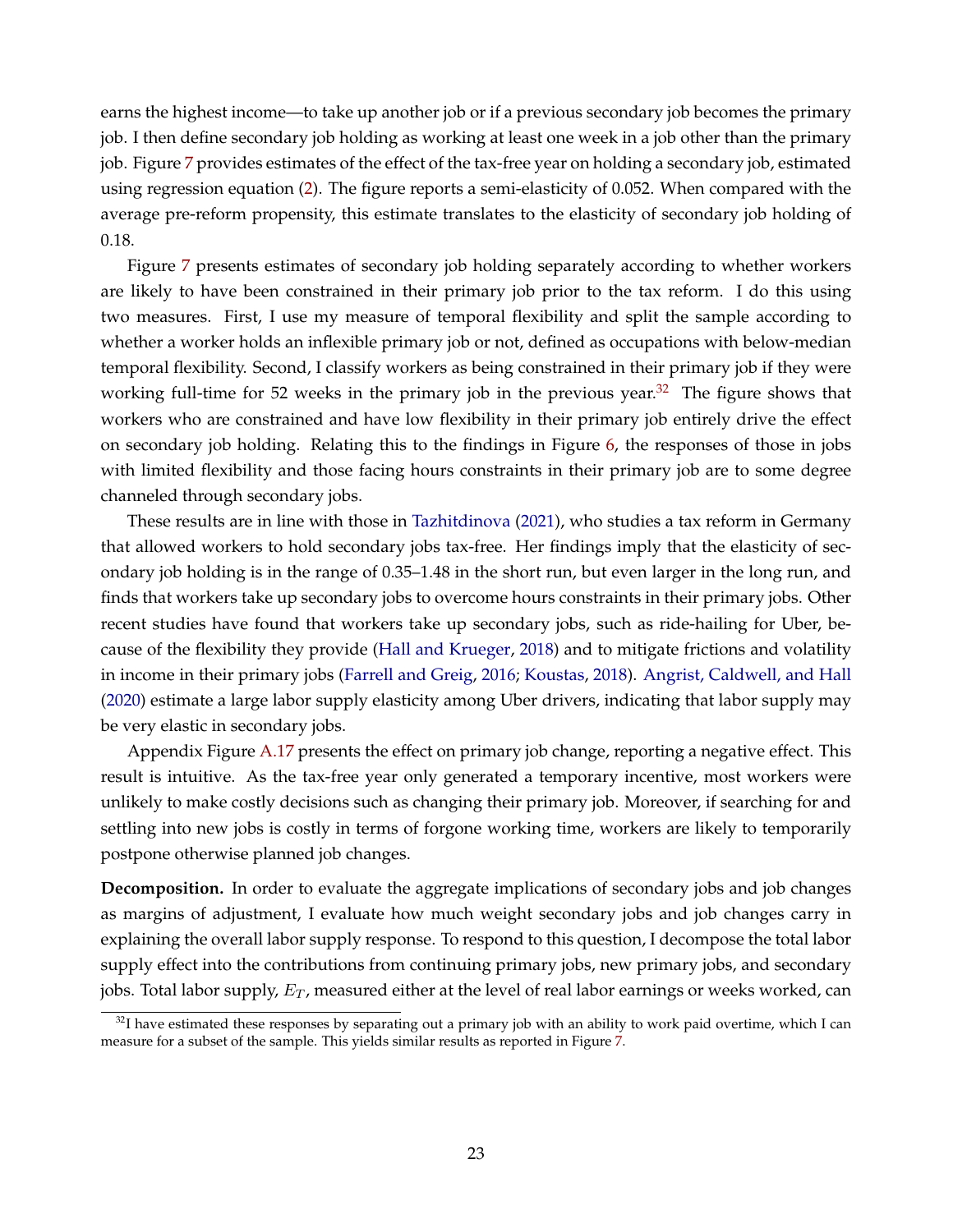be written in terms of its subcomponents as

<span id="page-24-0"></span>
$$
E_T = E_p + E_s
$$
  
\n
$$
E_T = E_p^{\text{Cont}} + \gamma \cdot (E_p^{\text{New}} - E_p^{\text{Cont}}) + E_s
$$
\n(6)

where  $E_p^{\text{Cont}}$  is a continuing primary job,  $\gamma$  is the propensity of primary job change and  $E_s$  are secondary jobs. The total effect of the tax reform  $(d\tau)$  can then be decomposed as follows

$$
dE_T = \underbrace{dE_p^{Cont}}_{\text{Continuing primary job}} + \underbrace{\gamma \cdot (dE_p^{\text{New}} - dE_p^{\text{Cont}}) + d\gamma \cdot (E_p^{\text{New}} - E_p^{\text{Cont}})}_{\text{Primary job change}} + \underbrace{dE_s}_{\text{Secondary jobs}} \tag{7}
$$

where each component can be estimated using the DD framework in equation [\(2\)](#page-11-2).

Figure [7b](#page-41-1) reports the results from the decomposition based on equation [\(7\)](#page-24-0). First, recall that in Section [4](#page-9-0) I decomposed the intensive margin response into 30% brought about by earnings increases during additional weeks worked— reflecting less vacation time, more full-time employment, and secondary jobs—while the remainder arose from more earnings within those weeks. The decomposition based on equation [\(7\)](#page-24-0) shows that 7% of the total earnings effect stems from work on secondary jobs with the remaining 93% being accounted for by increased earnings on continuing primary jobs. Relating this to the decomposition in Section [4](#page-9-0) implies that 23% of the total earnings effect results from less vacation time and more full-time employment, with the remaining 70% arising from overtime hours and greater work effort. Of the additional weeks worked, 34% of the responses are created by more time on secondary jobs while the remainder arises from increased working time in continuing primary jobs (less vacation time, full-time employment, etc.).

The decomposition reveals that primary job changes account for only 0.2% of the effect on labor earnings and contribute negatively to the change in weeks worked by about 1%. This is consistent with a search cost in terms of foregone working time. As highlighted by equation [\(7\)](#page-24-0), the contribution from job changes is a result of two opposing forces. First, as documented above, I find a decreased propensity of job change during the tax-free year. Second, those workers who do change jobs, however, increase their labor supply, possibly because they are able to overcome constraints in hours in the previous job. As the decomposition highlights, these two effects almost exactly cancel each other.

#### **6.3 Collective Labor Supply and Family Frictions**

Changes in take-home pay, whether experienced by one or more members of a family, are likely to result in coordinated family responses. Interdependencies in spousal labor supply may run through at least three channels. First, as we expect that couples enjoy spending time together, they will coordinate their working time. That is, there is a complementarity in their leisure-time allocation, implying that a change in the working time of one spouse will induce a same-sign response of the other. Second, in the spirit of [Becker](#page-32-14) [\(1965\)](#page-32-14), husbands and wives may engage in shared home production, such as childcare. As a result, if spouses are substitutes in home production, the increased labor supply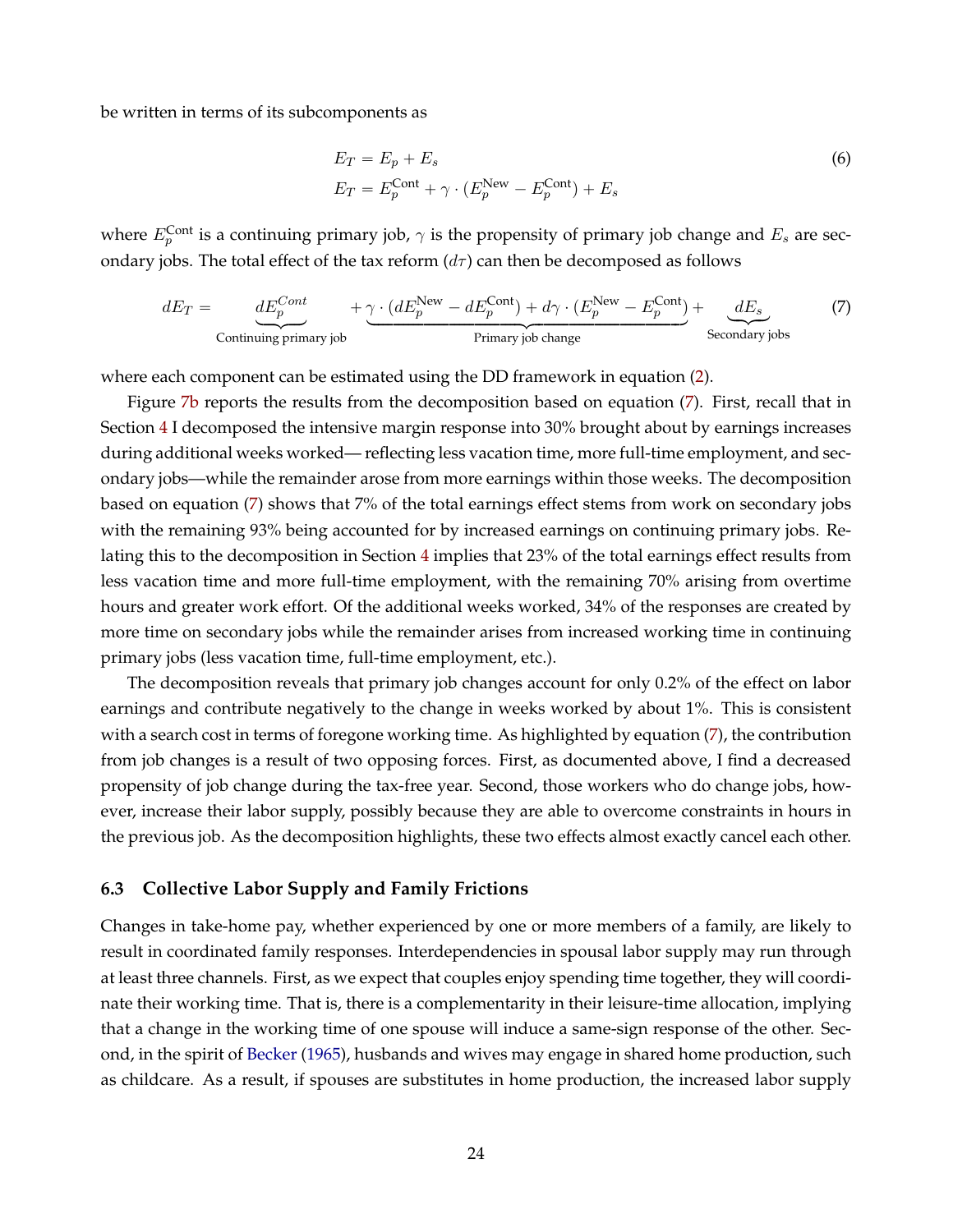of one spouse will reduce the hours worked by the other.<sup>[33](#page-25-0)</sup> Third, in addition to these indirect effects, there may be a direct income effect if the spouse's earnings are pooled and used for shared consumption within the household.

Based on these channels, Appendix [H](#page-0-0) develops a stylized model of collective labor supply, arriving at two predictions. First, within couples engaging in home production, an individual's own-wage labor supply elasticity is larger the more specialized the spouse is in home production and the more important that spouse's labor input is in the process. This is because the time allocated to home production is a closer substitute for market work than leisure. Second, labor supply elasticity to the spouse's wages—the cross-elasticity—is larger the more time the individual spends on home production, but is falling in spousal input elasticity. In other words, in households where both spouses take part in home production but where wives play the leading role, their own-wage elasticity will be larger than that of their husbands. As the presence, age, and the number of children likely influence chores, with childcare being a primary example of home production, mothers are likely to have larger elasticities than are women with fewer or no children. However, the cross-elasticity may be larger (more negative) for married men than for married women if they require relatively more time input to substitute for their wives' time. The flexibility spouses have in adjusting their hours affects all of these mechanisms. For example, if husbands are more constrained in adjusting their hours, it may be optimal for the household to adjust its labor supply such that husbands provide more home production hours while wives supply more hours to the market. In what follows, I consider how these mechanisms affected labor supply responses to the tax-free year.

**Labor supply elasticities by family status.** Figure [8a](#page-42-0) plots the intensive margin elasticity by gender and marital status. As shown, women are more intertemporally elastic. Interestingly, however, this is entirely driven by large elasticities for married women while there is no statistical gender difference between singles. Figure [8b](#page-42-1) plots the elasticities by the number of children, separately for men and women. While mothers have larger elasticities than women without children, the same is not true for fathers. Both the fact that married women have larger elasticities than their husbands and that elasticities are larger for mothers of more children is consistent with a model of collective labor supply with home production where wives contribute a larger share of their time to home production than their husbands do.

An extensive literature has studied gender differences in labor supply and frequently finds larger elasticities for women than for men [\(McClelland and Mok,](#page-34-7) [2012;](#page-34-7) [Blundell and MaCurdy,](#page-32-15) [1999\)](#page-32-15). My results suggest that gender differences in the Frisch elasticities are not inherent to gender per se, as displayed by equal elasticities for single men and women, but rather to the presence of children and specialization within the household. As the time allocated to home production is a closer substitute for market work than pure leisure, spouses spending relatively more time on home duties (traditionally women), will respond relatively more strongly to wage changes.

<span id="page-25-0"></span><sup>&</sup>lt;sup>33</sup> Several studies have argued that home production influences the labor supply over the life cycle [\(Rupert, Rogerson,](#page-34-24) [and Wright,](#page-34-24) [1995,](#page-34-24) [2000\)](#page-34-25) and the business cycle [\(Benhabib, Rogerson, and Wright,](#page-32-16) [1991\)](#page-32-16), implying that it may be an important factor in explaining the macro–micro discrepancy in the size of the Frisch elasticity. However, empirical evidence on spousal interdependencies in intertemporal labor supply remains scarce.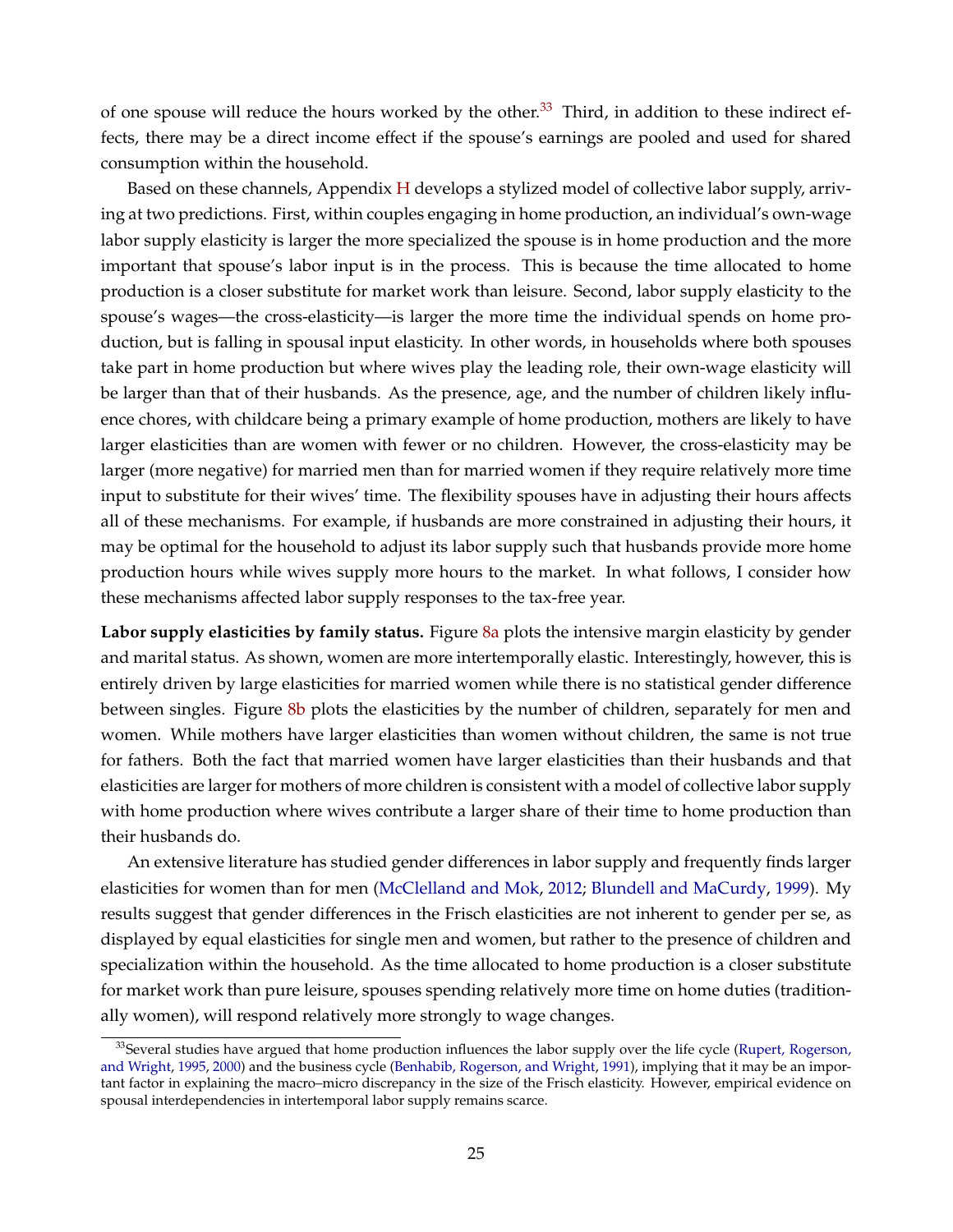**Cross-elasticities of couples and spousal constraints.** How do spouses coordinate their labor supply responses? In order to answer this question, I examine how married men and women respond to changes in their spouses' marginal tax rate and labor supply. As the collection of income taxes in Iceland is at the individual level, an individual's marginal tax rate depends only on that individual's own earned income, not that of the individual's spouse. This implies that the tax-free year generated different changes in the tax rates of husbands and wives. Given these differences vary across households, such cross-elasticities can be identified using a modification of the regression equation  $(2).^{34}$  $(2).^{34}$  $(2).^{34}$  $(2).^{34}$ 

Figure [8c](#page-42-2) plots the cross-elasticities for married men and women, separately for parents of young children (0–6-year-olds). For men, the cross-elasticity is negative and much more so for fathers than for childless husbands. $35$  This is in line with the predictions of the model of collective labor supply with home production. In clear contrast, women's cross-elasticities are not statistically different from zero. These results show that while men work less in response to their wives' incentive to work more, the reverse is not true. $36$ 

Strong responses of married women and negative cross-elasticities of men indicate that coordinated responses arise from substitution in tasks and chores within the household. Married women with children respond strongly to a temporary tax cut. As nonworking time, at least partly, is spent on home production, increased market work must be met either by increased market-produced consumption or through increased input from the spouse. Large responses of mothers may result from adjustment frictions that make it more difficult for primary earners to adjust their hours relative to secondary earners. Figure [8d](#page-42-3) evaluates this mechanism by presenting the elasticities separately for men and women by the spouse's job flexibility. Individuals— women in particular—whose spouses are constrained in their primary job respond more strongly than those whose spouses are not constrained to the same degree. $37$ 

What do the results in Figure [8](#page-42-4) imply about overall household responses? To gauge this, I compare total household responses, both including and excluding, the cross-responses and spousal income effects. More precisely, I first estimate the responses in levels of income for both spouses separately and estimate the increase in total household income accounting for both own responses and

<span id="page-26-1"></span><span id="page-26-0"></span> $34$ See notes to Figure [8](#page-42-4) for the regression specification and details.

 $35$ Cross-elasticities are identified under the exclusion restriction that the spouse's tax rate only affects an individual's labor supply via their spouse's labor supply. The estimates may, however, be influenced by income effects. I assess this in Appendix Table [A.12](#page-0-0) by including the spouse's income as an additional regressor. I estimate a negative coefficient for men, indicating a small income effect from spousal labor supply, but a positive for women. The estimated size of the cross-elasticities is robust to this inclusion.

<span id="page-26-2"></span> $36$ The unitary model of household labor supply, which models spouses as a single decision-making unit, makes strong predictions about cross-elasticities [\(Becker,](#page-32-17) [1973\)](#page-32-17). More precisely, it predicts that the Slutsky matrix should be symmetric: the cross-elasticities for husbands and wives should be equal [\(Chiappori and Mazzocco,](#page-33-8) [2017\)](#page-33-8), but this is rejected in my setting. More generally, whether the spousal labor supply is a complement or a substitute remains an open question. Studies on the "added worker" effect have found evidence of substitutability in spousal labor supply in response to job loss [\(Lundberg,](#page-34-8) [1985;](#page-34-8) [Cullen and Gruber,](#page-33-22) [2000;](#page-33-22) [Stephens,](#page-34-26) [2002\)](#page-34-26) and non-receipt of disability benefits [\(Autor et al.,](#page-32-4) [2019\)](#page-32-4). Other studies have found evidence of complementarity in retirement decisions [\(Blau,](#page-32-18) [1998;](#page-32-18) [Gustman and Steinmeier,](#page-33-23) [2000\)](#page-33-23) and in responses to permanent tax reforms [\(Gelber,](#page-33-24) [2014;](#page-33-24) [Goux et al.,](#page-33-25) [2014\)](#page-33-25). Recent structural work, e.g. [\(Blundell et al.,](#page-32-5) [2018\)](#page-32-5), highlights how the presence of children shapes the own- and cross-elasticities of spouses.

<span id="page-26-3"></span> $37$ In line with this, Appendix Table [A.12](#page-0-0) reports that the cross-elasticities are negative and large for men who are constrained in their primary job, but not statistically significant for others.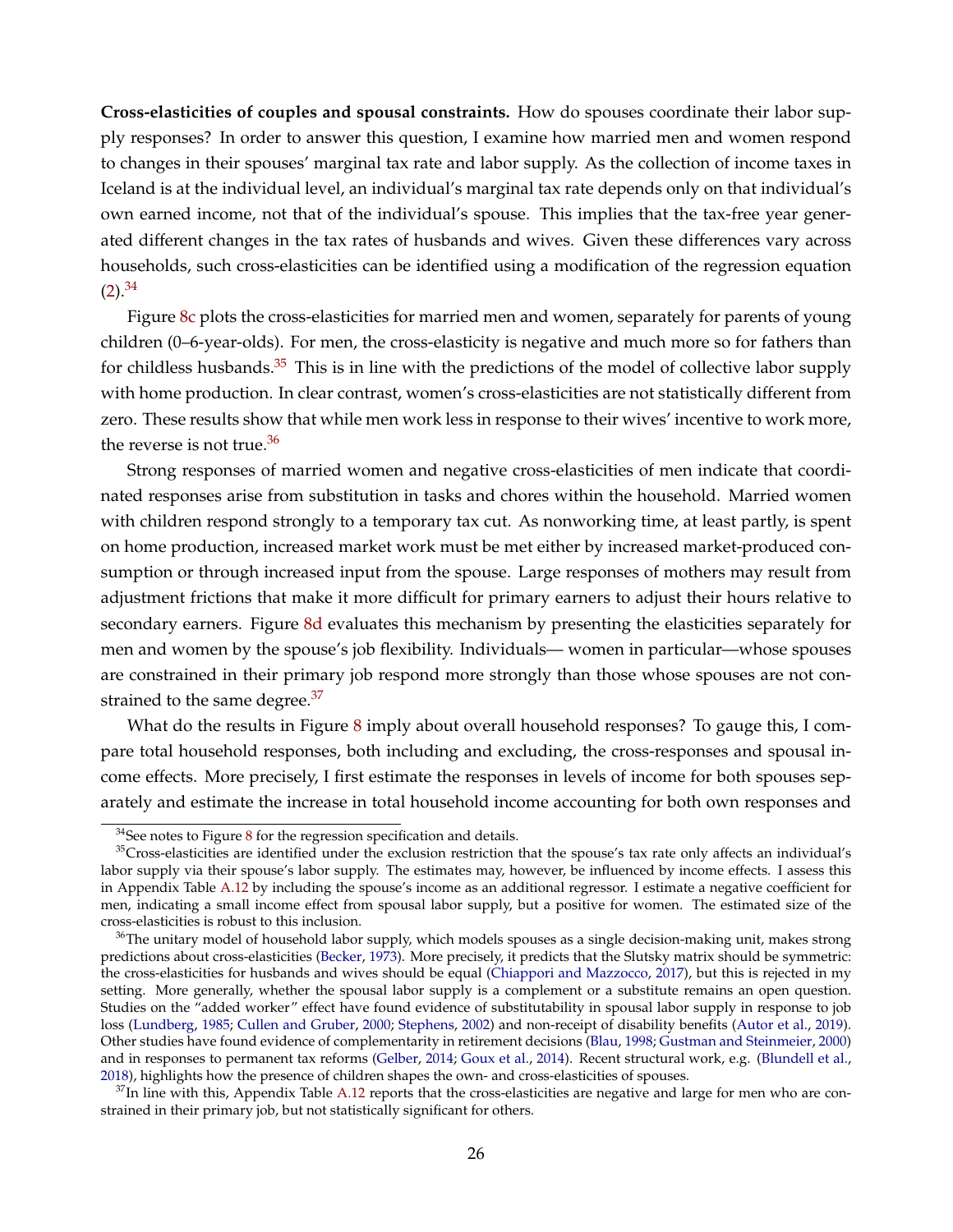effects from their spouse's responses. Comparing this increase in total household earnings to those assuming no cross-responses or income effects implies that actual household responses are 23% smaller than if spouses had been treated in isolation.

# <span id="page-27-0"></span>**7 Relation to Past Work**

To obtain a reference point for evaluating the magnitude of the Frisch elasticity estimates, I conduct a meta-analysis of previous estimates in Figure [9.](#page-43-0)<sup>[38](#page-27-1)</sup> I then highlight the most likely reasons behind the differences between my estimates and those of the closest studies before providing an alternative evaluation of the size of the estimates building on economic theory and existing parameter estimates.

# **7.1 Intensive Margin Frisch Elasticity**

Figure [9a](#page-43-1) summarizes past estimates of intensive margin Frisch elasticities. The figure is organized in three sections by the samples studied, from left to right: the population (as either a whole or a representative sample), prime-aged men, and specific occupational groups. For reference, I also plot (circled in orange) my estimates for the corresponding sample.

**Close studies**. My analysis lies closest to two earlier studies. Using a random sample of 9,300 individuals, [Bianchi, Gudmundsson, and Zoega](#page-32-3) [\(2001\)](#page-32-3) study labor supply during the Icelandic tax-free year and compare it to the year before and the year after. Their paper is an important contribution highlighting the Icelandic tax-free year as a unique natural experiment, which to date remains one of few informative data points on intertemporal labor supply [\(Chetty et al.,](#page-33-5) [2013\)](#page-33-5). However, owing to limited data availability, their estimates are based on *average* tax rates in 1986 while the relevant measure for estimating the intensive margin elasticity is the *marginal* tax rate. To enhance comparability of their estimates to this and other studies in the literature, I compute the average marginal tax rates for the groups they study and transform their estimated earnings responses into an intensive margin elasticity of  $0.77<sup>39</sup>$  $0.77<sup>39</sup>$  $0.77<sup>39</sup>$  Of most note, this estimate is more than twice as large as that I report in Section [4.](#page-9-0) This contrast underlines the importance of separating responses to the tax-free year from the influences of pre-trends, the business cycle, and subsequent changes to the tax system. I take this concern seriously by using a methodology that combines difference-in-differences and the matching of comparable treatment and control groups and then differences out common trends—such as the business cycle—and any unobserved differences.

<span id="page-27-1"></span><sup>&</sup>lt;sup>38</sup>See Appendix Table [A.29](#page-0-0) for details of the studies included in Figure [9.](#page-43-0) The figure attempts to provide an informative comparison rather than an exhaustive survey. Earlier surveys include [Blundell and MaCurdy](#page-32-15) [\(1999\)](#page-32-15), [Keane](#page-33-26) [\(2011\)](#page-33-26), [Chetty](#page-33-17) [\(2012\)](#page-33-17) and [Chetty et al.](#page-33-5) [\(2013\)](#page-33-5).

<span id="page-27-2"></span> $39$ Specifically, I use the estimates in Table 6 in [Bianchi, Gudmundsson, and Zoega](#page-32-3) [\(2001\)](#page-32-3), which reports the percentage change in earnings for men and women in 1987 relative to the average in 1986 and 1988. To calculate an elasticity, I divide these estimates by the change in net-of-marginal-tax rates (averages by group) for the same years, using my microdata and tax calculator. I then construct a weighted average across men and women and interpret this as the intensive margin elasticity, as their figures in Table 6 are for individuals working in 1986. The standard errors reported in Figure [9a](#page-43-1) are computed from the standard errors reported in [Bianchi, Gudmundsson, and Zoega](#page-32-3) [\(2001\)](#page-32-3) using the Delta method. This is the same procedure as used in [Chetty et al.](#page-33-5) [\(2013\)](#page-33-5), whereas their calculations are based on the average across the tax bracket schedule, assuming an equal share of taxpayers in each bracket. This explains why [Chetty et al.](#page-33-5) [\(2013\)](#page-33-5) calculate a much lower intensive margin elasticity than I, as my calculations use the weighted average of marginal tax rates.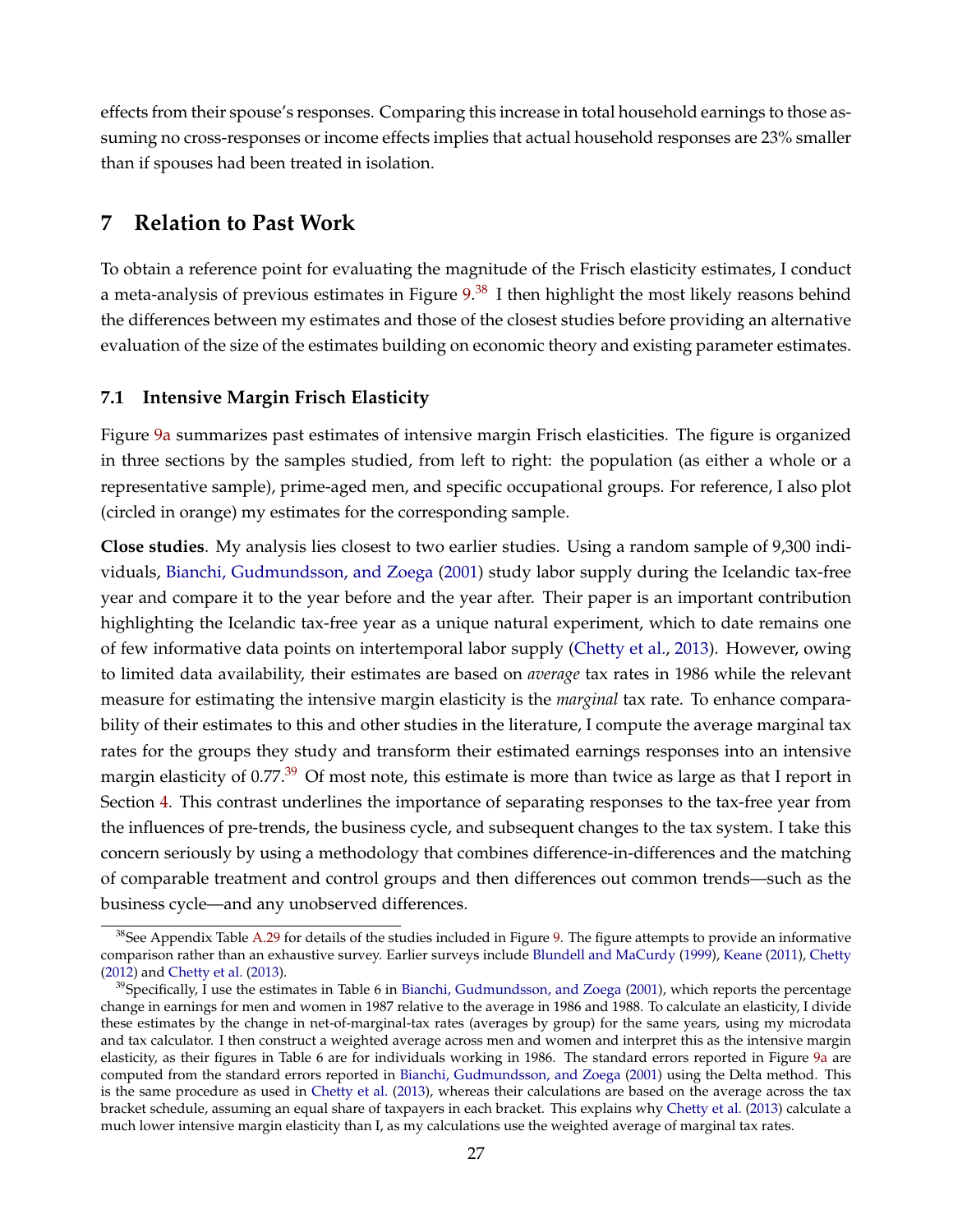The other close study is where [Martinez, Saez, and Siegenthaler](#page-34-11) [\(2021\)](#page-34-11) estimate a Frisch elasticity using a tax reform in Switzerland, much like that leading to the tax-free year in Iceland. In the late 1990s and early 2000s, Switzerland changed its base for income taxation from the previous *two* years' income to pay-as-you-earn. As a result, the reform led to a two-year tax holiday, but this took place at different times across geographic regions. Using the staggering of the reform, the authors estimate a small intensive margin elasticity of 0.025 with a small standard error. As I explain below, different populations and differences in the flexibility of the two labor markets likely explain this difference.

In more recent work, [Stefánsson](#page-34-10) [\(2019\)](#page-34-10) revisits and extends the analysis in [Bianchi, Gudmunds](#page-32-3)[son, and Zoega](#page-32-3) [\(2001\)](#page-32-3) using population-level income data. Using difference-in-differences across income groups at the upper end of the income distribution, [Stefánsson](#page-34-10) [\(2019\)](#page-34-10) estimates an earnings elasticity of about 0.07. However, the comparison groups there differ from those in my main analysis, which pools estimates across the lower-middle up to the top tax brackets, but when comparable, the earnings elasticity estimates are more similar (see e.g. Appendix Table [A.8\)](#page-0-0).

**Other earlier work.** Most of the existing evidence on Frisch elasticity, including the seminal studies by [MaCurdy](#page-34-4) [\(1981\)](#page-34-4) and [Altonji](#page-32-19) [\(1986\)](#page-32-19), draw on regressions of the working hours on wages of primeage men. As Figure [9a](#page-43-1) illustrates, the elasticities in these studies are very imprecisely estimated and often statistically insignificant. This may be due to several reasons. First, the instrumental variable approach used in much of this literature is based on individual characteristics, traditionally age and education, as predictors of changes in wages. While this literature brought the insight that these factors can be good predictors of the level of wages, later work has found them to perform poorly in predicting wage changes, leading to weak instruments [\(Keane,](#page-33-26) [2011\)](#page-33-26). Second, prior work has emphasized issues concerning the measurement of wages and hours in the Panel Study of Income Dynamics (PSID) used in much of this literature, which may lead to either a positive or a negative bias [\(Heckman,](#page-33-27) [1993;](#page-33-27) [French,](#page-33-28) [2004\)](#page-33-28).<sup>[40](#page-28-0)</sup>

The empirical challenge of estimating Frisch elasticity and the presence of adjustment frictions has motivated several studies that estimate elasticities for particular occupations, such as bicycle messengers and taxi drivers, for whom exogenous changes in wages are plausible and who are flexible in choosing their daily labor supply. As summarized in Figure [9a,](#page-43-1) these studies tend to reveal relatively strong labor supply responses.While these studies provide clear causal estimates in an environment with minimum frictions, it is challenging to generalize their findings to the situation where average workers respond to transitory and business cycle variations in wages.

## **7.2 Extensive Margin Frisch Elasticity**

Figure [9b](#page-43-2) summarizes the estimates of extensive margin Frisch elasticity. Compared with the intensive margin, the existing studies of these are much fewer. My extensive margin elasticity estimate for the population is 0.10, which falls far below the estimate by [Carrington](#page-32-20) [\(1996\)](#page-32-20), who studied em-

<span id="page-28-0"></span> $40$ In addition to the quasi-experimental literature surveyed in this section, an extensive literature estimates Frisch elasticity using structural methods. I survey prominent papers in this literature in Appendix Figure [A.19.](#page-0-0)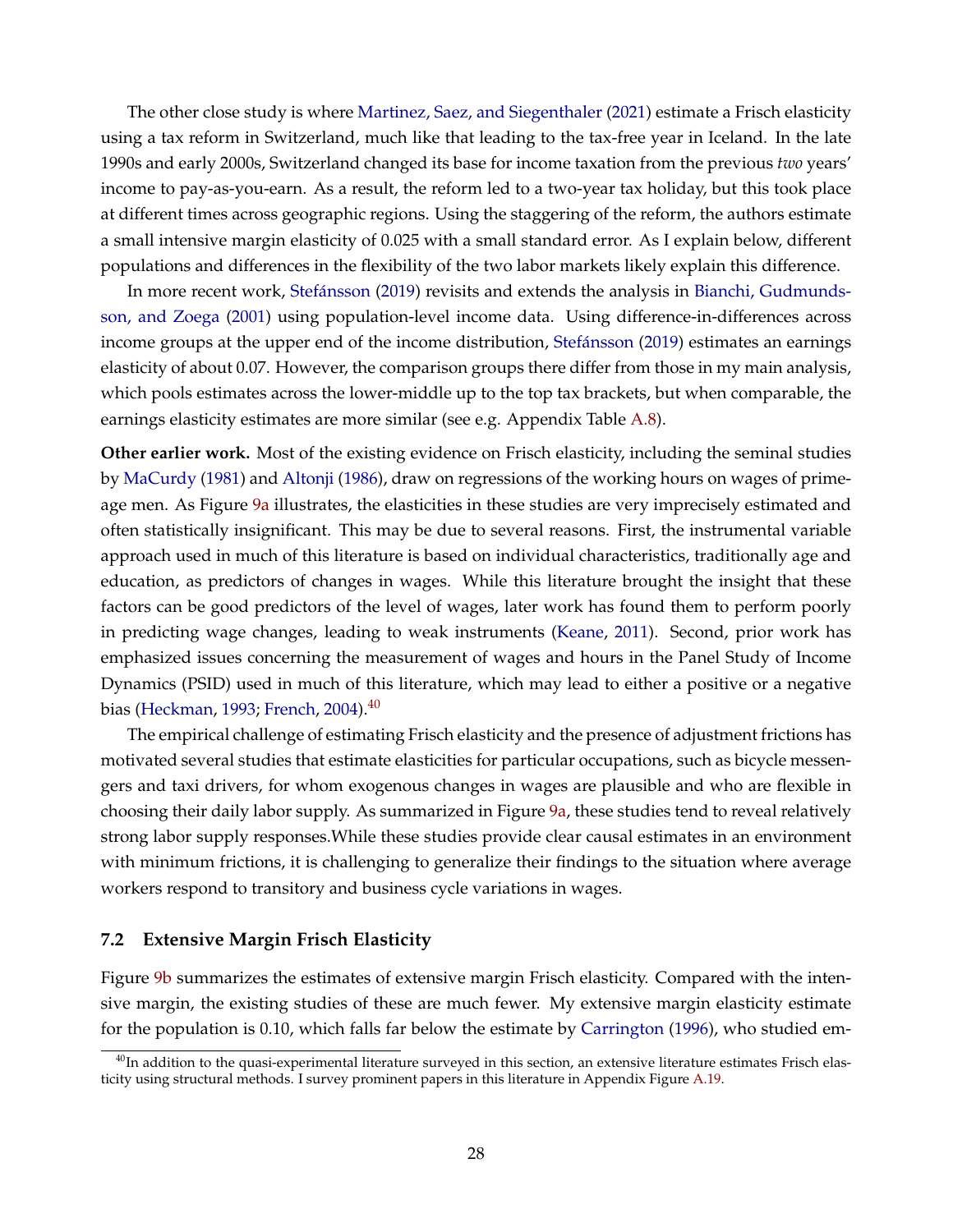ployment in Alaska during an oil pipeline boom in the 1970s.<sup>[41](#page-29-0)</sup> The figure underlines the drivers of our elasticity estimate. Similar to prior evidence, I identify an employment response for those at and around retirement age (age 60 years and older). The strongest employment responses, however, are among the youngest cohorts (below age 25 years), for which no comparable estimates exist. For the prime-aged, which is also the population studied in [Martinez, Saez, and Siegenthaler](#page-34-11) [\(2021\)](#page-34-11), the extensive margin elasticity is zero.

## **7.3 Why Do the Icelandic and Swiss Elasticity Estimates Differ So Much?**

The difference between the elasticity estimates from the tax holidays in Iceland and Switzerland—in particular the irresponsiveness of Swiss workers—is at first sight somewhat surprising. As I have illustrated, the difference in extensive margin elasticities stems from the fact that employment responses arise almost exclusively from young first-time workers and those close to retirement. Both groups are excluded from the [Martinez, Saez, and Siegenthaler](#page-34-11) [\(2021\)](#page-34-11) analysis. Nonetheless, my intensive margin elasticity estimates are an order of magnitude larger than for Switzerland, where they are close to zero. Given the tax holidays in Iceland and Switzerland both created strong incentives for workers to temporarily increase their labor supply, why did they generate such different responses?

While several factors may explain the differences, such as the salience of the reforms and the framing of their announcement, I argue, based on recent research, that differences in labor market flexibility are the most plausible explanation.

In [Sigurdsson](#page-34-12) [\(2021a\)](#page-34-12) I study a tax holiday in Norway that resulted from a tax reform similar to those in Iceland and Switzerland. I document that tax holidays are salient—more than 80 percent of Norwegian adults were aware of it—and a quarter of the working-age population responded by working more hours. For those aware of the tax holiday but did not respond to it, most say that frictions in adjusting working time are the main reason.

The Icelandic labor market is relatively more flexible than the Swiss labor market and others in continental Europe, and indeed closer to that found in the US labor market. I now illustrate how the measures of flexibility correlate with the size of the intensive margin elasticity estimates, both between and within countries. I define labor market flexibility in terms of the speed of adjustment to external shocks or changing macroeconomic conditions [\(Pissarides,](#page-34-27) [1997\)](#page-34-27). Flexibility can then be divided into flexibility at the micro-level (reflected by working time flexibility, worker flows between labor market states, and job flows) and at the macro or institutional level (as reflected by labor regulations and wage flexibility). In Appendix [J](#page-0-0) I collect several measures of labor market flexibility for OECD countries. Whether measured as worker flows (being the "fluidity" of the labor market), cyclicality and the importance of hours per worker, or as wage flexibility or the flexibility of institutions, all measures are highly correlated (see Figure [A.20\)](#page-0-0). Furthermore, on all metrics, the Icelandic labor market is substantially more flexible than the Swiss labor market and closer to that of the US. For example, the cyclicality of hours per worker, measuring the flexibility of hours, is more than twice as high in Iceland than in Switzerland, while flow rates in and out of unemployment in Iceland are

<span id="page-29-0"></span> $<sup>41</sup>$ It is interesting to note that the median age in the Alaskan population in 1970 was just 22.9 years [\(Carrington](#page-32-20) [\(1996\)](#page-32-20),</sup> Table 1). Therefore, he estimate in [Carrington](#page-32-20) [\(1996\)](#page-32-20) is perhaps more comparable to that for young cohorts in Iceland.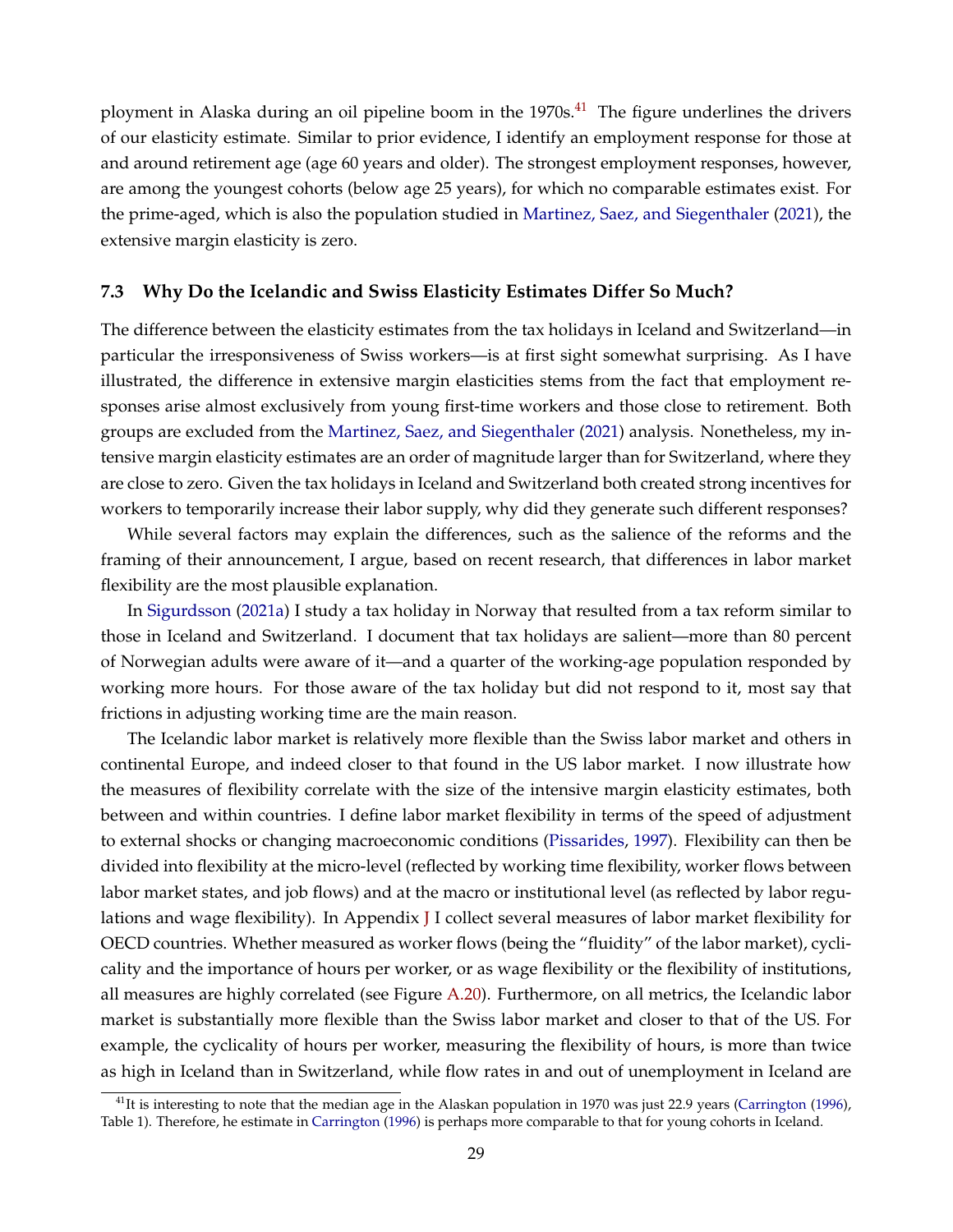three times higher. $42$ 

Figure [10](#page-44-0) reveals that flexibility of working hours is positively correlated with the intensive margin Frisch elasticity, across both countries and occupations. The figure measures flexibility by the correlation of hours per worker and total hours, i.e. the cyclicality of working hours, which I select for two reasons. First, if workers have the flexibility to adjust their hours and the intensive margin is operative, we would expect hours per worker to move with the business cycle and to explain a significant share of the changes in total hours. Second, I can use this measure of flexibility for both countries and subgroups within countries, such as occupations, facilitating a broader comparison. As there are few comparable elasticity estimates across countries, the figure only plots the estimates for Iceland, Switzerland, and the US. The Frisch elasticity estimate and the hours of flexibility in Iceland and the US are broadly similar, although the variation across US estimates is substantial. Switzerland, however, falls at the other end of the spectrum. In [Sigurdsson](#page-34-12) [\(2021a\)](#page-34-12) I report an earnings elasticity for Norway. While this captures both intensive and extensive margin responses, the elasticity estimate is 0.14 and falls halfway between the estimates for Iceland and Switzerland, in line with the relative flexibility of the Norwegian labor market. Figure [10](#page-44-0) also plots the estimates of the intensive margin elasticity for occupations in Iceland against the occupation-level correlation between the cyclical component of hours per worker and total hours, confirming the same positive correlation as indicated by the cross-country comparison.

## **7.4 Is the Order of Magnitude of the Elasticity Estimate Reasonable?**

Reliable and comparable estimates of the intensive margin Frisch elasticity are few and the existing evidence is mixed. As a result, inferring whether the size of my estimates is reasonable through such a comparison may not be conclusive. An alternative approach is to use theory to evaluate whether the estimates are consistent with those of other parameters in the standard dynamic labor supply model.

Using economic theory and prior estimates, I can provide a prediction of the Hicksian elasticity implied by my estimate of the Frisch elasticity.<sup>[43](#page-30-1)</sup> A dynamic labor supply model with time-separable utility in consumption and leisure provides the following relationship between the intensive margin Frisch elasticity and other key parameters in the model [\(Ziliak and Kniesner,](#page-35-1) [1999;](#page-35-1) [Browning,](#page-32-21) [2005\)](#page-32-21):

<span id="page-30-2"></span>
$$
\varepsilon_{\text{Frisch}} = \varepsilon_{\text{Hicks}} + \rho \cdot mpe^2 \frac{A}{wh} \tag{8}
$$

where  $\rho$  is the intertemporal substitution in consumption (EIS), mpe is the marginal propensity to

<span id="page-30-0"></span> $42$ Both the cyclicality of hours per worker and their cyclical importance, measured by relative standard deviations, are higher in Iceland and the US than in Switzerland. In Iceland, hours per worker explain about 45% of the cyclical variation in total hours, which is more than twice as much as in Switzerland. Indeed, [Rogerson and Shimer](#page-34-28) [\(2011\)](#page-34-28) note: "An extreme example is Switzerland, where [...] most of the cyclical movement in total hours is accounted for by movements between non-participation and employment at a fixed number of hours per worker."

<span id="page-30-1"></span><sup>&</sup>lt;sup>43</sup>Standard theory of dynamic labor supply yields an important conclusion about the relationship between the Frisch, Hicks and Marshallian elasticities, namely that the Frisch elasticity is larger than the Hicks elasticity, which is, in turn, larger than the Marshallian elasticity [\(MaCurdy,](#page-34-4) [1981\)](#page-34-4). This already implies that obtaining an estimate of the Hicks or Marshallian elasticities yields a lower bound on the Frisch elasticity.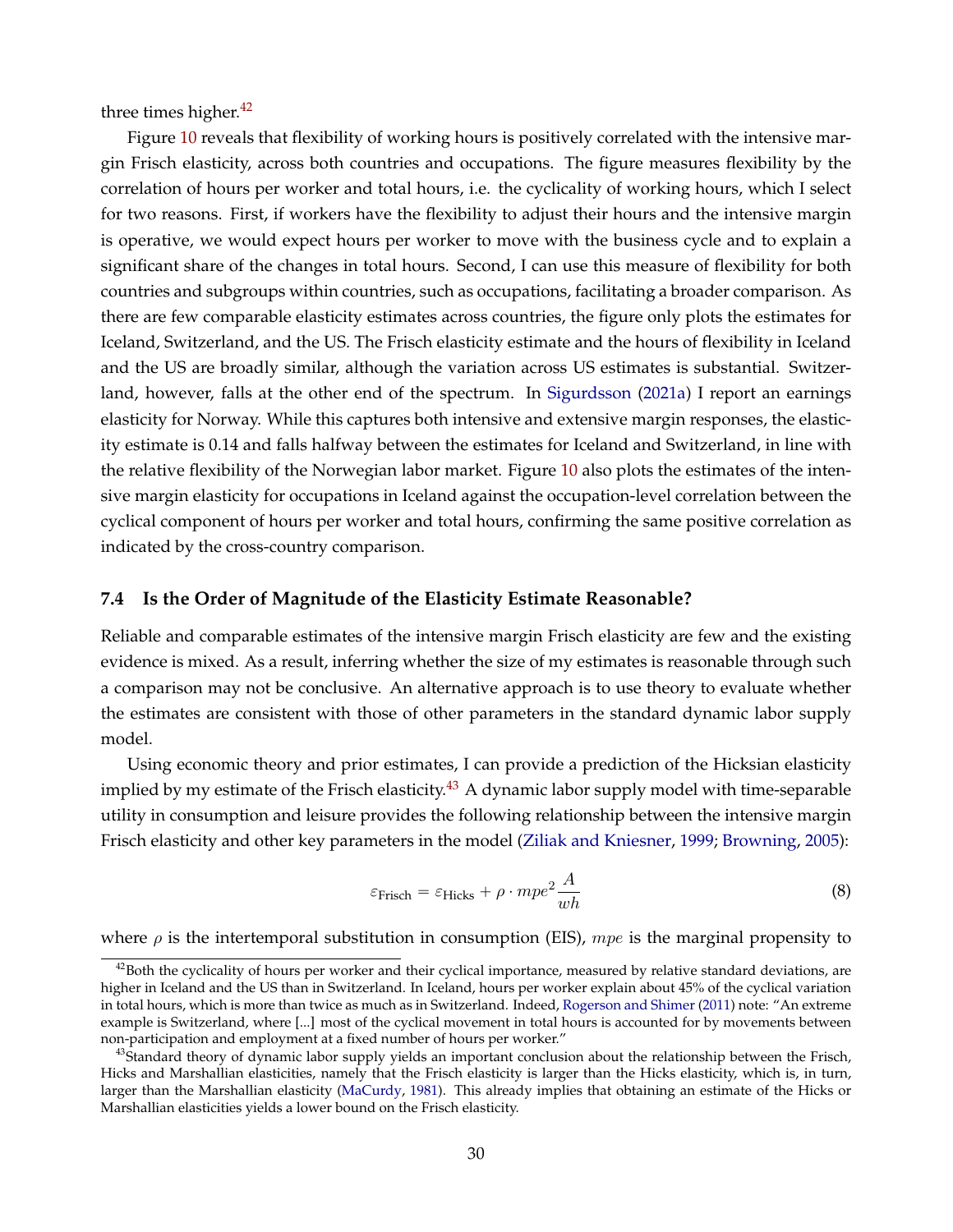earn (MPE) out of unearned income, i.e. the income effect, and  $\frac{A}{wh}$  is the ratio of wealth to labor income.<sup>[44](#page-31-1)</sup> Appendix Figure [A.21](#page-0-0) maps my Frisch elasticity estimate into the Hicksian (and Marshallian) elasticity on the y-axis and IES on the x-axis for given values of the other parameters in equation [\(8\)](#page-30-2). The most prominent estimates of the MPE are based on estimates of the effect of winning a lottery, e.g. [Imbens, Rubin, and Sacerdote](#page-33-29) [\(2001\)](#page-33-29) and [Cesarini et al.](#page-33-30) [\(2017\)](#page-33-30) and receiving an inheritance [\(Nekoei and Seim,](#page-34-29) [2021\)](#page-34-29). In our calculations, we use an MPE of 0.11 implied by the estimates in [Imbens, Rubin, and Sacerdote](#page-33-29)  $(2001).$  $(2001).$ <sup>[45](#page-31-2)</sup> Then, I use data from individual tax returns to calculate a median  $\frac{A}{wh}$  ratio of 2.59. A value of the IES then pins down the implied Hicksian in Figure [A.21.](#page-0-0) The figure marks two estimates of IES: first, an average IES of 0.5 across the 169 studies surveyed in [Havránek](#page-33-31) [\(2015\)](#page-33-31), and second, an average IES of 0.9 across 33 studies published in the top-5 general interest journals. The implied Hicksian elasticity lies between 0.34 and 0.36, close to the Hicksian elasticity of 0.33 which [Chetty](#page-33-17) [\(2012\)](#page-33-17) reports in a meta-analysis pooling across existing studies. The implied Marshallian elasticity 0.06 is also in line with previous estimates, such as by [Kleven and](#page-34-30) [Schultz](#page-34-30) [\(2014\)](#page-34-30) who estimate an elasticity of 0.05 by pooling over a series of tax reforms in Denmark.

# <span id="page-31-0"></span>**8 Conclusion**

Understanding how labor supply responds to temporary changes in wages has been a longstanding research program in micro and macroeconomics. The size of this response, measured by the Frisch elasticity, is crucial for our understanding of business cycles and labor markets and key for designing and evaluating many public policies.

Exploiting a tax-free year in Iceland as a natural experiment, I find that people do indeed respond to this temporary but strong and salient incentive. The results strongly indicate that we cannot simply boil labor supply responses down to a single number and that we cannot interpret average elasticities as estimates of a deep structural parameter. This is because frictions are important in shaping labor supply adjustment and the observed responses are very heterogeneous. In terms of intensive margin responses, I document three findings that illustrate this. First, I find that workers in the most flexible jobs and employment arrangements display the strongest responses. Second, those who face hours constraints in their primary jobs are able to alleviate these by taking up secondary jobs. Third, I find that married women, particularly those with children and with husbands who are constrained in adjusting their hours, respond more strongly than do their husbands, who themselves respond negatively to their wives' tax cuts. This illustrates the influence of frictions in reallocating nonworking time to market work, e.g. because of childcare responsibilities. In terms of the extensive margin, I find that while the employment responses are on average small, young first-time workers and workers close to retirement drive them almost entirely.

Previous work has illustrated how relatively small frictions can explain that observed labor sup-

<span id="page-31-1"></span><sup>&</sup>lt;sup>44</sup>Similarly, via the Slutsky equation, the model yields the following relation between the Marshallian and the Frisch elasticities:  $\varepsilon_{\text{Marshallian}} = \varepsilon_{\text{Frisch}} + \frac{A}{wh} \cdot mpe(1 - \rho \cdot mpe).$ 

<span id="page-31-2"></span><sup>&</sup>lt;sup>45</sup>While MPE cannot be separately estimated from the marginal propensity to save (MPS), [Imbens, Rubin, and Sacerdote](#page-33-29) [\(2001\)](#page-33-29) consider a setting where lottery winnings are paid out as installments over 20 years, enabling them to argue for an MPS close to 1 (they use 0.9). Studies of heirs find larger MPE than found for lottery winners [\(Nekoei and Seim,](#page-34-29) [2021\)](#page-34-29).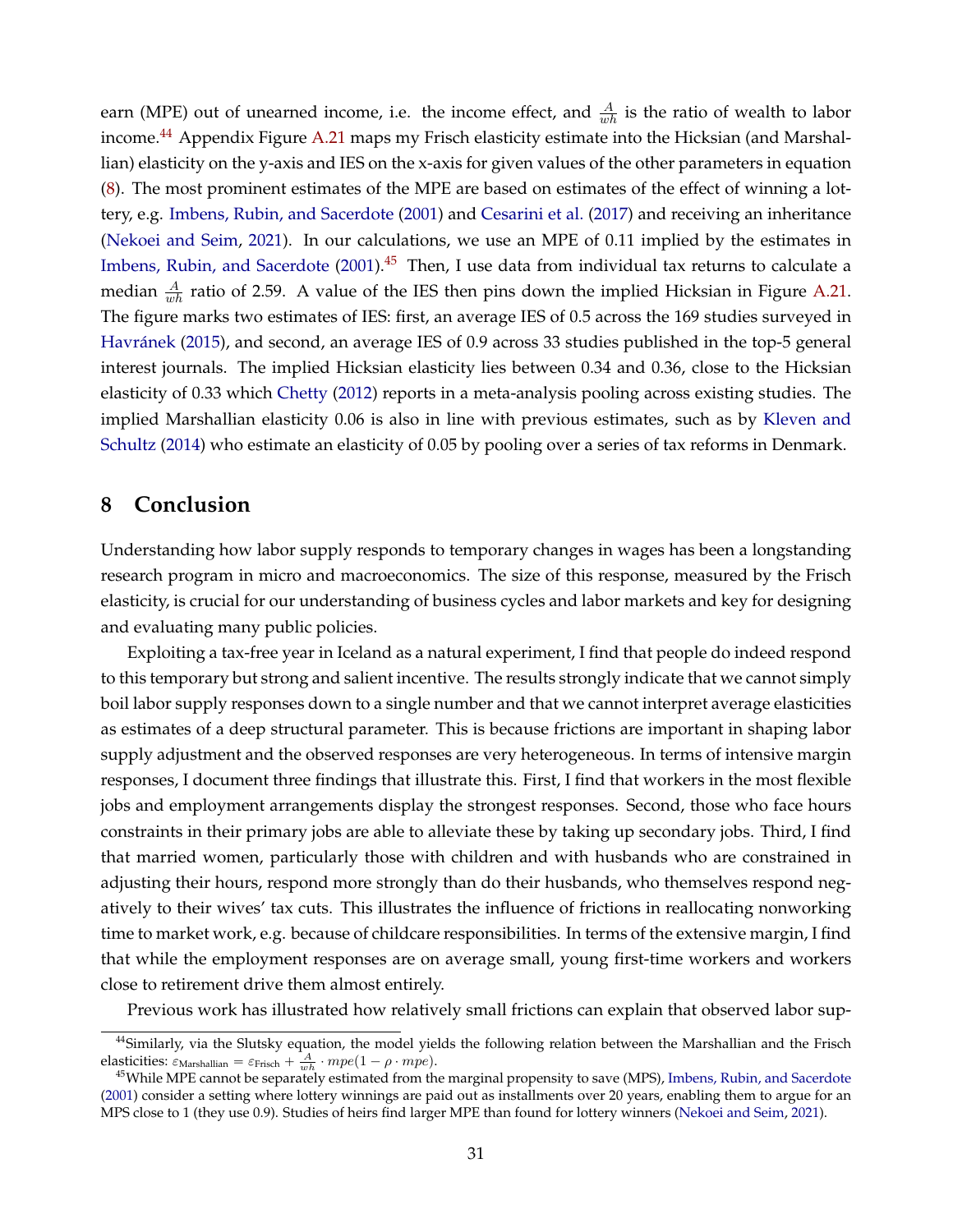ply responses to permanent changes in wages are often near zero [\(Chetty,](#page-33-17) [2012\)](#page-33-17). In line with this, [Gelber](#page-33-24) [\(2014\)](#page-33-24) estimates relatively large labor supply elasticities to an extensive tax reform that dramatically lowered marginal income tax rates in Sweden in the early 1990s. However, the salience of incentives is also likely to be important. Events such as the "*tax-free year*" in Iceland, or the "*tax reform of the century*" in Sweden, are likely to have been very salient to most people and simple to understand. In addition, union leaders, politicians, and media in Iceland emphasized the unique opportunity the reform provided for people to work at higher pay for one year. In comparison, as emphasized by [\(Martinez, Saez, and Siegenthaler,](#page-34-11) [2021\)](#page-34-11), the tax holidays in Switzerland and the opportunities they provided may not have been salient in the same way. Taken together, the lessons learned about labor supply by studying natural experiments are likely shaped by the salience of the incentives they generate, the size of those incentives, and the ability workers have in responding to them.

# **References**

<span id="page-32-19"></span>ALTONJI, J. G. (1986): "Intertemporal substitution in labor supply: Evidence from micro data," *Journal of Political Economy*, 94, S176–S215.

- <span id="page-32-10"></span>ALTONJI, J. G. AND C. H. PAXSON (1988): "Labor supply preferences, hours constraints, and hours-wage trade-offs," *Journal of labor economics*, 6, 254–276.
- <span id="page-32-11"></span>——— (1992): "Labor supply, hours constraints, and job mobility," *Journal of Human Resources*, 27, 256–279.
- <span id="page-32-2"></span>ANGRIST, J. D. (1991): "Grouped-data estimation and testing in simple labor-supply models," *Journal of Econometrics*, 47, 243–266.
- <span id="page-32-13"></span>ANGRIST, J. D., S. CALDWELL, AND J. V. HALL (2020): "Uber vs. Taxi: A Driver's Eye View," *American Economic Journal: Applied Economics*, Forthcoming.
- <span id="page-32-1"></span>ASHENFELTER, O. (1984): "Macroeconomic analyses and microeconomic analyses of labor supply," in *Carnegie-Rochester Conference Series on Public Policy*, Elsevier, vol. 21, 117–156.
- <span id="page-32-4"></span>AUTOR, D., A. KOSTØL, M. MOGSTAD, AND B. SETZLER (2019): "Disability benefits, consumption insurance, and household labor supply," *American Economic Review*, 109, 2613–54.
- <span id="page-32-0"></span>BANERJEE, A. V. AND E. DUFLO (2019): *Good economics for hard times: Better answers to our biggest problems*, Penguin UK.
- <span id="page-32-14"></span>BECKER, G. S. (1965): "A Theory of the Allocation of Time," *The Economic Journal*, 493–517.
- <span id="page-32-17"></span>——— (1973): "A theory of marriage: Part I," *Journal of Political economy*, 81, 813–846.
- <span id="page-32-16"></span>BENHABIB, J., R. ROGERSON, AND R. WRIGHT (1991): "Homework in macroeconomics: Household production and aggregate fluctuations," *Journal of Political economy*, 99, 1166–1187.
- <span id="page-32-7"></span>BERTRAND, M., E. DUFLO, AND S. MULLAINATHAN (2004): "How much should we trust differences-in-differences estimates?" *The Quarterly Journal of Economics*, 119, 249–275.
- <span id="page-32-3"></span>BIANCHI, M., B. R. GUDMUNDSSON, AND G. ZOEGA (2001): "Iceland's Natural Experiment in Supply-Side Economics," *American Economic Review*, 91, 1564–1579.
- <span id="page-32-18"></span>BLAU, D. M. (1998): "Labor force dynamics of older married couples," *Journal of Labor Economics*, 16, 595–629.
- <span id="page-32-8"></span>BLUNDELL, R. AND M. C. DIAS (2009): "Alternative approaches to evaluation in empirical microeconomics," *Journal of Human Resources*, 44, 565–640.
- <span id="page-32-15"></span>BLUNDELL, R. AND T. MACURDY (1999): "Labor supply: A review of alternative approaches," *Handbook of Labor Economics*, 3, 1559–1695.
- <span id="page-32-5"></span>BLUNDELL, R., L. PISTAFERRI, AND I. SAPORTA-EKSTEN (2018): "Children, time allocation and consumption insurance," *Journal of Political Economy*, 126, S73–S115.
- <span id="page-32-9"></span>BORUSYAK, K., J. SPIESS, AND X. JARAVEL (2021): "Revisiting Event Study Designs: Robust and Efficient Estimation," Working paper, The London School Economics.

<span id="page-32-12"></span>BREIMAN, L. (2001): "Random forests," *Machine learning*, 45, 5–32.

- <span id="page-32-21"></span>BROWNING, M. (2005): "A working paper from April 1985: Which demand elasticities do we know and which do we need to know for policy analysis?" *Research in Economics*, 59, 293–320.
- <span id="page-32-20"></span>CARRINGTON, W. J. (1996): "The Alaskan labor market during the pipeline era," *Journal of Political Economy*, 104, 186–218.
- <span id="page-32-6"></span>CENTRAL BANK OF ICELAND (2018): *The Economy of Iceland*, Central Bank of Iceland.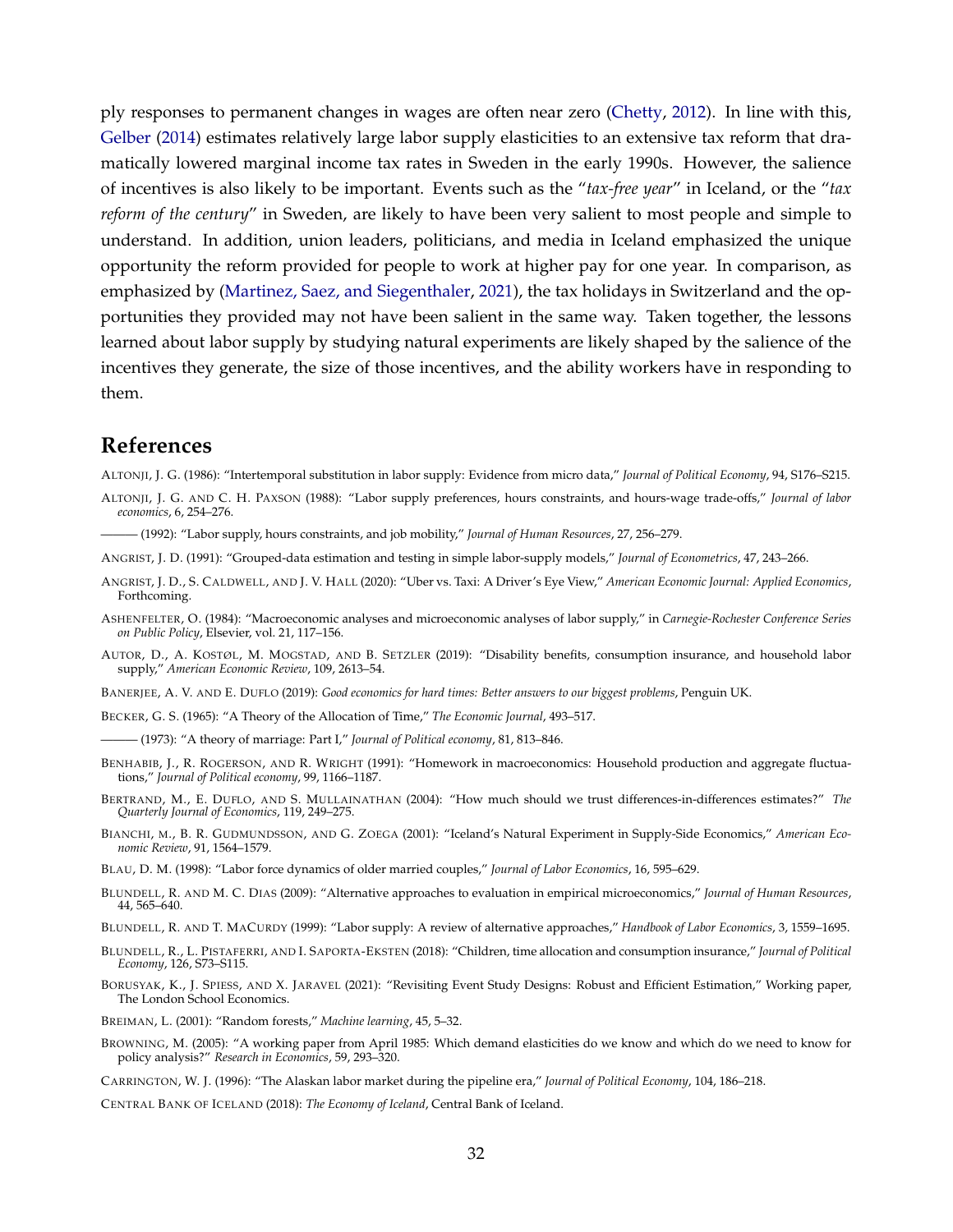- <span id="page-33-30"></span>CESARINI, D., E. LINDQVIST, M. J. NOTOWIDIGDO, AND R. ÖSTLING (2017): "The effect of wealth on individual and household labor supply: evidence from Swedish lotteries," *American Economic Review*, 107, 3917–3946.
- <span id="page-33-17"></span>CHETTY, R. (2012): "Bounds on elasticities with optimization frictions: A synthesis of micro and macro evidence on labor supply," *Econometrica*, 80, 969–1018.
- <span id="page-33-5"></span>CHETTY, R., A. GUREN, D. MANOLI, AND A. WEBER (2013): "Does indivisible labor explain the difference between micro and macro elasticities? A meta-analysis of extensive margin elasticities," *NBER Macroeconomics Annual*, 27, 1–56.

<span id="page-33-8"></span>CHIAPPORI, P.-A. AND M. MAZZOCCO (2017): "Static and intertemporal household decisions," *Journal of Economic Literature*, 55, 985–1045.

<span id="page-33-14"></span>COGAN, J. F. (1981): "Fixed Costs and Labor Supply," *Econometrica: Journal of the Econometric Society*, 945–963.

<span id="page-33-0"></span>CONESA, J. C., S. KITAO, AND D. KRUEGER (2009): "Taxing capital? Not a bad idea after all!" *American Economic Review*, 99, 25–48.

<span id="page-33-20"></span>CONWAY, K. S. AND J. KIMMEL (1998): "Male labor supply estimates and the decision to moonlight," *Labour Economics*, 5, 135–166.

<span id="page-33-22"></span>CULLEN, J. B. AND J. GRUBER (2000): "Does unemployment insurance crowd out spousal labor supply?" *Journal of Labor Economics*, 18, 546–572.

<span id="page-33-16"></span>DICKENS, W. T. AND S. J. LUNDBERG (1993): "Hours Restrictions and Labor Supply," *International Economic Review*, 169–192.

- <span id="page-33-13"></span>DINARDO, J., N. M. FORTIN, AND T. LEMIEUX (1996): "Labor Market Institutions and the Distribution of Wages, 1973-1992: A Semiparametric Approach," *Econometrica*, 64, 1001–1044.
- <span id="page-33-9"></span>DONNI, O. AND P.-A. CHIAPPORI (2011): "Nonunitary models of household behavior: a survey of the literature," in *Household Economic Behaviors*, Springer, 1–40.
- <span id="page-33-7"></span>FARBER, H. S. (2015): "Why you can't find a taxi in the rain and other labor supply lessons from cab drivers," *The Quarterly Journal of Economics*, 130, 1975–2026.
- <span id="page-33-21"></span>FARRELL, D. AND F. GREIG (2016): "Paychecks, paydays, and the online platform economy: Big data on income volatility," *JP Morgan Chase Institute*.
- <span id="page-33-6"></span>FEHR, E. AND L. GOETTE (2007): "Do workers work more if wages are high? Evidence from a randomized field experiment," *American Economic Review*, 97, 298–317.
- <span id="page-33-3"></span>FELDSTEIN, M. (1995): "The effect of marginal tax rates on taxable income: a panel study of the 1986 Tax Reform Act," *Journal of Political Economy*, 103, 551–572.
- <span id="page-33-28"></span>FRENCH, E. (2004): "The Labor Supply Response to (Mismeasured but) Predictable Wage Changes," *The Review of Economics and Statistics*, 86, 602–613.
- <span id="page-33-24"></span>GELBER, A. M. (2014): "Taxation and the earnings of husbands and wives: evidence from Sweden," *Review of Economics and Statistics*, 96, 287–305.
- <span id="page-33-19"></span>GOLDIN, C. AND L. F. KATZ (2016): "A most egalitarian profession: pharmacy and the evolution of a family-friendly occupation," *Journal of Labor Economics*, 34, 705–746.
- <span id="page-33-25"></span>GOUX, D., E. MAURIN, AND B. PETRONGOLO (2014): "Worktime regulations and spousal labor supply," *American Economic Review*, 104, 252–76.
- <span id="page-33-23"></span>GUSTMAN, A. L. AND T. L. STEINMEIER (2000): "Retirement in dual-career families: a structural model," *Journal of Labor economics*, 18, 503–545.
- <span id="page-33-18"></span>HALL, J. V. AND A. B. KRUEGER (2018): "An analysis of the labor market for Uber's driver-partners in the United States," *ILR Review*, 71, 705–732.
- <span id="page-33-15"></span>HAM, J. C. (1982): "Estimation of a labour supply model with censoring due to unemployment and underemployment," *The Review of Economic Studies*, 49, 335–354.
- <span id="page-33-4"></span>HANSEN, G. D. (1985): "Indivisible labor and the business cycle," *Journal of Monetary Economics*, 16, 309–327.
- <span id="page-33-31"></span>HAVRÁNEK, T. (2015): "Measuring intertemporal substitution: The importance of method choices and selective reporting," *Journal of the European Economic Association*, 13, 1180–1204.
- <span id="page-33-27"></span>HECKMAN, J. J. (1993): "What has been learned about labor supply in the past twenty years?" *The American Economic Review*, 83, 116–121.
- <span id="page-33-11"></span>HECKMAN, J. J., H. ICHIMURA, AND P. E. TODD (1997): "Matching as an econometric evaluation estimator: Evidence from evaluating a job training programme," *The Review of Economic Studies*, 64, 605–654.
- <span id="page-33-12"></span>IACUS, S. M., G. KING, AND G. PORRO (2012): "Causal inference without balance checking: Coarsened exact matching," *Political Analysis*, 20, 1–24.
- <span id="page-33-29"></span>IMBENS, G. W., D. B. RUBIN, AND B. I. SACERDOTE (2001): "Estimating the effect of unearned income on labor earnings, savings, and consumption: Evidence from a survey of lottery players," *American Economic Review*, 778–794.
- <span id="page-33-1"></span>IMROHOROĞLU, S. AND S. KITAO (2012): "Social Security reforms: Benefit claiming, labor force participation, and long-run sustainability," *American Economic Journal: Macroeconomics*, 4, 96–127.
- <span id="page-33-26"></span>KEANE, M. P. (2011): "Labor supply and taxes: A survey," *Journal of Economic Literature*, 49, 961–1075.
- <span id="page-33-10"></span>KINDLUND, H. AND D. BITERMAN (2002): ". Work and the labour market," *International Journal of Social Welfare*, 11.
- <span id="page-33-2"></span>KING, R. AND S. REBELO (1999): "Resuscitating real business cycles," *Handbook of Macroeconomics*, 1, 927–1007.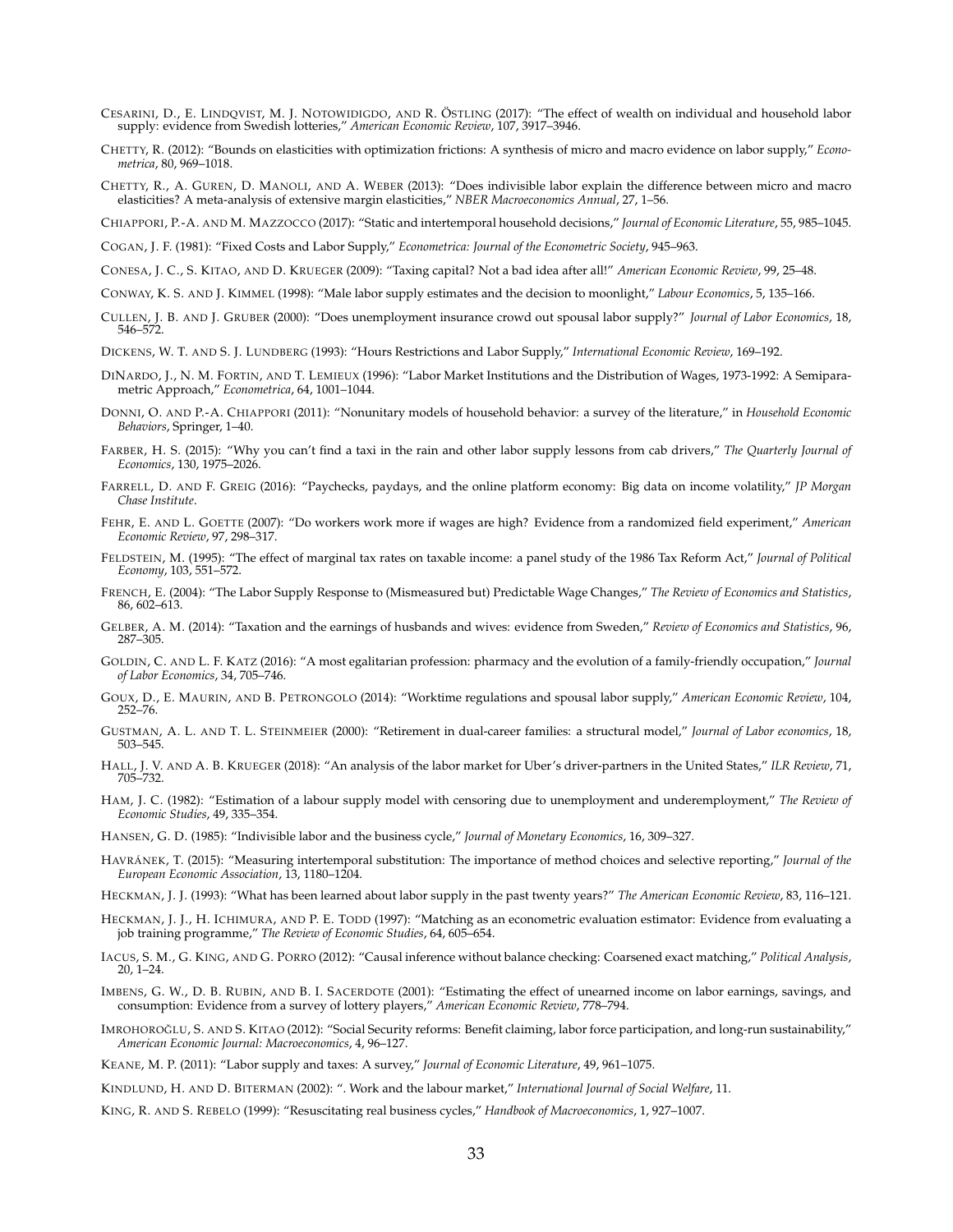- <span id="page-34-17"></span>KLEVEN, H. J., M. B. KNUDSEN, C. T. KREINER, S. PEDERSEN, AND E. SAEZ (2011): "Unwilling or unable to cheat? Evidence from a tax audit experiment in Denmark," *Econometrica*, 79, 651–692.
- <span id="page-34-30"></span>KLEVEN, H. J. AND E. A. SCHULTZ (2014): "Estimating taxable income responses using Danish tax reforms," *American Economic Journal: Economic Policy*, 6, 271–301.
- <span id="page-34-23"></span>KOUSTAS, D. K. (2018): "Consumption Insurance and Multiple Jobs: Evidence from Rideshare Drivers," Job market paper, University of California, Berkely.
- <span id="page-34-31"></span>LOONEY, A. AND M. SINGHAL (2006): "The effect of anticipated tax changes on intertemporal labor supply and the realization of taxable income," NBER Working Paper No. 12417.

<span id="page-34-0"></span>LUCAS, R. E. AND L. A. RAPPING (1969): "Real wages, employment, and inflation," *Journal of political Economy*, 77, 721–754.

- <span id="page-34-8"></span>LUNDBERG, S. (1985): "The added worker effect," *Journal of Labor Economics*, 3, 11–37.
- <span id="page-34-4"></span>MACURDY, T. E. (1981): "An empirical model of labor supply in a life-cycle setting," *Journal of Political Economy*, 89, 1059–1085.
- <span id="page-34-11"></span>MARTINEZ, I. Z., E. SAEZ, AND M. SIEGENTHALER (2021): "Intertemporal Labor Supply Substitution? Evidence from the Swiss Income Tax Holidays," *American Economic Review*, 111, 506–546.
- <span id="page-34-7"></span>MCCLELLAND, R. AND S. MOK (2012): "A review of recent research on labor supply elasticities," Working paper, Congressional Budget Office.
- <span id="page-34-29"></span>NEKOEI, A. AND D. SEIM (2021): "How do Inheritances Shape Wealth Inequality? Theory and Evidence from Sweden," Working paper, Stockholm University.

<span id="page-34-13"></span>OECD (1991): *OECD Economic Surveys: Iceland 1991*, Paris: OECD Publishing.

<span id="page-34-14"></span>——— (2007): *OECD Economic Surveys: Iceland 2007*, Paris: OECD Publishing.

- <span id="page-34-9"></span>ÓLAFSDÓTTIR, T., B. HRAFNKELSSON, G. THORGEIRSSON, AND T. L. ÁSGEIRSDÓTTIR (2016): "The tax-free year in Iceland: A natural experiment to explore the impact of a short-term increase in labor supply on the risk of heart attacks," *Journal of Health Economics*, 49,  $14 - 27$ .
- <span id="page-34-6"></span>PAXSON, C. H. AND N. SICHERMAN (1996): "The dynamics of dual job holding and job mobility," *Journal of Labor Economics*, 14, 357–393.
- <span id="page-34-27"></span>PISSARIDES, C. (1997): "The need for labor-market flexibility in a European economic and monetary union," *Swedish Economic Policy Review*, 4, 513–546.
- <span id="page-34-2"></span>ROGERSON, R. (1988): "Indivisible labor, lotteries and equilibrium," *Journal of Monetary Economics*, 21, 3–16.
- <span id="page-34-28"></span>ROGERSON, R. AND R. SHIMER (2011): "Search in macroeconomic models of the labor market," in *Handbook of Labor Economics*, Elsevier, vol. 4, 619–700.
- <span id="page-34-3"></span>ROGERSON, R. AND J. WALLENIUS (2009): "Micro and macro elasticities in a life cycle model with taxes," *Journal of Economic Theory*, 144, 2277–2292.

<span id="page-34-18"></span>ROSENBAUM, P. R. (2002): "Observational studies," in *Observational studies*, Springer, 1–17.

<span id="page-34-19"></span>RUBIN, D. B. (2006): *Matched sampling for causal effects*, Cambridge University Press.

<span id="page-34-24"></span>RUPERT, P., R. ROGERSON, AND R. WRIGHT (1995): "Estimating substitution elasticities in household production models," *Economic Theory*, 6, 179–193.

<span id="page-34-25"></span>——— (2000): "Homework in labor economics: household production and intertemporal substitution," *Journal of Monetary Economics*, 46, 557–579.

<span id="page-34-32"></span>SAEZ, E. (2003): "The effect of marginal tax rates on income: a panel study of 'bracket creep'," *Journal of Public Economics*, 87, 1231–1258.

<span id="page-34-5"></span>SHISHKO, R. AND B. ROSTKER (1976): "The economics of multiple job holding," *The American Economic Review*, 298–308.

- <span id="page-34-33"></span>SIGURDSSON, J. (2011): "Unemployment dynamics and cyclical fluctuations in the Icelandic labour market," Tech. rep., Department of Economics, Central bank of Iceland.
- <span id="page-34-12"></span>——— (2021a): "The Norwegian Tax Holiday: Salience, Labor Supply Responses, and Frictions," Tech. rep., Stockholm University.
- <span id="page-34-20"></span>——— (2021b): "Transitory Earnings Opportunities and Educational Scarring of Young Men," Working paper, Stockholm University.
- <span id="page-34-21"></span>SIGURDSSON, J. AND R. SIGURDARDOTTIR (2016): "Time-dependent or state-dependent wage-setting? Evidence from periods of macroeconomic instability," *Journal of Monetary Economics*, 78, 50–66.
- <span id="page-34-16"></span>SNÆVARR, S. (1993): *Haglýsing Íslands*, Reykjavik: Heimskringla, Haskolaforlag Mals og menningar.

<span id="page-34-1"></span>STANTCHEVA, S. (2017): "Optimal taxation and human capital policies over the life cycle," *Journal of Political Economy*, 125, 1931–1990.

<span id="page-34-10"></span>STEFÁNSSON, A. (2019): "Labor supply response to a tax holiday: The take-home from a large and salient shock," Mimeo, Uppsala University.

<span id="page-34-26"></span>STEPHENS, JR, M. (2002): "Worker displacement and the added worker effect," *Journal of Labor Economics*, 20, 504–537.

<span id="page-34-22"></span>TAZHITDINOVA, A. (2021): "Increasing hours worked: moonlighting responses to a large tax reform," *American Economic Journal: Economic Policy*, Forthcoming.

<span id="page-34-15"></span>THOMSEN, P. M. (2018): "Ragnarök: Iceland's Crisis, its Successful Stabilization Program, and the Role of the IMF," Speech, International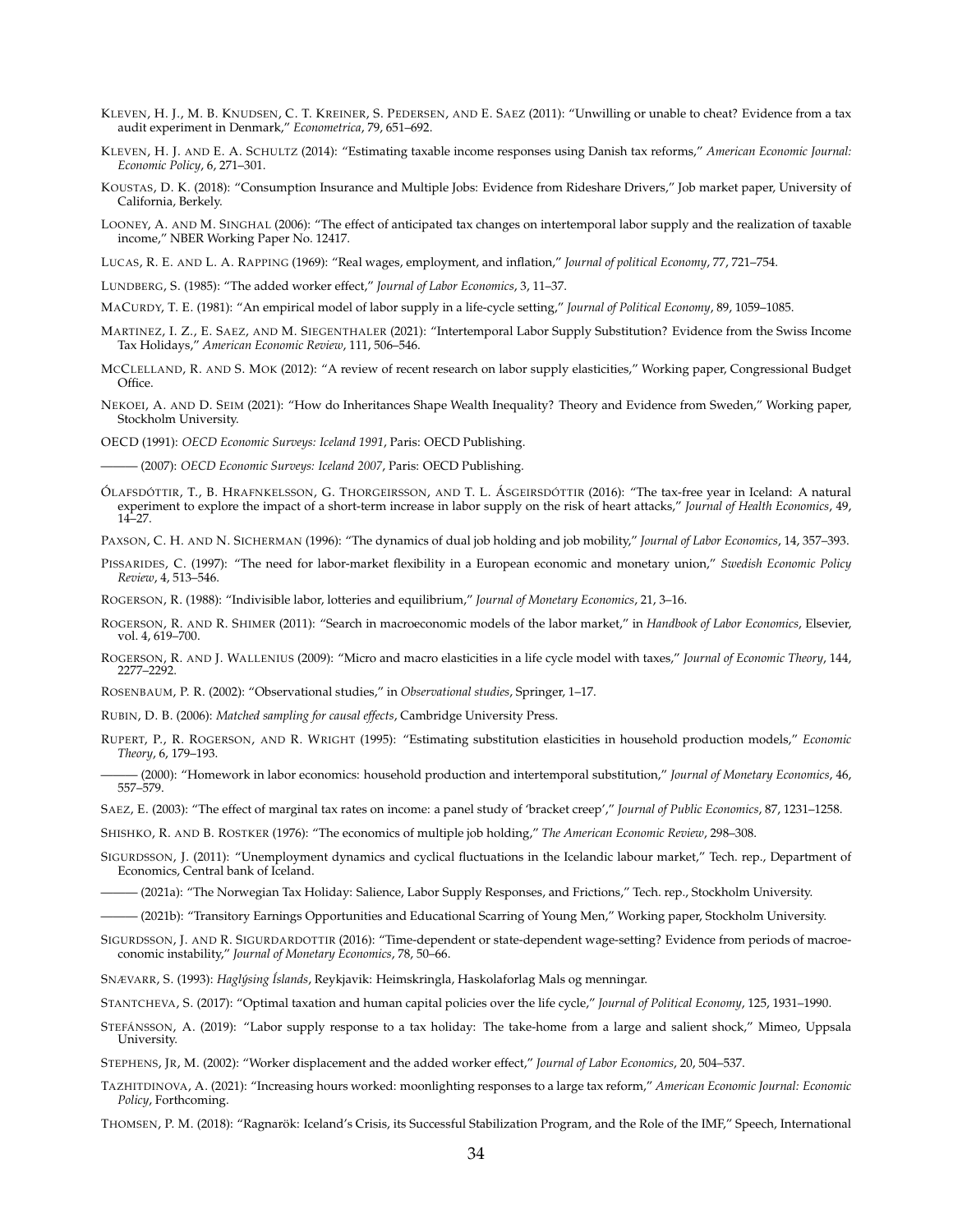Monetary Fund.

<span id="page-35-0"></span>TORTAROLO, D., G. A. CRUCES, AND V. CASTILLO (2020): "It takes two to tango: Labour responses to an income tax holiday in Ar-gentina," .

<span id="page-35-1"></span>ZILIAK, J. P. AND T. J. KNIESNER (1999): "Extimating Life Cycle labor Supply Tax Effects," *Journal of Political Economy*, 107, 326–359.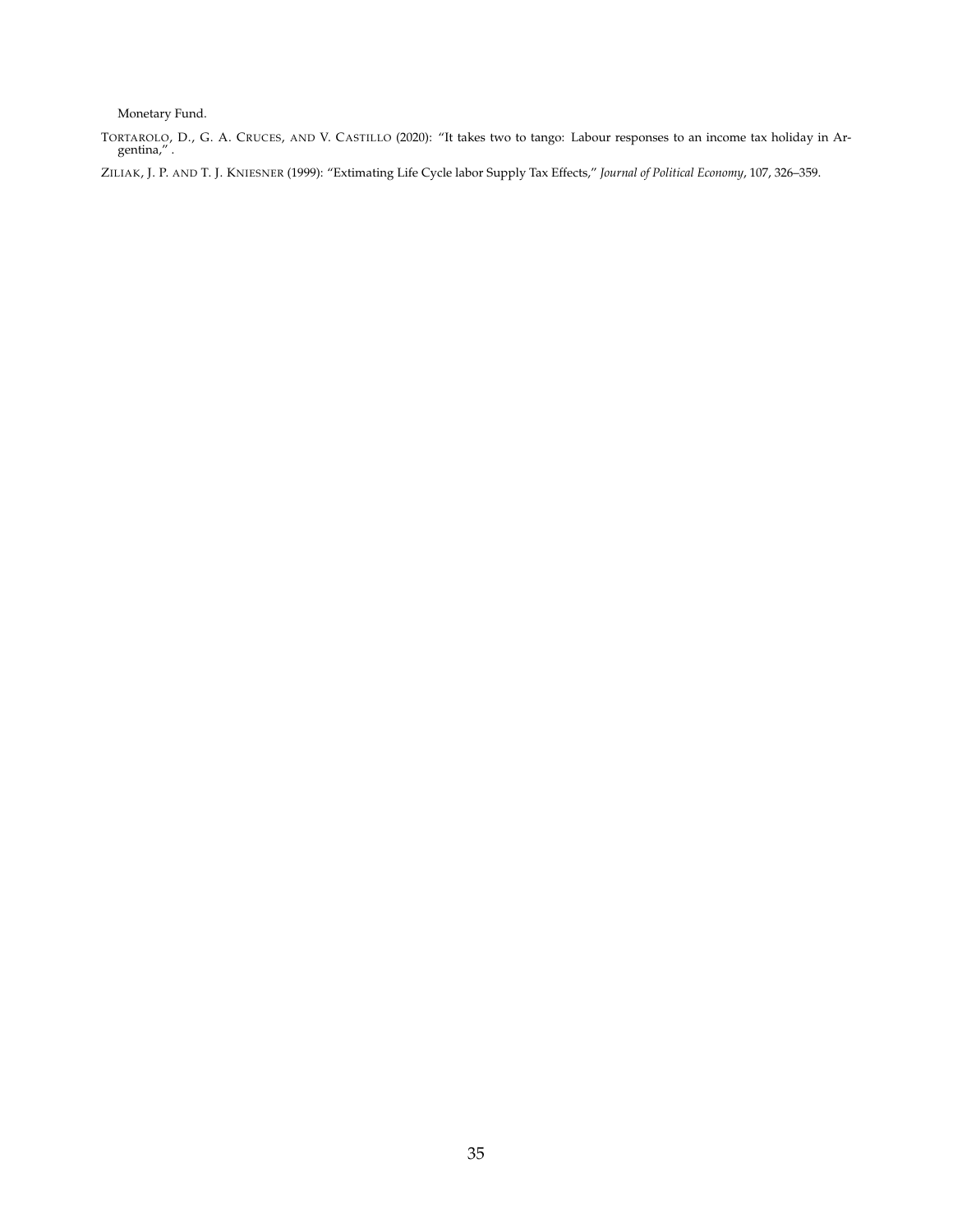<span id="page-36-0"></span>

Figure 1: Income tax system before and after the tax reform

<span id="page-36-1"></span>

Figure 2: Number of printed newspapers mentioning withholding tax

*Notes:* The figure plots in blue dots the number of printed newspapers mentioning a withholding-based pay-as-you-earn tax system each month during the period January 1980 to December 1988. Appendix [B](#page-0-0) provides a detailed timeline of events. The keywords searched for were "Staðgreiðsla skatta" and "Staðgreiðslukerfi skatta". In green squares, I plot a similar count of newspapers mentioning a flat tax system, as adopted in 1988. The keywords searched for were "eitt skatthlutfall", "eitt skattþrep" and "flatur skattur". The count is based on searches in the Icelandic newspaper database [Tímarit.is](http://timarit.is/) for the six main newspapers (*Alþýðublaðið, Dagblaðið Vísir (DV), Dagur, Morgunblaðið, Tíminn, Þjóðviljinn*). The total number of printed newspapers per month is about 145 on average.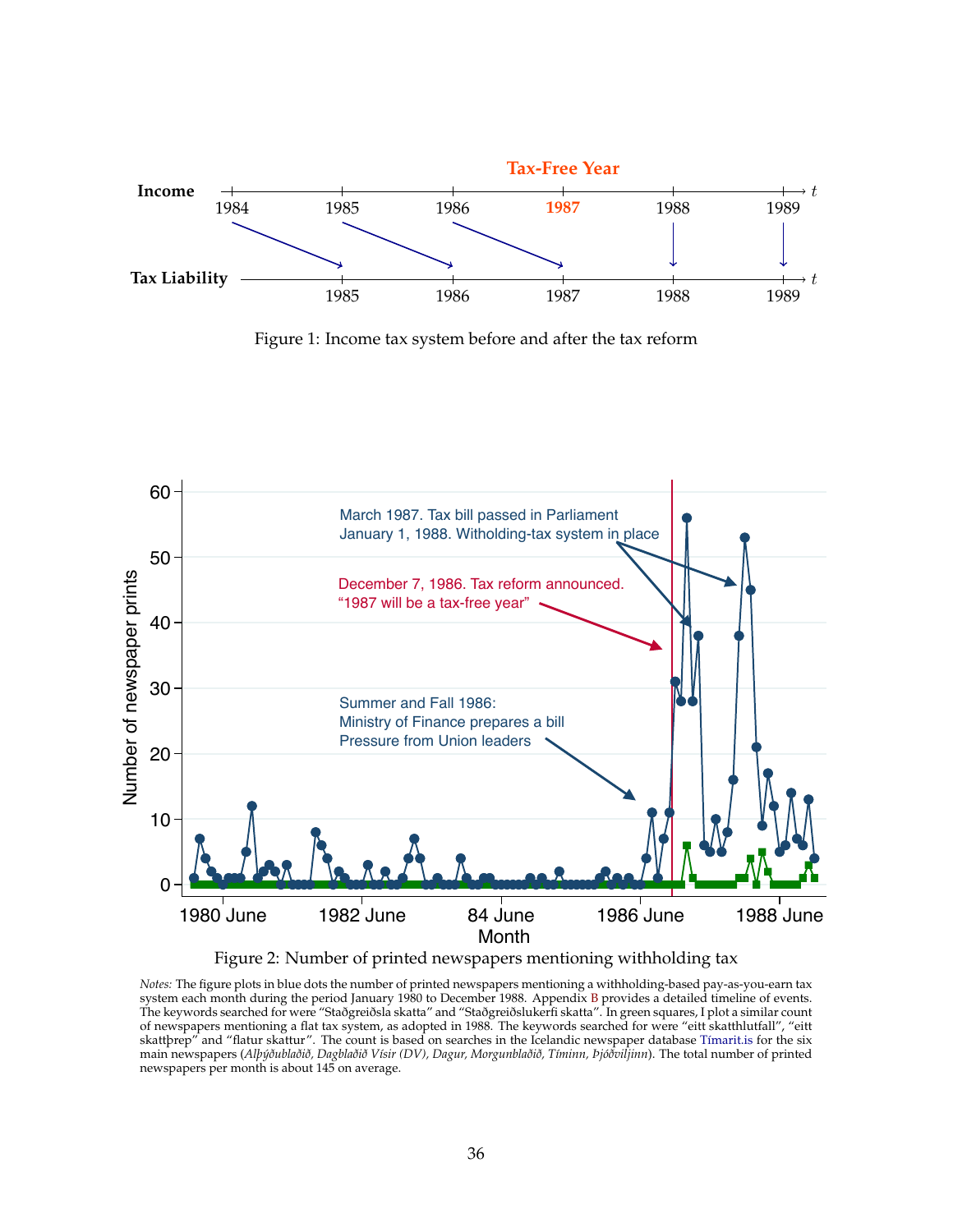<span id="page-37-1"></span><span id="page-37-0"></span>

Figure 3: Marginal tax rates and tax-bracket thresholds

*Notes:* The figure documents marginal tax rates and tax bracket thresholds before and after the tax-free year. Panel (a) shows the evolution of statutory marginal tax rates by tax bracket, where the local-level tax rate is the average across municipalities. Small lump-sum and flat income taxes, such as health insurance contribution, cemetery charge, church tax and contribution to the construction fund for the elderly, excluded. Panel (b) shows the evolution of tax bracket thresholds, set in nominal values and updated regularly by the Icelandic Parliament to account for changes in prices and wages. The thresholds are the percentile of the taxable income distribution each year. Calculations assume that workers deduct the statutory minimum of 10% from their national-level income tax base each year. For more details on the Icelandic tax system and tax deductions, see Appendix [A.](#page-0-0)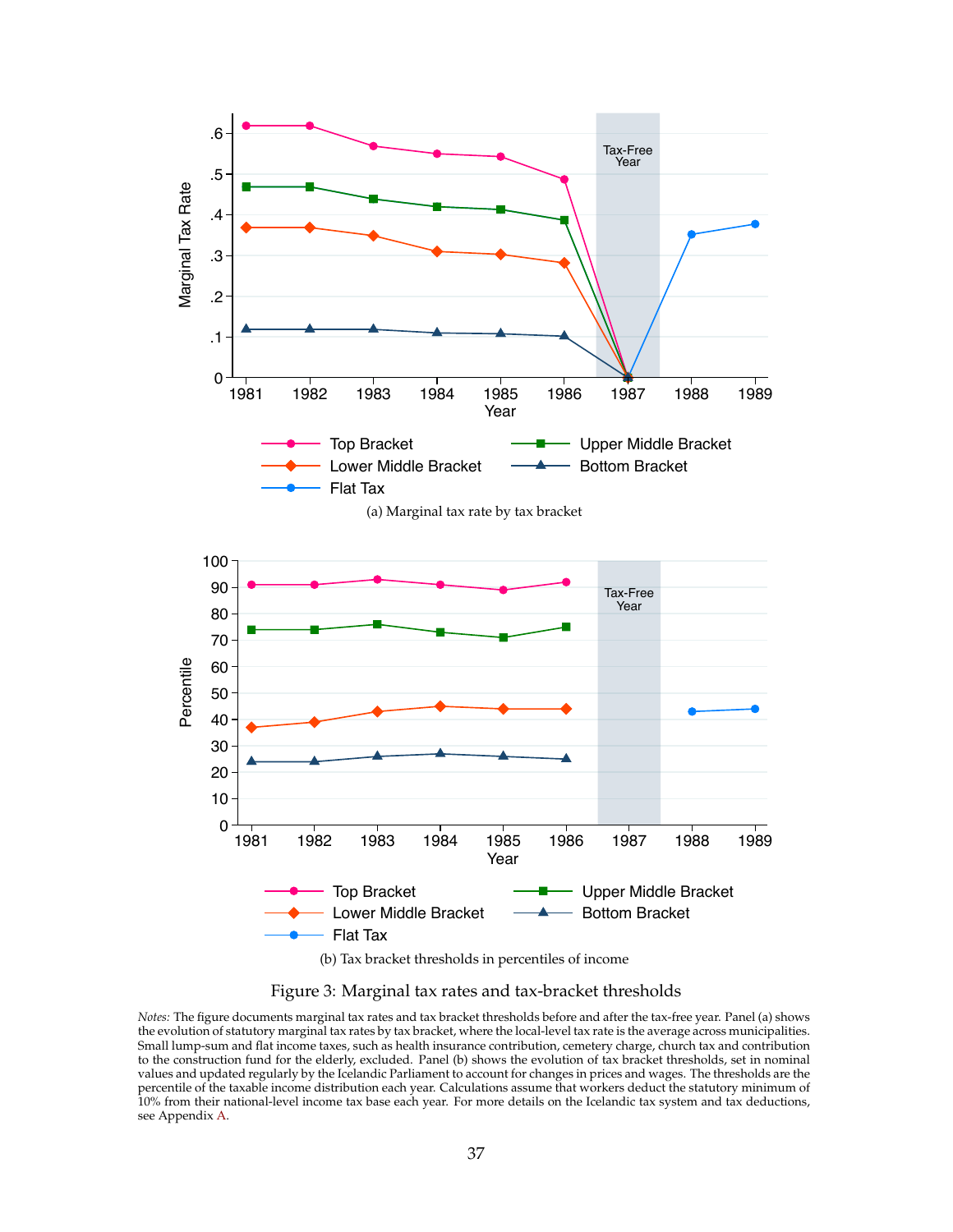<span id="page-38-0"></span>

Figure 4: Dynamic difference-in-difference and placebo tests

*Notes:* The figures present estimates from a dynamic DD version of equation [\(1\)](#page-11-0), estimated in the following regression

 $y_{it} = bracket_{i,t-1} + \delta_t + \eta_t \cdot B_{i,t-1} \times \delta_t + \mathbf{X}_{it}' \gamma + \mu_{it},$ 

where the outcome variable in panel (a) is log labor earnings and in panel (b) total weeks worked. These plot the coefficients  $\eta_t$ , where  $B_{i,t-1} \times \delta_{t=1986}$  is normalized to zero. Standard errors are clustered at the individual level and the vertical bars plot the 95% confidence intervals. Appendix Figures [A.6,](#page-0-0) [A.7](#page-0-0) and [A.8](#page-0-0) provide a graphical presentation of the reduced-form evidence and the first stage.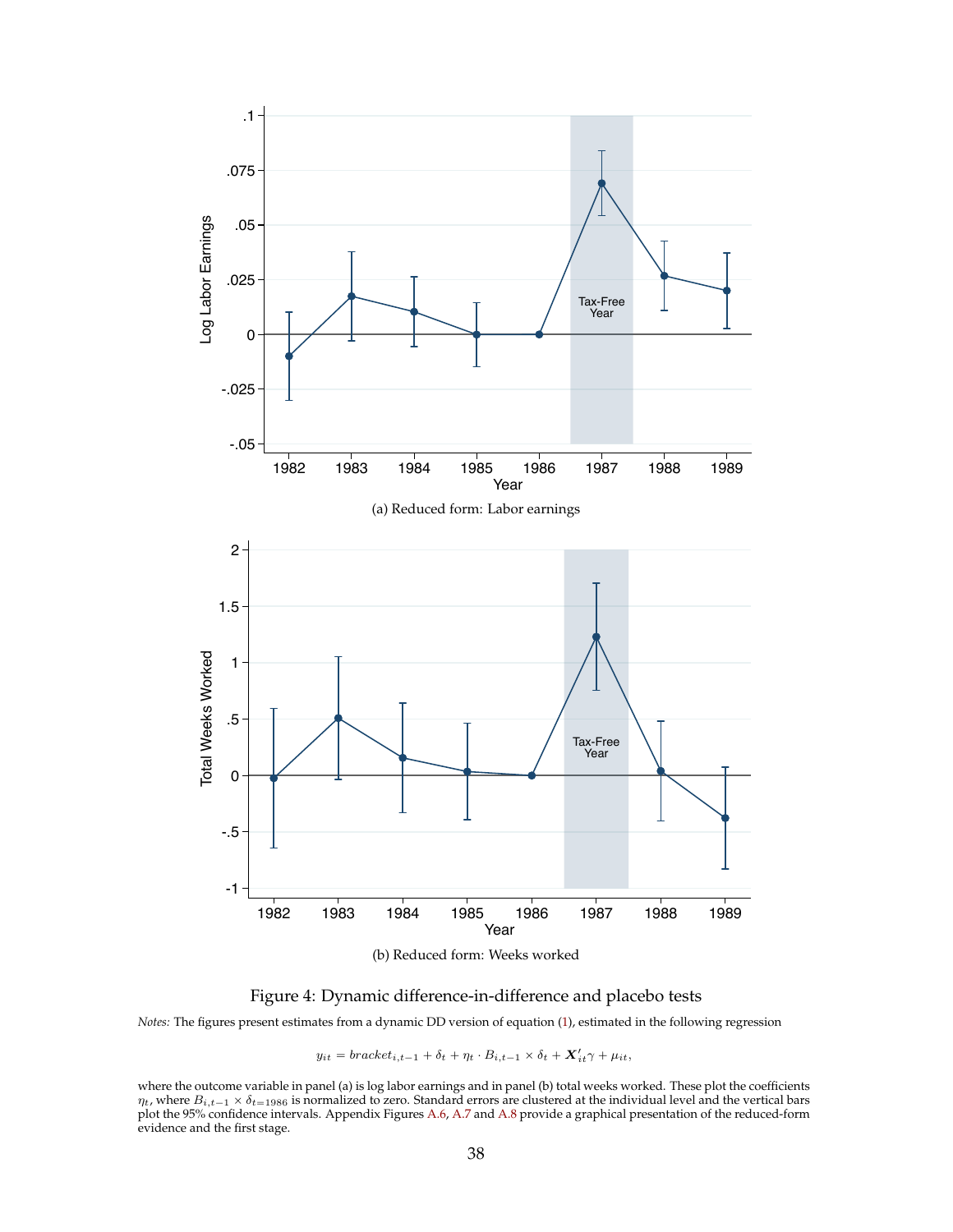<span id="page-39-0"></span>

Figure 5: Employment semi-elasticity (extensive margin) by age

*Notes:* The figure plots the employment semi-elasticity for each cohort estimated in separate regressions according to equation [\(4\)](#page-18-1), where the dependent variable is an employment indicator. The vertical bars plot the 95% confidence intervals. The horizontal line plots the average elasticity, as reported in Table [A.28.](#page-0-0) The shaded area (bars) is the population distribution, where each bar corresponds to the share of the working age population (in %).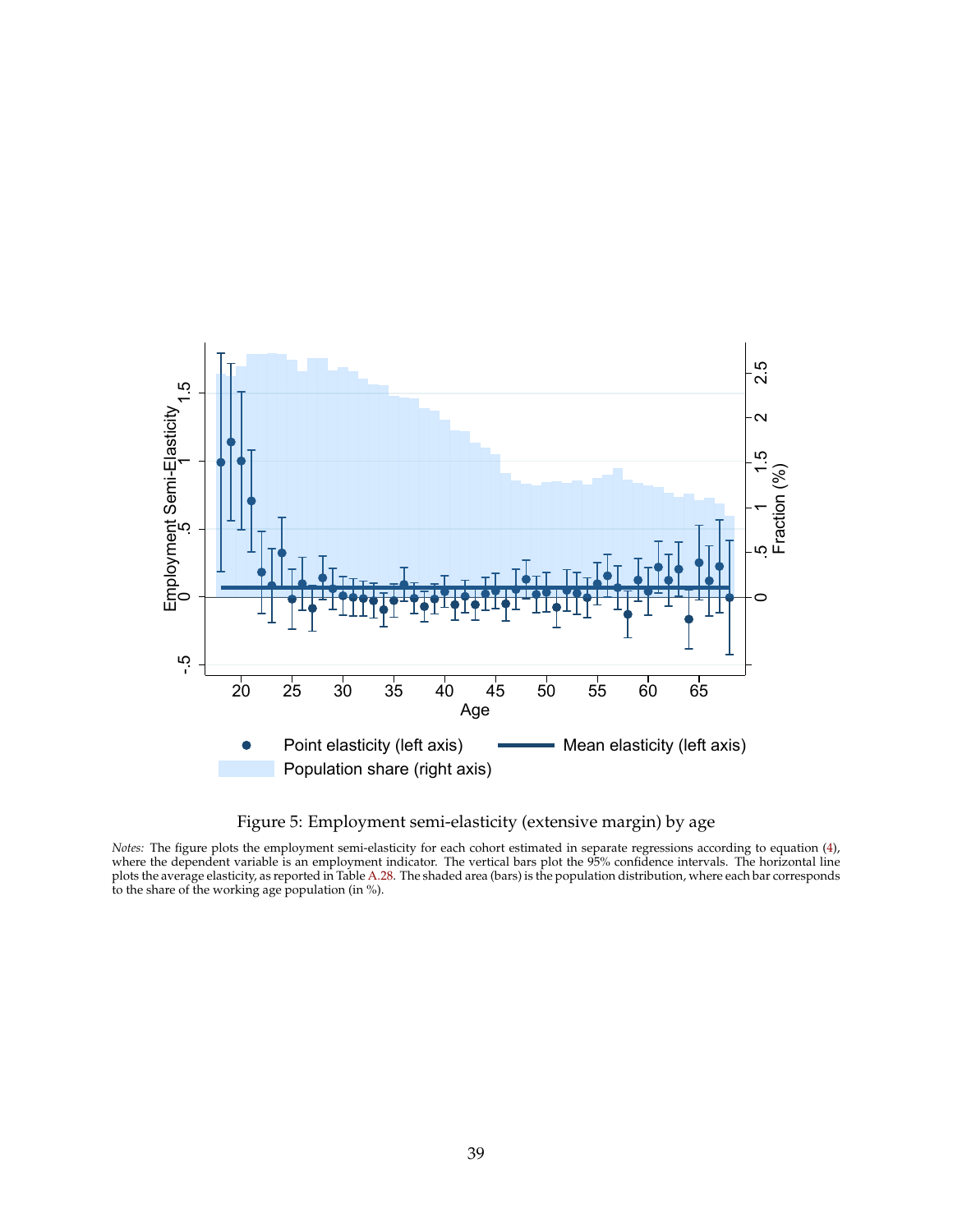<span id="page-40-2"></span><span id="page-40-1"></span><span id="page-40-0"></span>

(b) Earnings elasticity by flexibility of remuneration structure

#### Figure 6: Labor supply elasticities by job flexibility

*Notes:* Each panel plots labor earnings elasticity estimates by group against a measure of adjustment frictions. In panel (a), "*temporal flexibility*" is measured using the coefficient of variation in weeks worked, i.e. the occupation-level dispersion in working time; see main text for details. In panel (b), "*Flexibility of Remuneration Structure*" is the share of workers within an occupation who work and are paid by the marginal hour; see main text for details. Occupation-level elasticities are estimated using the tax-bracket research design, described in Section [4,](#page-9-0) where I interact the treatment indicator with occupation indicator and control for occupation fixed effects. I match on pre-reform characteristics to generate similar treatment and control groups. The size of the dots in each graphs is proportional to the number of workers in each occupation.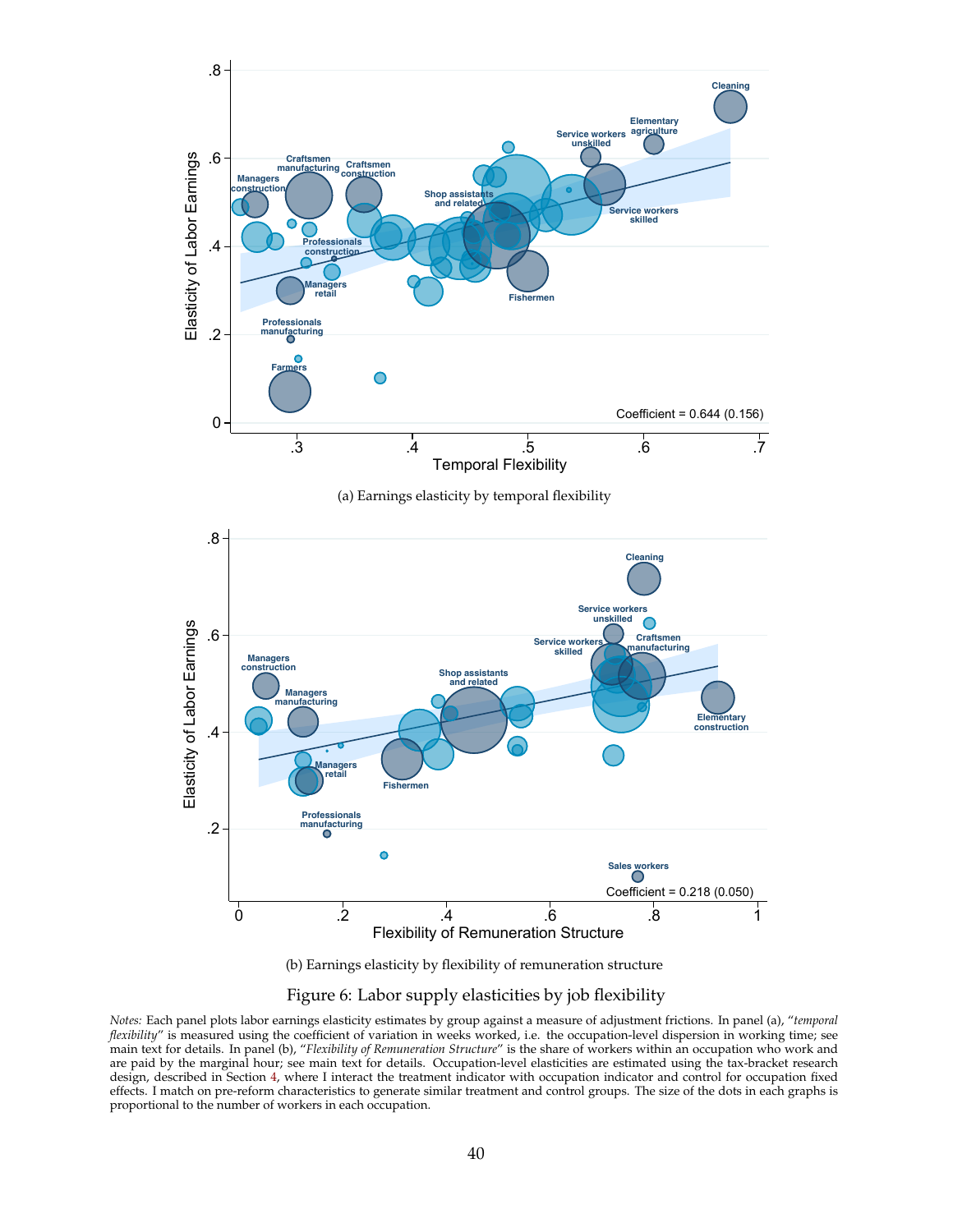<span id="page-41-1"></span><span id="page-41-0"></span>



*Notes:* Panel (a) presents the estimated effect on secondary job holding. The figure presents results from a 2SLS estimation of equation [\(2\)](#page-11-2), where the dependent variable is an indicator of holding a secondary job, measured by working at least one week on a job other than the primary job within the year. The pre-reform mean of this dependent variable is 0.297. Controls are gender, age, education, marital status, whether living in the capital area or not, and the number of children aged 0–18 years. The figure shows 95% confidence intervals based on robust standard errors clustered by individual. *"Inflexible primary job"* is an indicator for holding a primary job in an occupation with below-median "temporal flexibility", as measured in Section [6.1,](#page-21-2) but zero otherwise. *"Constrained in primary job"* is an indicator for working 52 weeks in the primary job in the prior year, but zero otherwise. Estimates by subgroups obtained by interacting group indicators with the log of the net-of-tax rate of the individual and their spouse as well as the respective instrumental variables. Regressions control for gender, age, education, marital status, whether living in the capital area or not, and the number of children aged 0–18 years. The figure shows 95% confidence intervals based on clustered robust standard errors. Panel (b) presents a decomposition of the intensive margin response in labor earnings and weeks worked into subcomponents, as described by equation [\(7\)](#page-24-0). Calculations are based on estimates of equation [\(2\)](#page-11-2) in levels of each outcome and the numbers presented are the contribution of each component to the total effect.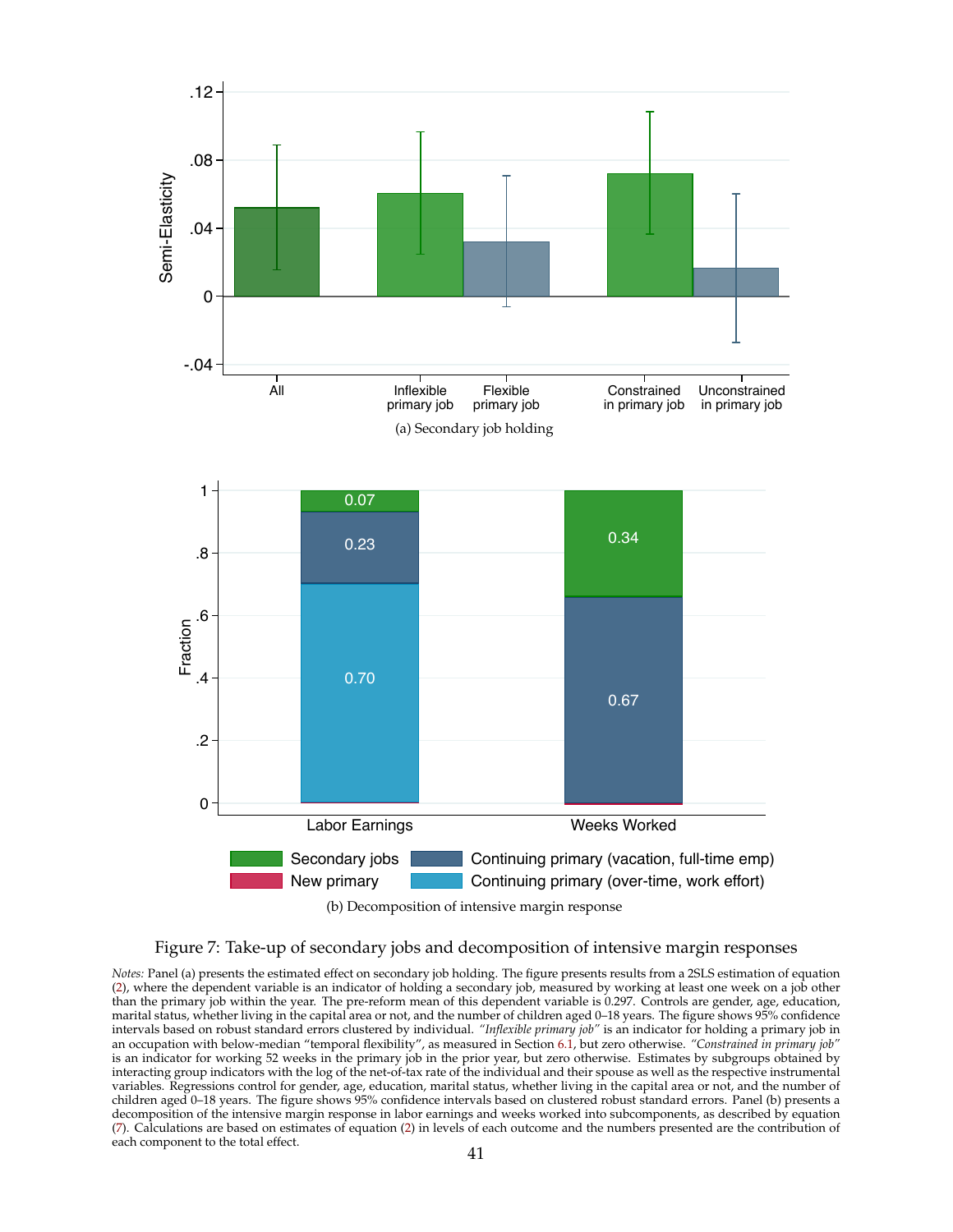<span id="page-42-4"></span><span id="page-42-2"></span><span id="page-42-1"></span><span id="page-42-0"></span>

<span id="page-42-3"></span>

*Notes:* The figure presents estimates of labor earnings elasticities for men and women by family status. Family status, such as marital status and the number of children, defined as of the previous year. Estimates by subgroups are obtained using regression equation [\(2\)](#page-11-2) by interacting group indicators with the log of the net-of-tax rate of the individual and his spouse as well as the respective instrumental variables. Panel (a) presents estimates separately for men and women by marital status. "Married" refers to the legal status of being married or registered as cohabiting. Panel (b) presents estimates separately for men and women by number of children. Panel (c) presents cross-elasticities for married men and women, which are estimated using the following modification of equation [\(2\)](#page-11-2):

$$
y_{it} = bracket_{i,t-1} + \delta_t + \varepsilon^{own} \cdot \log(1-\tau_{it}) + bracket_{i,t-1}^{spouse} + \varepsilon^{cross} \cdot \log(1-\tau_{it}^{spouse}) + \boldsymbol{X}_{it}'\gamma + \nu_{it}
$$

where the dependent variable is the logarithm of the individual's labor earnings, and the two endogenous variables, the individual's log net-of-tax rate and their spouse's log net-of-tax rate, are instrumented with an interaction between indicators of treatment status and tax-free year for the individual and his spouse separately. The coefficient  $\varepsilon^{cross}$  identifies the cross-elasticity. "Young children" refer to children aged 0–6 years. Appendix Table [A.12](#page-0-0) presents estimates including spouse's income as an addition regressor to allow for income effects. Panel (d) estimates elasticities for men and women depending on whether their spouse is constrained in their primary job, indicating whether they were working a full 52 weeks in the primary job in the previous year. For robustness, Appendix Figure [A.18](#page-0-0) splits the sample by whether a worker holds an inflexible primary job or not, defined as occupations with below median temporal flexibility according to equation [\(5\)](#page-21-3). All regressions control for age, number of children, education, and whether living in the capital area or not. The figure shows 95% confidence intervals based on clustered robust standard errors.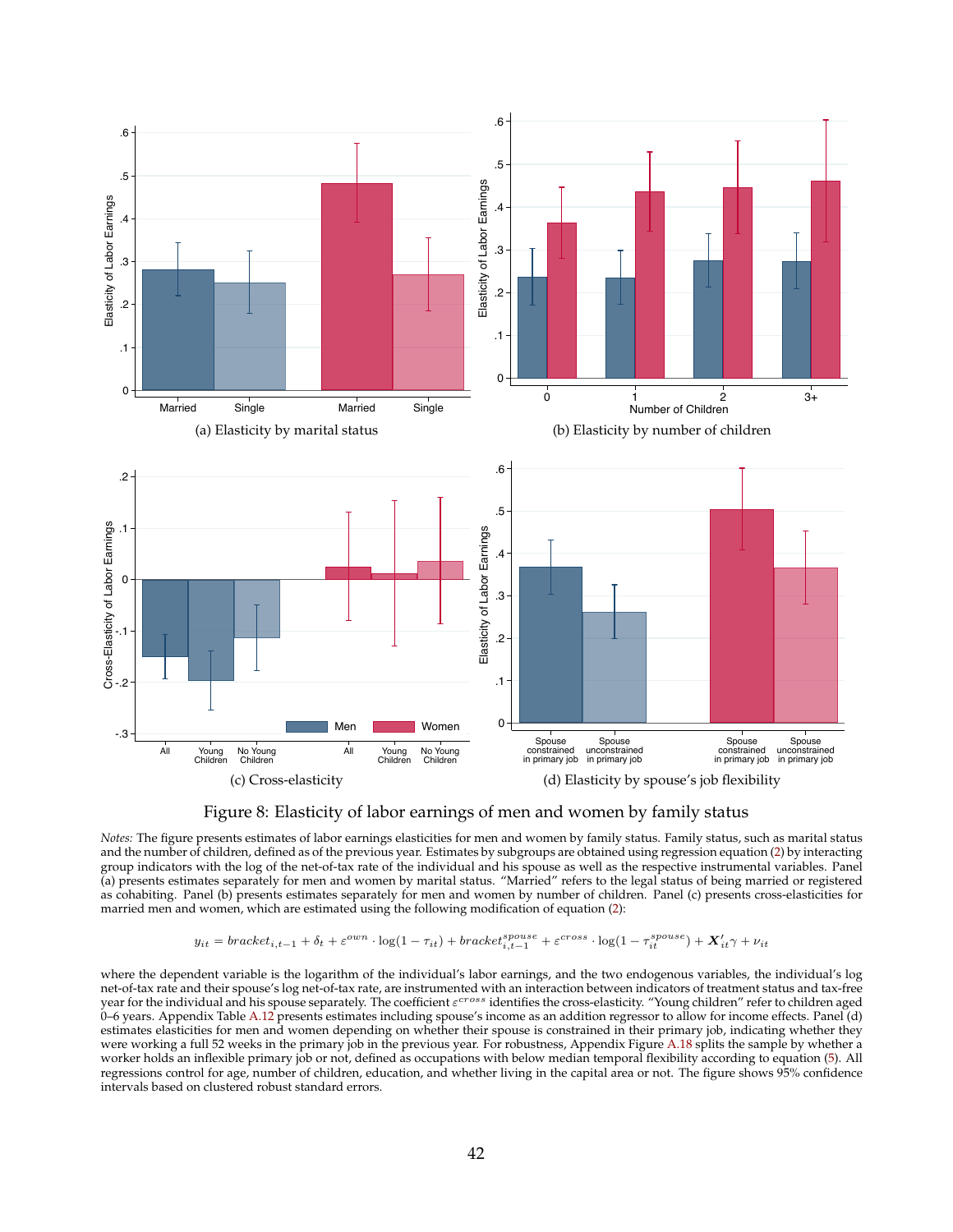<span id="page-43-2"></span><span id="page-43-1"></span><span id="page-43-0"></span>



*Notes:* The figure provides a summary of the intensive margin (panel a) and extensive margin (panel b) Frisch elasticity estimates. Estimates are organized by subgroup or population studied. My estimates are circled and in orange. For the subgroup of special occupations, my elasticity estimate is for the subsample of taxi and transportation drivers. The point estimates refer to the authors' main, representative or preferred specification. The 95% confidence intervals are either based on reported standard errors or computed using the delta method. For details, see Appendix Table [A.29.](#page-0-0)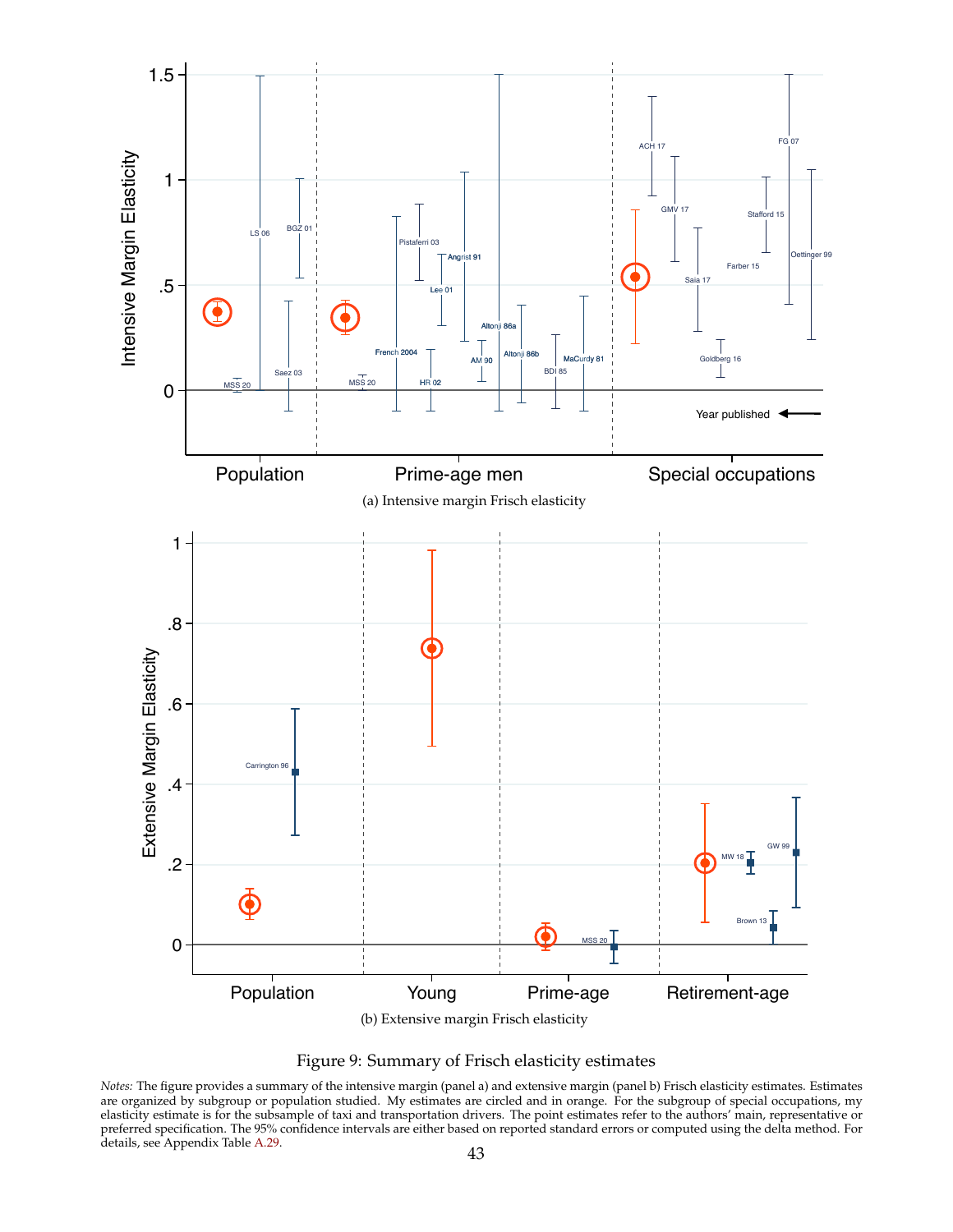<span id="page-44-0"></span>

Figure 10: Intensive margin Frisch elasticity across countries and occupation by flexibility in hours

*Notes:* The figure plots intensive margin Frisch elasticity estimates by country and occupation against the correlation between total hours and hours per worker. The solid squares reflect country-level elasticity estimates, which are from the "Population" panel in Figure [9.](#page-43-0) For the US the dot is the average across the two US estimates and the vertical bar spans the higher estimate [\(Looney and](#page-34-31) [Singhal,](#page-34-31) [2006\)](#page-34-31) and the lower estimate [\(Saez,](#page-34-32) [2003\)](#page-34-32). Total hours worked, th, are defined (in logarithmic terms) as th =  $h + n$ , where  $h$  is the average number of hours worked per worker, and  $n$  is the number of people employed (both divided by the size of the labor force). The time series are detrended using the Hodrick–Prescott (HP) filter so that  $th$ ,  $h$  and  $n$  reflect the cyclical components. Measures of cyclicality are from [Sigurdsson](#page-34-33) [\(2011\)](#page-34-33) and [Rogerson and Shimer](#page-34-28) [\(2011\)](#page-34-28). the transparent circles are estimates of intensive margin Frisch elasticity by occupation against the occupation-level correlation between total hours and hours per worker. Occupationlevel elasticities are estimated using the tax-bracket research design, described in Section [4,](#page-9-0) where I interact the treatment indicator with occupation indicator and control for occupation fixed effects. I match on pre-reform characteristics to generate similar treatment and control groups. The size of the dots is proportional to the number of workers in each occupation. Occupation-level correlation between total hours and hours per worker are constructed using administrative microdata from the *Icelandic Survey on Wages, Earnings and Labor Costs (ISWEL)* containing information on working hours and employment in the private sector (see e.g. [Sigurdsson and](#page-34-21) [Sigurdardottir,](#page-34-21) [2016,](#page-34-21) for details). I compute the occupation-level correlations in the in the same way as I do for countries, as described above.